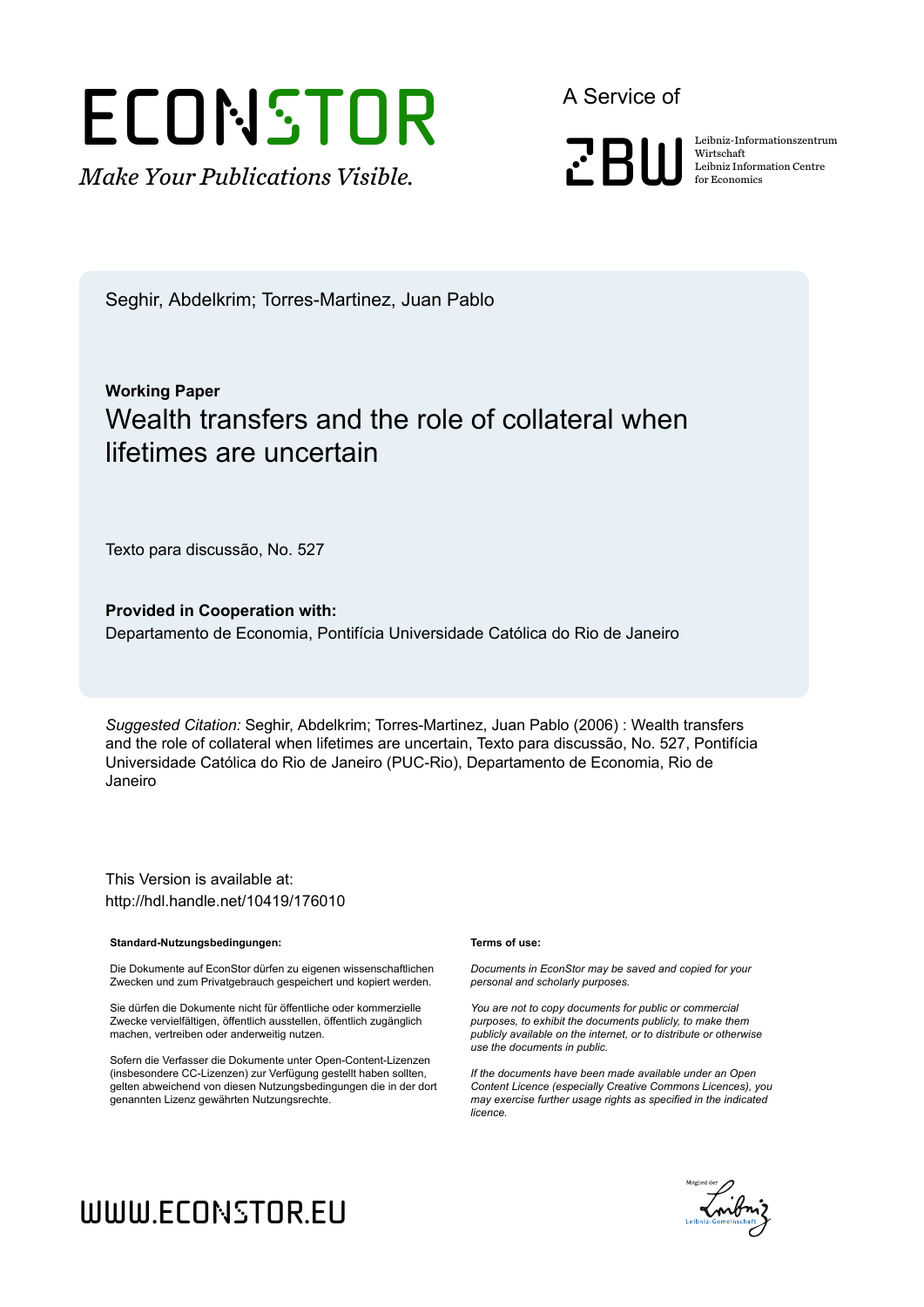# TEXTO PARA DISCUSSÃO

### No. 527

Wealth transfers and the role of collateral when lifetimes are uncertain

> Abdelkrim Seghir Juan Pablo Torres-Martinez



DEPARTAMENTO DE ECONOMIA www.econ.puc-rio.br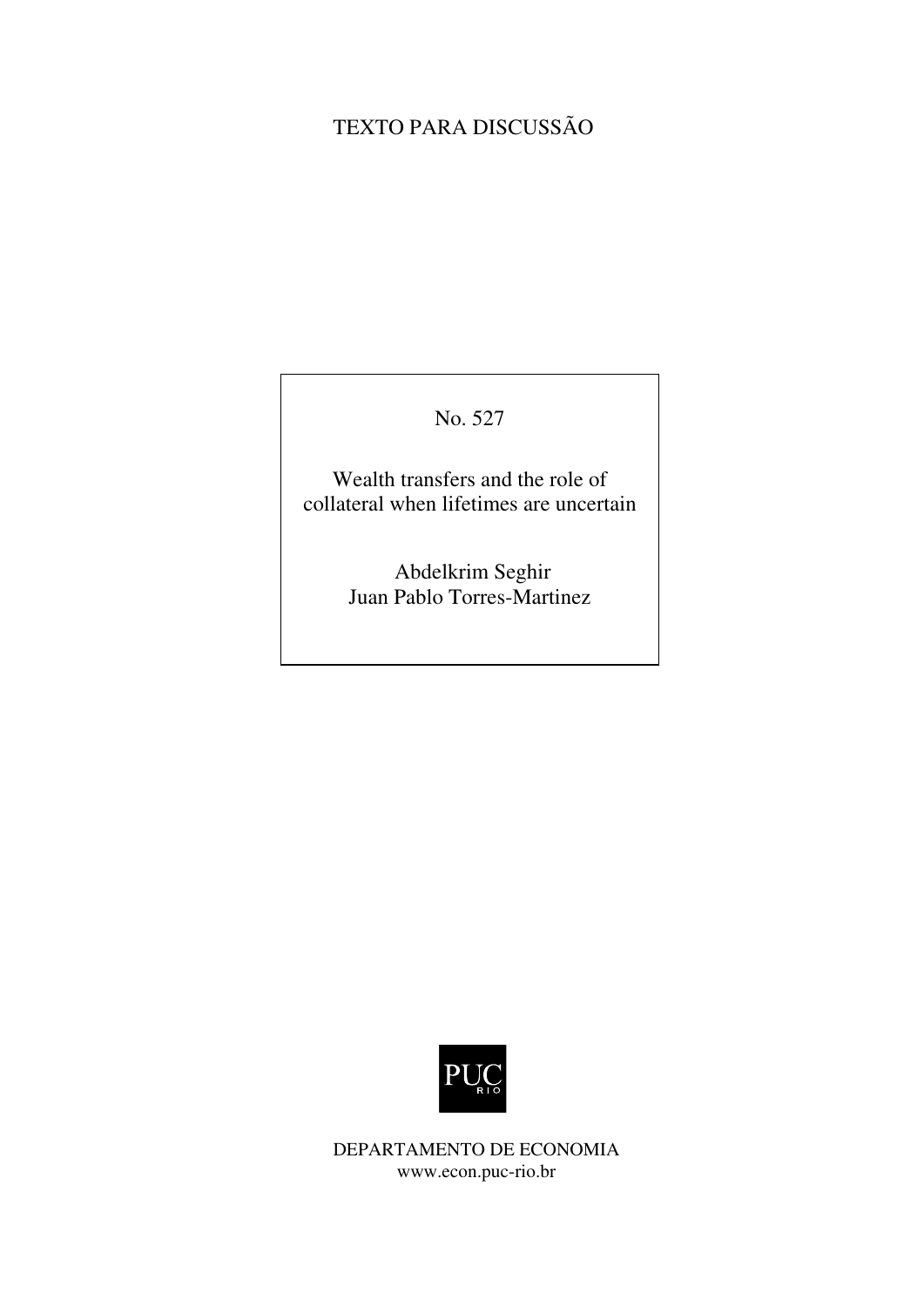#### WEALTH TRANSFERS AND THE ROLE OF COLLATERAL WHEN LIFETIMES ARE UNCERTAIN

#### ABDELKRIM SEGHIR<sup>1</sup> AND JUAN PABLO TORRES-MARTÍNEZ<sup>2</sup>

<sup>1</sup> American University of Beirut, Economics Department, P.O Box. 11-0236/Economics Department, Riad Solh, Beirut, 1107-2020, Lebanon. E-mail: abdelkrim.seghir@aub.edu.lb

<sup>2</sup> Department of Economics, Pontifical Catholic University of Rio de Janeiro, PUC-Rio. Rua Marquês de São Vicente, 225, Gávea, 22453-900 Rio de Janeiro, Brazil. E-mail: jptorres martinez@econ.puc-rio.br

Abstract. We develop a general equilibrium model of wealth transfers in the presence of uncertain lifetimes and default. Without introducing exogenous debt constraints, agents are allowed to make collateral-backed promises at any state of their life span.

Keywords. Uncertain lifetimes, Collateralized Assets, Donations, Wills.

JEL CLASSIFICATION: D52, D91.

#### 1. INTRODUCTION

From a general equilibrium point of view, the analysis of finite–horizon economies with heterogeneous agents has been extended to an infinite horizon introducing either households with an infinite lifetime (see, for instance, Magill and Quinzii (1994) and Hernandez and Santos (1996)) or overlapping generations of finitely–lived agents (as in Schmachtenberg (1988) and Geanakoplos and Polemarchakis (1991)).

In these models, altruistic motives had appeared as polar cases of our real world behavior. While finitely-lived agents are interpreted as totally selfish individuals, infinitely-lived households are considered as dynasties of finitely-lived generations, that care about their descendants as much as they care about themselves.

Thus, we want to consider agents' altruistic behavior in a more realistic manner, allowing for wealth transfers, such as *donations* and *bequests*. Actually, although the importance of these types of transfers was extensively highlighted by economic research on capital accumulation, social security

We are indebted to Juliano Assunção, Filipe Martins-da-Rocha and Mário Páscoa for helpful comments and suggestions. The authors would like to thank Andrés Carvajal, Aditya Goenka and Atsushi Kajii for valuable discussions during GETA 2006 meeting held in Taipei. A. Seghir acknowledges supports from INOVA and from PUC-Rio, where this work was partly undertaken. A. Seghir is also grateful to the Institute of Financial Economics at the American University of Beirut for financial support. J.P. Torres-Martínez acknowledges financial support from CNPq and also wants to thank the hospitality of Faculdade de Economia at Universidade Nova de Lisboa, where this research was started.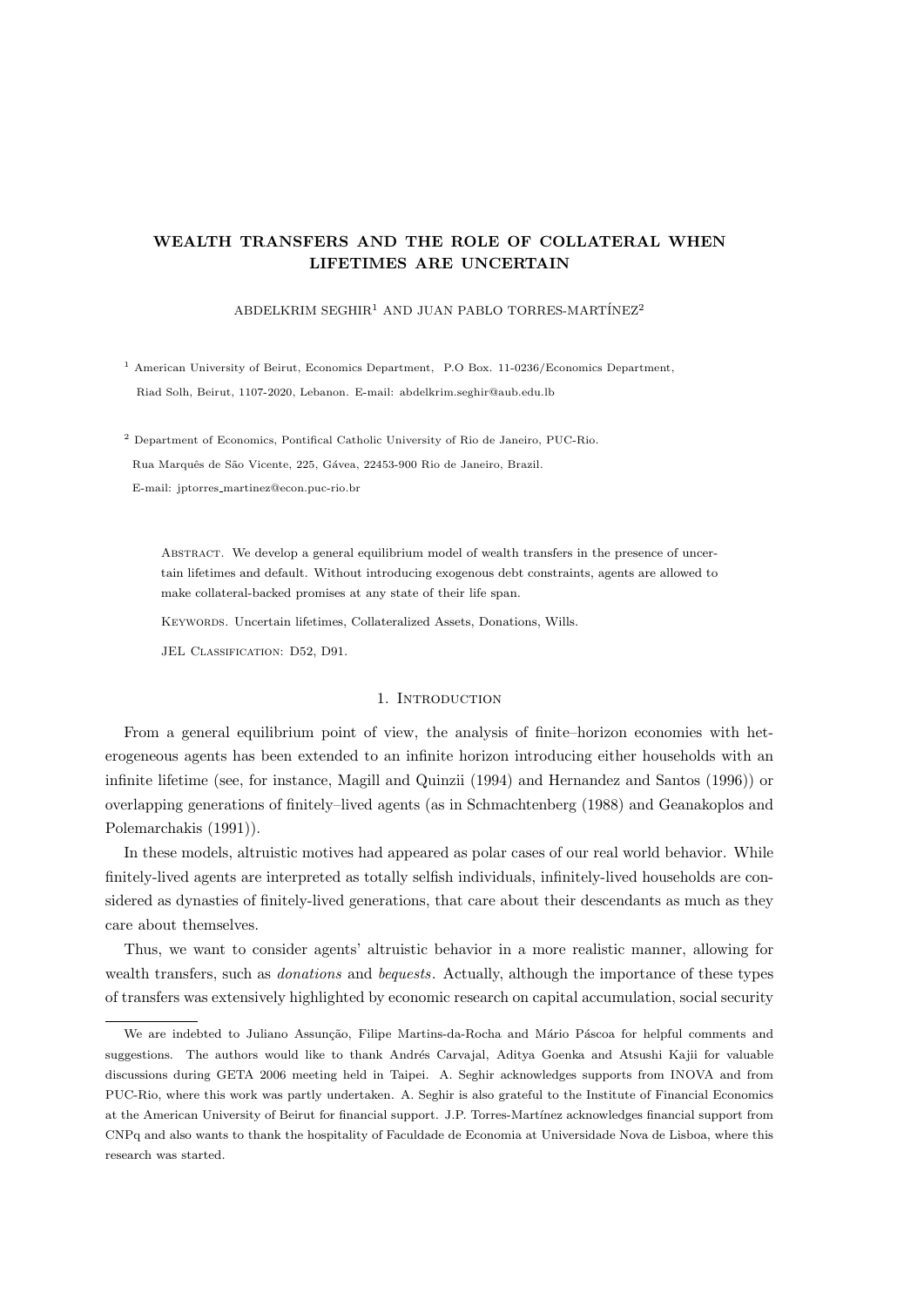systems or public deficits,<sup>1</sup> the analysis of donations and bequests, in a general equilibrium context, still remains incomplete.

In other side, all the models cited above assume that agents' lifetimes are deterministic and assets are free of default. In addition, when individuals are infinitely–lived, the successive postponements of their commitments, through the appeal to new credits – Ponzi schemes – were ruled out using exogenous debt constraints or transversality conditions. Models with finitely–lived agents assume that individuals do not have access to credit markets at their terminal dates, as there are no mechanisms to assure that debts, made at the end of life, will be repaid.

These assumptions, which are strong simplifications of the financial markets practices, restrict agents' behavior and do not follow from individual rationality. In fact, as pointed out in economic research, decisions about allocation of consumption or determination of amounts for savings and bequests are strongly affected by the expected life duration.<sup>2</sup> Furthermore, in the real world, agents can have access to credit markets along their entire life and, in some contingencies, borrowers do not honor their promises.

Thus, we also want to address, in a general equilibrium framework, the actual market practices that allow agents to get loans, even when lifetimes are uncertain and assets are subject to default.

In this direction, when agents are infinitely–lived, commodities are durable and assets are collateralized, Araujo, Páscoa and Torres-Martínez (2002) show equilibrium existence, without imposing debt constraints or transversality conditions to avoid Ponzi schemes. Moreover, in a similar framework, Kubler and Schmedders (2003) prove that collateral rationalizes tight borrowing limits in computational stationary equilibria. In this paper, we show that collateral also plays a crucial role when agents' lifetimes are uncertain. Indeed, the existence of physical guarantees creates a natural form to allow agents to make promises at *all* nodes of their life span, without introducing any exogenous credit constraint.

More precisely, we develop a model in which lifetimes are uncertain and physical bundles of durable commodities can be used to collateralize assets. Moreover, since individuals may have physical and financial wealths left over when they pass away, we introduce some mechanisms to regulate wealth reallocations.

First, agents can write wills in order to determine their bequests. Second, each individual can make nominal donations during his lifetime. In particular, an agent can make donations to disinherit some agents who will have legal rights over his estate when he passes away.

An agent's debt will be paid by his estate before beneficiaries of his testament receive their bequests. Moreover, when an agent's estate is not totally distributed after both the payments of his

<sup>1</sup>For instance, Kotlikoff and Summers (1981) observe that nearly four-fifths of U.S. wealth accumulation is due to intergenerational transfers. Fuster (2000) proved, in a model where the lifetime durations are affected by uncertainty, that aggregate savings and the enhancement of capital accumulation depend on the bequest motive. In addition, Cardia and Michel (2004) show that capital is an increasing function of the intergenerational degree of altruism.

<sup>2</sup>See, for instance, Leung (1994), Fuster (1999), Dynan, Skinner and Zeldes (2002) and d'Albis (2006).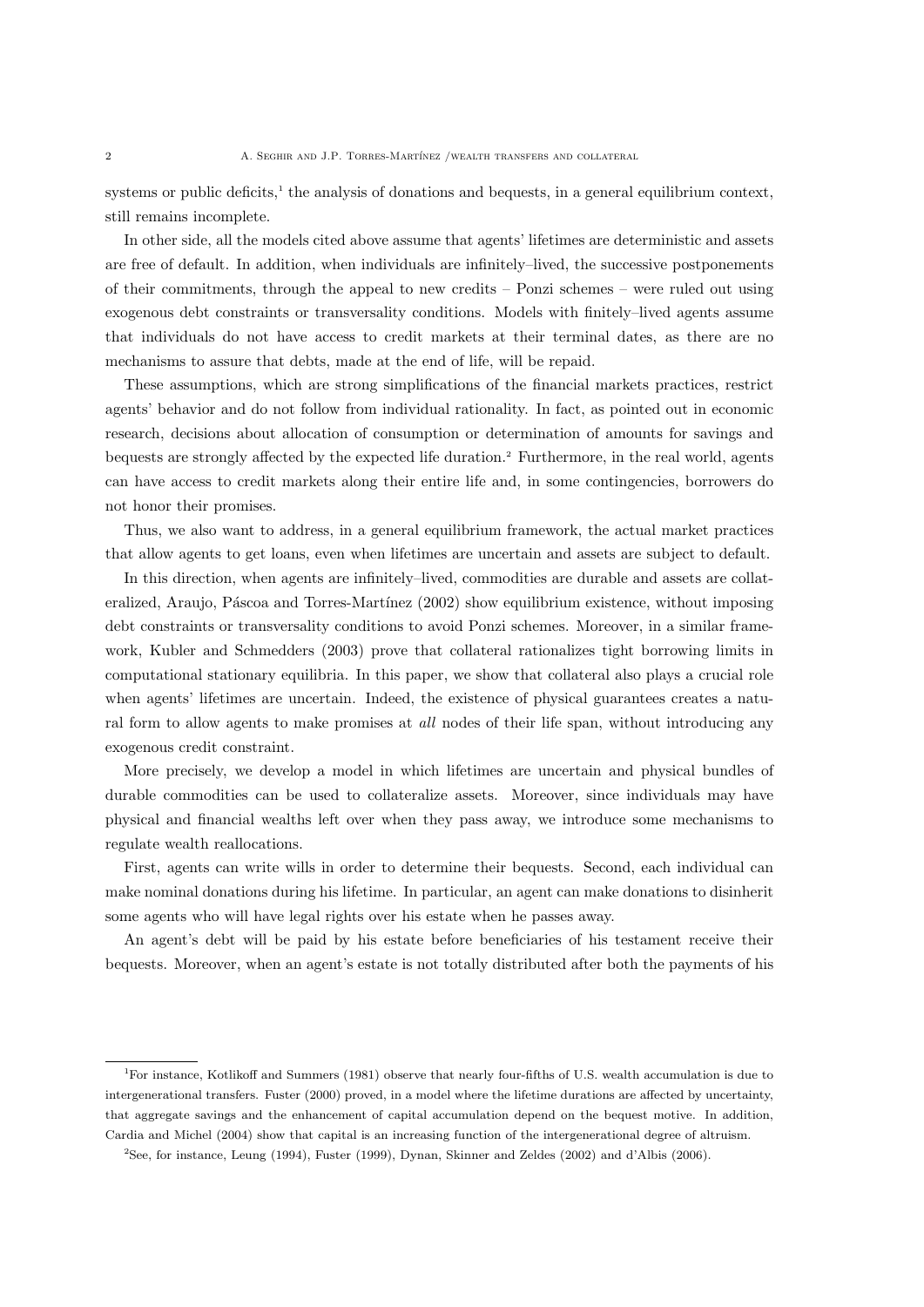debts and the delivery of his bequests, his *intestate estate*<sup>3</sup> will be divided among his heirs according to rules determined by exogenous inheritance laws.

In addition to utility benefits from consumption, agents may receive, according to their degree of altruism, utility gains from both the amount of their donations and the structure of their testamentary rights. Consequently, unlike the classical Overlapping Generations model in which individuals are totally selfish, agents may be interested in purchasing financial assets even at their terminal nodes, in order to increase the value of their estate and, therefore, assure higher transfers for those agents who will hold testamentary rights. Note that, selfish agents may also leave accidental bequests to their heirs as lifetimes are uncertain.

The paper is organized as follows. In the second section, we present the model. The assumptions and our equilibrium existence results are presented in Section 3. Section 4 is devoted to some examples of bequest functions illustrating how optimal testamentary transfers may vary as functions of agents' wealth. Finally, we make some comments on the optimal level of donations and we discuss some possible extensions of our analysis. Proofs are given in the Appendices.

#### 2. The model

Stochastic structure. The stochastic structure is described by an infinite event-tree with a unique root. There is a countable set of time periods,  $\{0, 1, \ldots\}$ , and there is no uncertainty at  $t = 0$ . Thus, denoting by  $s_0$  the unique state of nature at the first period, we suppose that given a history of realization of uncertainty  $\overline{s}_t = (s_0, \ldots, s_{t-1})$ , there exists a finite set  $S(\overline{s}_t)$  of states of nature at period t. An information set  $\xi = (t, \bar{s}_t, s)$ , where  $t \geq 1$  and  $s \in S(\bar{s}_t)$ , is called a node of the economy. Let  $\xi_0$  be the initial node, at  $t = 0$ . The set of nodes in the economy is called the *event-tree* and is denoted by D.

We refer to the nodes  $\xi = (t, \overline{s}_t, s)$ , with  $t \ge 1$ , as successors of  $\xi_0$ . Moreover, given  $\xi = (t, \overline{s}_t, s)$ and  $\mu = (t', \bar{s}_{t'}, s')$ , we say that  $\mu$  is a successor of  $\xi$ , and we write  $\mu \geq \xi$ , if both  $t' \geq t \geq 1$  and  $(\overline{s}_t, s') = (\overline{s}_t, s, \dots)$ . Let  $t(\xi) = t$  be the period associated to  $\xi = (t, \overline{s}_t, s)$  and let  $\xi^-$  be its (unique) predecessor, that is,  $\xi^- \leq \xi$  and  $t(\xi^-) = t(\xi) - 1$ . Now, we denote by  $\xi^+ : {\mu \in D : \mu \geq \xi, t(\mu) =}$  $t(\xi) + 1$ } the set of *immediate successors* of  $\xi$ . Finally, let  $D(\xi) = {\mu \in D : \mu \geq \xi}$  be the set of successors of  $\xi$ , and  $D_T(\xi) := {\mu \in D(\xi) : t(\mu) \leq t(\xi) + T}.$ 

**Demographic structure and physical markets.** Letting  $I$  be the set of agents in the economy, the set of nodes at which an agent  $i \in I$  can trade is denoted by  $D^i \subset D$ . Thus, we allow lifetime durations to be affected by uncertainty. Note that, the traditional overlapping generations model and the infinitely-lived households model can be obtained as particular cases of our demographic structure.

Let  $I(\xi) := \{i \in I : \xi \in D^i\}$  be the non-empty set of agents who are alive at node  $\xi \in D$ . We suppose that the number,  $n(\xi) := \#I(\xi)$ , of agents who are alive at  $\xi$  is finite. When the set  $D^i$  is finite, agent  $i$  is said to be finitely–lived. Otherwise, agent  $i$  will have at least one infinite–life path through the event-tree.

<sup>&</sup>lt;sup>3</sup>When a valid will (or testament) has been made, but only applies to part of the estate, the remaining wealth forms the intestate estate.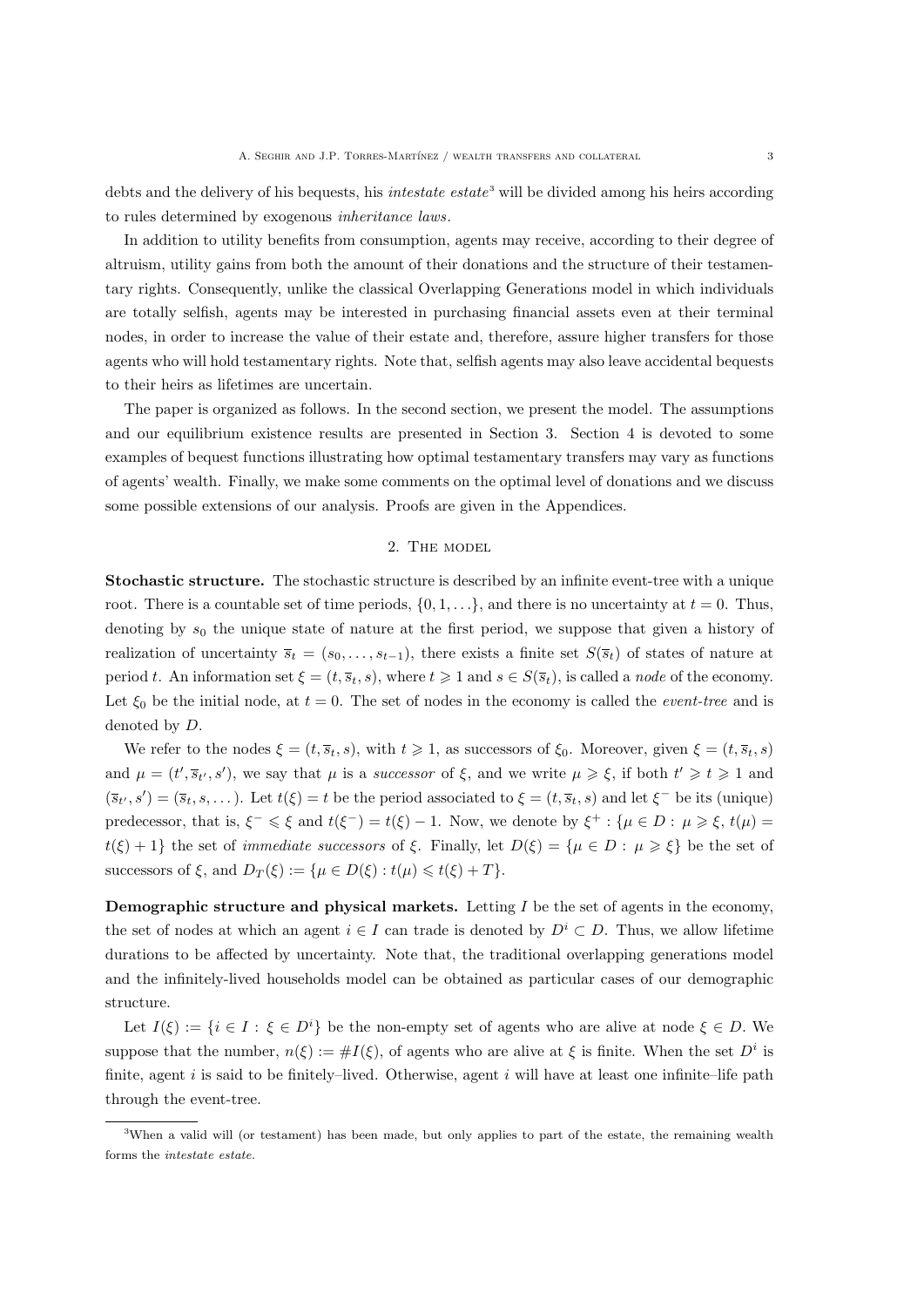Without loss of generality, we assume that agents do not exit the economy at a given node and reappear afterward on the markets. That is, for each  $i \in I$ ,  $D(\mu) \cap D^i = \emptyset$ ,  $\forall \mu \in D \setminus D^i$ .

At each node, there is a finite ordered set,  $G$ , of physical goods that are traded on spot markets by the alive consumers. Let  $p = (p(\xi); \xi \in D)$  be the commodity price process, where  $p(\xi)$  $(p(\xi, g); g \in G) \in \mathbb{R}_+^G \setminus \{0\}$  denotes the spot price of commodities at  $\xi$ .

Each agent *i* has an endowment process  $\omega^i := (\omega^i(\xi, g), (g, \xi) \in G \times D^i) \in \mathbb{R}_+^{G \times D^i}$  and chooses a consumption plan  $x^i := (x^i(\xi); \xi \in D^i) \in \mathbb{R}_+^{G \times D^i}$ , where  $x^i(\xi) \in \mathbb{R}_+^G$  denotes the consumption bundle at node  $\xi$ .

A plan  $x^i$  gives a utility level  $U^i(x^i)$ , where the function  $U^i: \mathbb{R}_+^{G \times D^i} \to \mathbb{R}_+ \cup \{+\infty\}$  represents agent i's preferences over physical consumptions.

Commodities may be durable and suffer depreciation. The depreciation structure is given by a collection of non-zero  $G \times G$  matrices,  $(Y_{\xi}; \xi \in D)$ , with non-negative entries. So, when agent i uses the services of a bundle  $x \in \mathbb{R}_+^G$  at  $\xi \in D^i$ , he receives, at each immediate successor  $\mu \in \xi^+ \cap D^i$ , a bundle  $Y_\mu x$ . To simplify notations, agent i's accumulated endowment up to node  $\xi \in D^i$  will be denoted by  $W^i(\xi) := w^i(\xi) + Y_{\xi}W^i(\xi^-)$ , with  $W^i(\xi^-) = 0$  for  $\xi^- \notin D^i$ .

**Financial markets.** At each  $\xi \in D$ , there is a finite ordered set,  $J(\xi)$ , of one–period real assets, available for inter-temporal transaction and insurance. As in Araujo, Páscoa and Torres-Martínez (2002), assets are subject to default and backed by physical collateral requirements.

More precisely, an asset  $j \in J(\xi)$  is characterized by a vector of real promises  $A(\mu, j) \in \mathbb{R}^G_+$ , at each  $\mu \in \xi^+$ , and by a vector of unitary collateral requirements  $C(\xi, j) \in \mathbb{R}^G_+$ , which is held and consumed by the borrowers for each unit of asset j that they sold at  $\xi$ .

Let  $q = (q(\xi); \xi \in D) \in \prod$ ξ∈D  $\mathbb{R}^{J(\xi)}_+$  be the financial price process, where  $q(\xi) = (q(\xi, j); j \in J(\xi))$ denotes the asset price vector at  $\xi$ . The set of state-contingent assets in the economy is denoted by  $D(J) = \{(\xi, j) : \xi \in D, j \in J(\xi)\}.$ 

As the unique enforcement in case of default is the seizure of collateral guarantees, a seller i of one unit of  $j \in J(\xi)$  at  $\xi \in D^i$ , pays at each immediate successor  $\mu \in \xi^+ \cap D^i$ , the minimum between the depreciated value of the collateral and the original promises;  $R_{\mu,j}(p(\mu))$  := min  $\{p(\mu)A(\mu, j), p(\mu)Y_{\mu}C(\xi, j)\}\.$ 

Moreover, since promises are backed by physical collateral, agent  $i$  is allowed to sell assets at any node of his life span. More precisely, given  $\xi \in D^i$ , we suppose, as explained hereafter, that, at each node  $\mu \in \xi^+ \setminus D^i$ , the market seizes the collateral requirements and delivers the difference between the collateral value and the original promise, made at  $\xi$ , to individuals who have testamentary or inheritance rights over agent i's estate.

On the other hand, although financial transactions are anonymous, each lender knows that the unique enforcement in case of default is the seizure of the constituted collateral. In addition, we assume that each lender believes that (i) borrowers are rational and are aware of the market rules in case of default, and (ii) all agents in the economy have monotonic preferences. Thus, each buyer i of one unit of asset  $j \in J(\xi)$ , expects to receive, at each  $\mu \in \xi^+$ , the amount  $R_{\mu,j}(p(\mu))$ .

Let us denote by  $\theta^i(\xi) = (\theta^i(\xi, j); j \in J(\xi))$  and by  $\varphi^i(\xi) = (\varphi^i(\xi, j); j \in J(\xi))$ , respectively, the long and short positions of agent i at  $\xi \in D^i$ . When agent i chooses a financial process  $(\theta^i, \varphi^i)$ :=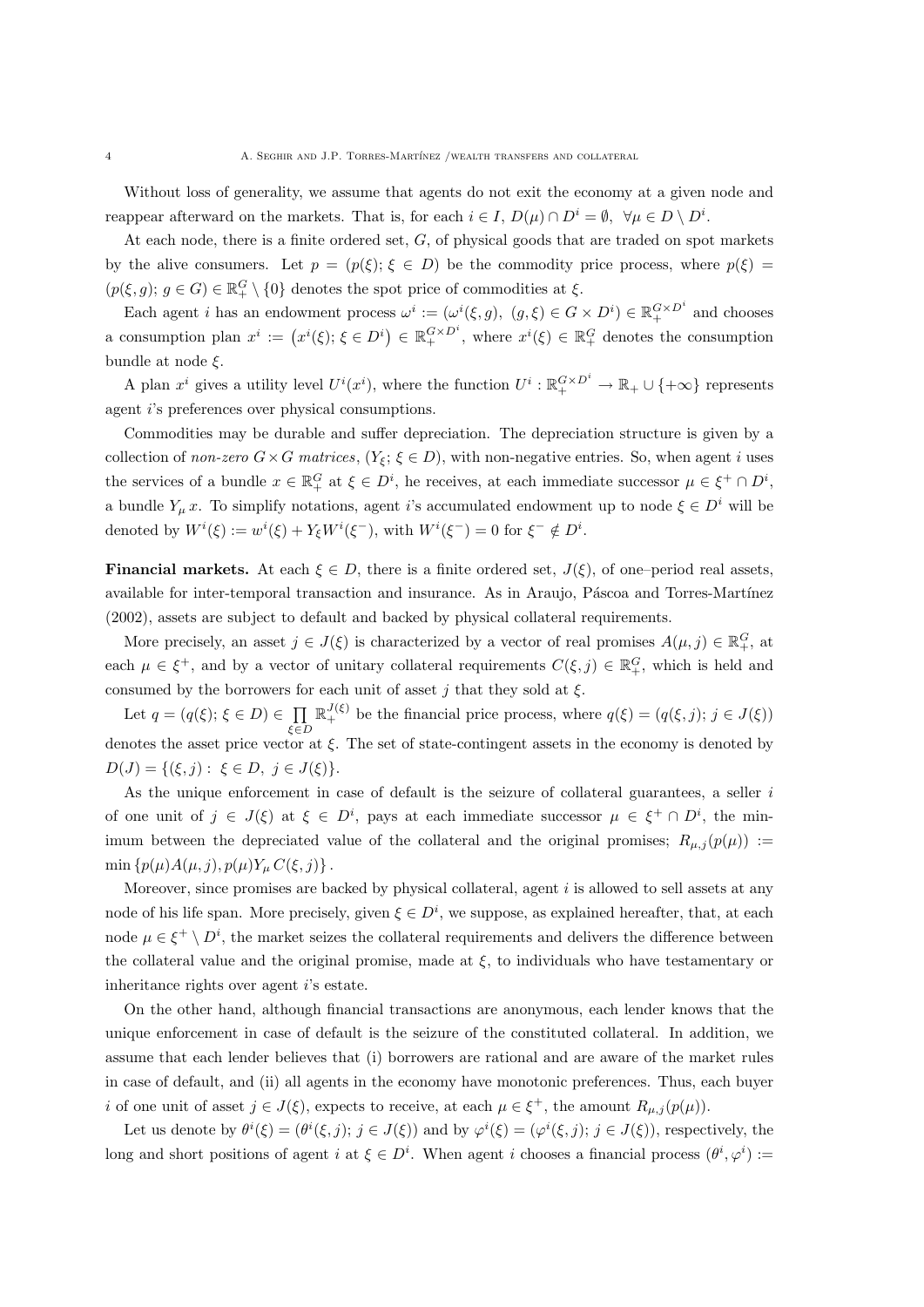$((\theta^i(\xi), \varphi^i(\xi)); \xi \in D^i)$ , he pays (or receives), at each  $\xi \in D^i$ , an amount  $q(\xi) (\theta^i(\xi) - \varphi^i(\xi))$ ; and expects to receive (or delivers), at any  $\mu \in \xi^+ \cap D^i$ , the effective payment  $R_\mu(p(\mu))$   $(\theta^i(\xi) - \varphi^i(\xi))$ , where  $R_{\mu}(p(\mu)) := (R_{\mu,j}(p(\mu)); j \in J(\xi))$ . Moreover, the consumption allocation chosen by agent i satisfies the collateral constraint:  $x^{i}(\xi) \geqslant \sum$  $j\in J(\xi)$  $C(\xi, j)\varphi^i(\xi, j).$ 

Bequests. In our model, agents can prevent the disappearance of their terminal physical and financial allocations from the economy through intergenerational transfers. Thus, individuals can devolve their properties and assets upon other agents through a *will*. In such a testament, an agent chooses bequests that other agents will receive when he passes away.

Formally, for each  $i \in I(\xi)$ , let  $I_{-i}(\xi) := I(\xi) \setminus \{i\}$ . Define by  $D_{-i}^i = \{\xi \in D^i : I_{-i}(\xi) \neq \emptyset\}$  the subset of  $D<sup>i</sup>$  in which there is at least one alive agent to be beneficiary of agent i's bequests. Also, let  $\overline{D}^i := \{ \xi \in D^i : \xi^+ \setminus D^i \neq \emptyset \}$  be the set of nodes in which agent i has a positive probability to pass away in the next period.

We suppose that there is a set  $\overline{D}_{\star}^i \subset \overline{D}^i \cap D_{-i}^i$  in which agent i has a bequest motive that incites him to write a will in order to predetermine the distribution of his estate in case of death. Furthermore, at any node in  $\overline{D}^i \setminus \overline{D}^i$ , ⋆ , the inheritance laws, defined below, will be applied in order to distribute agent i's estate, in case of death in the next period. Thus, due to lifetime uncertainty, an agent *i* can leave *accidental bequests* as he may accumulate savings up to a node  $\xi \in \overline{D}^i \setminus \overline{D}^i$ ,  $\frac{1}{\ast}$  in order to improve his future consumption.

The amount and the distribution of bequests among the beneficiaries may positively affect agents' preferences, as will be detailed at the end of this section. Thus, unlike classical overlapping generations models, agents may be interested in buying assets at their terminal nodes.

We suppose that each agent i chooses, at each  $\xi \in \overline{D}_i^i$  $\phi_{\star}$ , the rights over his future estate writing a will  $b_{\xi}^{i} := (b^{i}(\mu); \mu \in \xi^{+} \setminus D^{i})$ , where  $b^{i}(\mu) \in \mathbb{R}_{+}^{I_{-i}(\xi)}$  represents the nominal bequests that individuals in  $I_{-i}(\xi)$  will receive from agent i at  $\mu \in \xi^+ \setminus D^i$ .

Note that wills take into account future contingencies. Moreover, at each  $\xi \in \overline{D}_i^i$  $\chi$ , agent *i* determines testamentary rights only among agents who are alive at this node, since he does not know the demographic structure at the successors  $\mu \in \xi^+ \setminus D^i$ .

On the other hand, we assume that markets can enforce promises, even when borrowers are not alive. More precisely, debts are paid by agents' estate before the distribution of the testamentary rights among the beneficiaries. In addition, lenders always receive their whole expected returns, since the physical estate includes the depreciated value of collateral requirements.

Therefore, given a price process p and an allocation  $(x^i, \theta^i, \varphi^i)$ , the value of agent i's estate at  $\mu \in \xi^+ \setminus D^i$ , after the payments of the debts induced by his sales at  $\xi \in \overline{D}^i$ , is given by:

$$
e_{\mu}\left(p,\left(x^{i},\theta^{i},\varphi^{i}\right)\right) \quad := \quad p(\mu)Y_{\mu}x^{i}(\xi) + R_{\mu}(p(\mu))\left(\theta^{i}(\xi) - \varphi^{i}(\xi)\right).
$$

The first term of the right-hand side of the previous equality represents the depreciated value of agent i's consumption that served as collateral or not. The second term represents the net returns of his portfolios.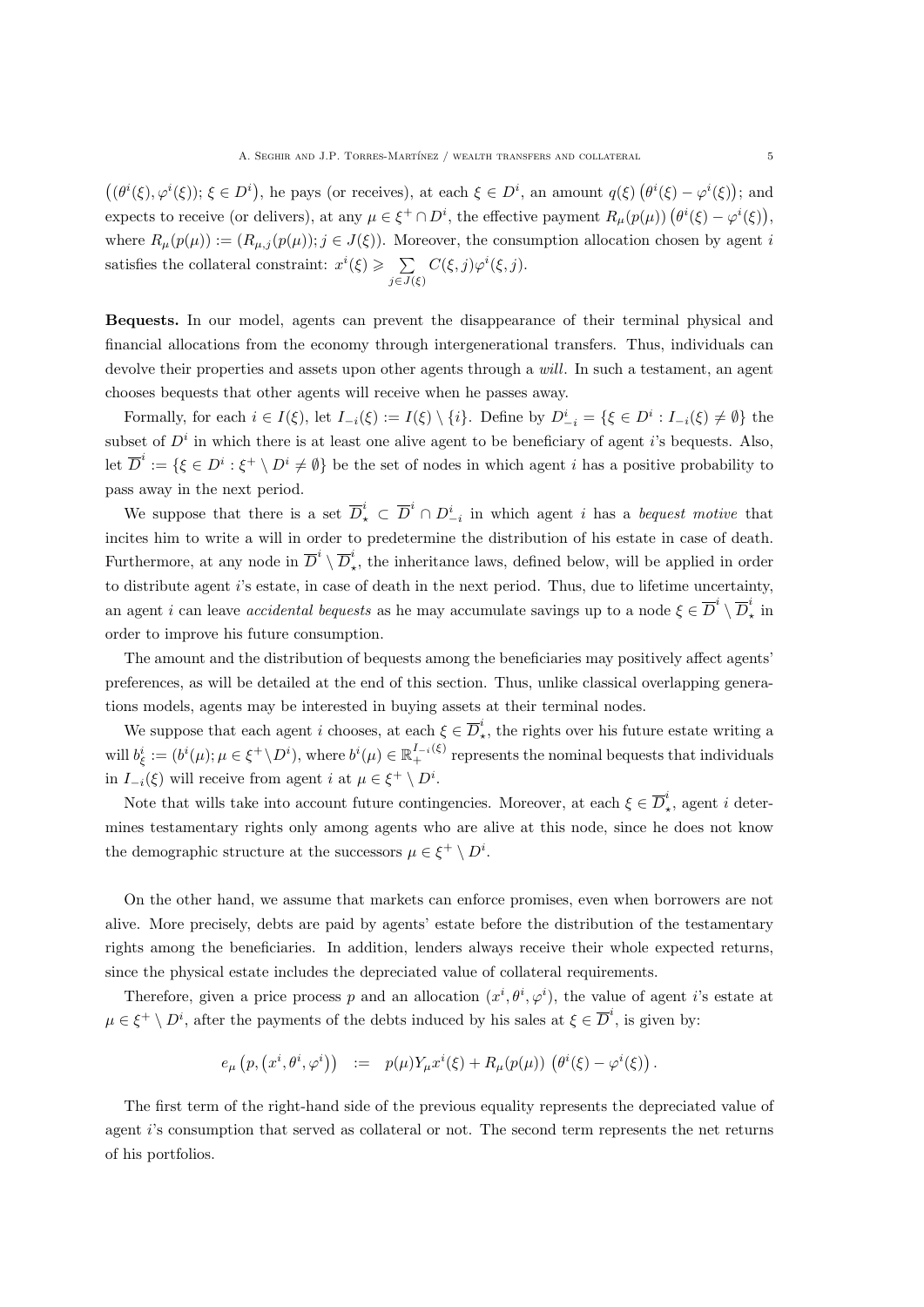Now, to make wealth transfers consistent with the amount of estate, we suppose that when agent *i* writes a will at node  $\xi \in \overline{D}_i^i$ <sup>*i*</sup>, the bequests  $b^i(\mu) = (b^i_k(\mu); k \in I_{-i}(\xi))$ , with  $\mu \in \xi^+ \setminus D^i$ , satisfy the following conditions:

(1) 
$$
\sum_{k \in I_{-i}(\xi)} b_k^i(\mu) \leqslant e_{\mu} \left( p, \left( x^i, \theta^i, \varphi^i \right) \right),
$$

(2) 
$$
\alpha_k^i(\xi) e_\mu(p, (x^i, \theta^i, \varphi^i)) \leq b_k^i(\mu), \quad \forall k \in I_{-i}(\xi),
$$

where  $b_k^i(\mu)$  denotes the amount of wealth that agent k will receive, if he is alive, at node  $\mu$  and  $\alpha_k^i(\xi) \in [0,1]$  represents the forced shares or legitime, that is, the portion of his estate from which agent i cannot disinherit agent  $k<sup>4</sup>$  Inequality (1) states that the total bequest made by an agent cannot exceed his estate. Inequality (2) conveys that the bequest that an agent k receives from agent  $i$  is greater than or equal to the minimal amount guaranteed by the forced shares.

As mentioned above, agents' preferences may be positively affected through their bequest motives, which reflect their altruism toward their descendants. More precisely, the objective function of agent i includes a function  $G^i$ :  $\prod$  $\xi \in \overline{D}^i_\star$  $\mathbb{R}_+^{(\xi^+\setminus D^i)\times I_{-i}(\xi)} \to \mathbb{R}_+ \cup \{+\infty\}$ , such that, given a commodity price

process p, if he chooses a plan  $(x^i, \theta^i, \varphi^i)$  and writes wills  $b^i := (b^i_{\xi}, \xi \in \overline{D}^i_{\xi})$  $\chi^*$ ), he receives utility gains given by:

$$
G^i\left(\frac{b^i(\mu)}{p(\mu)v(\mu)};\mu\in\xi^+\setminus D^i,\xi\in \overline{D}_{\star}^i\right),
$$

where  $v(\mu) := (v(\mu, g), g \in G) \in \mathbb{R}^G_{++}$ , which is exogenously given, allows us to transform nominal bequests into real terms.

**Inheritance laws.** Given  $\xi \in \overline{D}^i$ , agent *i*'s *intestate estate* at a node  $\mu \in \xi^+ \setminus D^i$  is defined as the amount of his estate that was not distributed after the payments of his debts and the delivery of his testamentary rights. That is,

$$
\tau^i_\mu\left(p,\left(x^i,\theta^i,\varphi^i,b^i\right)\right) = \begin{cases} e_\mu\left(p,\left(x^i,\theta^i,\varphi^i\right)\right), & \text{if } \xi \in \overline{D}^i \setminus \overline{D}^i_\star; \\ e_\mu\left(p,\left(x^i,\theta^i,\varphi^i\right)\right) - \sum_{k \in I(\mu) \cap I(\xi)} b^i_k(\mu), & \text{if } \xi \in \overline{D}^i_\star. \end{cases}
$$

More precisely, if agent i does not make a will at the predecessor node  $\xi$ , his intestate estate at  $\mu \in \xi^+ \setminus D^i$  is equal to the depreciated value of his wealth. Nevertheless, when agent i writes a will at  $\xi$ , his intestate estate is equal to his depreciated wealth net of the bequests that alive beneficiaries receive.

In order to avoid the disappearance of these resources from the economy and to protect agents from their (selfish) parents, we introduce a structure of *inheritance laws*. Formally, for each  $i \in I$ , the civil law jurisdictions on inheritance determine the rights that agents  $k \in I(\mu)$  have over agent i's intestate estate at each  $\mu \in \xi^+ \setminus D^i$ , where  $\xi \in \overline{D}^i$ . These rights are given by a vector of shares

<sup>4</sup> In civil and Roman law, the legitime, or forced share, of a decedent's estate is that portion of the estate from which he cannot disinherit his children or his wife, for instance, without sufficient legal cause. The word comes from French héritier légitime, meaning rightful heir. Some countries adopt this system to protect the inherence of the legitime while.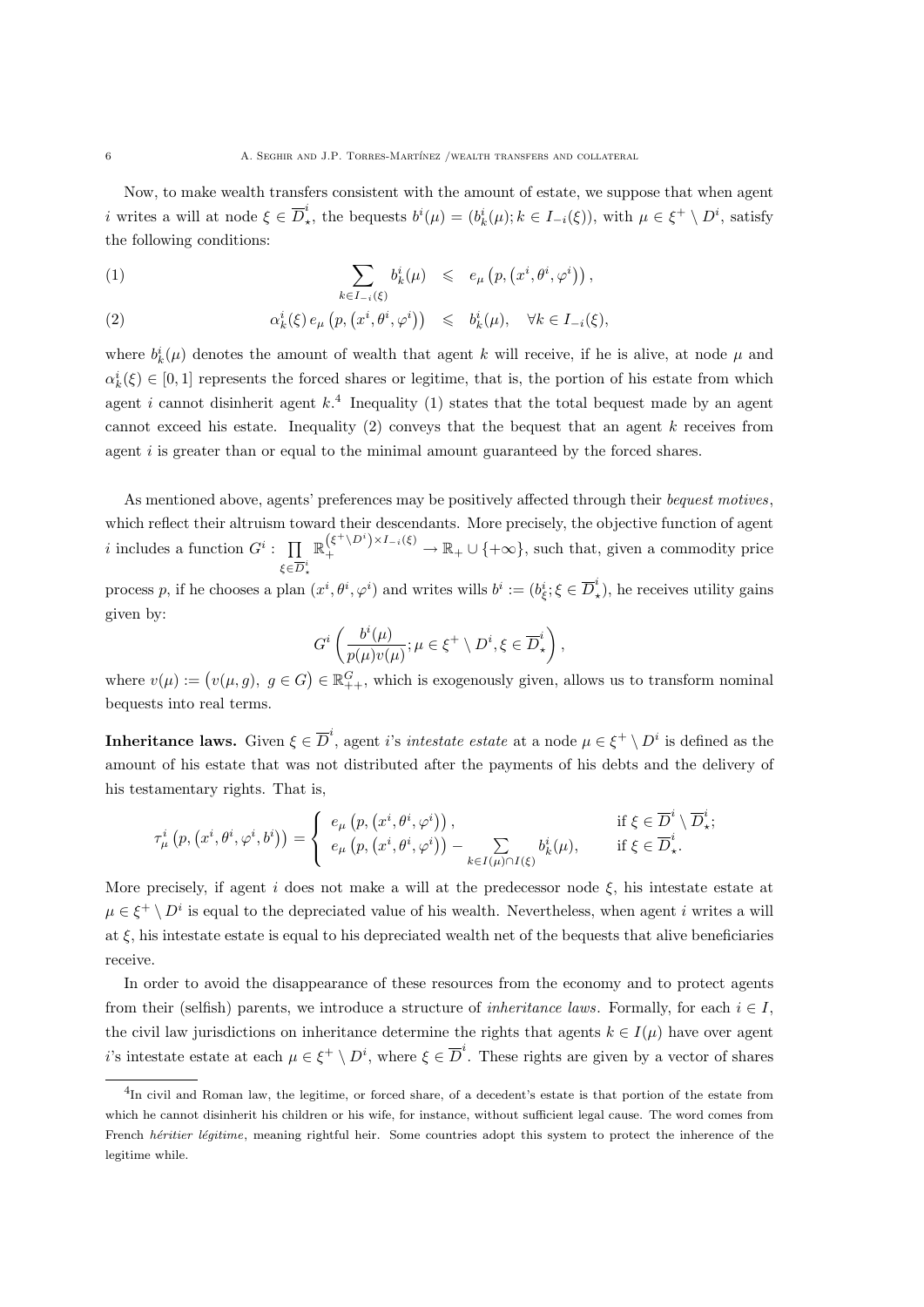$\left(\beta_k^i(\mu): k \in I(\mu)\right) \in \Delta^{n(\mu)}$ .<sup>5</sup> Thus, at each  $\mu \in \xi^+ \setminus D^i$ , the set,  $\{k \in I(\mu): \beta_k^i(\mu) > 0\}$ , of agent  $i$ 's heirs is nonempty.

Donations. We allow agents to make intra-generational transfers through donations. An individual can make gifts either for altruistic motives or to disinherit agents who will have, by law, rights over his estate when he dies.

Each agent i could be interested in make donations at nodes  $\xi \in D_{-i}^i$ , and has utility gains only when these transfers are received for agents in a set  $I_{-i}^*(\xi) \subset I_{-i}(\xi)$ . In this way, we do not exclude agents who are uninterested in making donations, as some of the sets  $(I_{-i}^*(\xi); \xi \in D_{-i}^i)$  may be empty. In order to simplify notations we define  $I_{-i}^{\star}(\xi)$  as the empty set for nodes in  $D^i \setminus D_{-i}^i$ .

In order to avoid that an individual receives back his donations through a chain of wealth transfers; we assume that, at each  $\xi \in D$  and for each  $n \in \mathbb{N}$ , given a chain  $(i_1, \ldots, i_n) \in I(\xi)^n$ :

if 
$$
i_j \in I^*_{-i_{j+1}}(\xi)
$$
,  $\forall j \in \{1, ..., n-1\}$ , then  $i_1 \neq i_n$ .

Note that, without the condition above, an agent with monotonic preferences on donations can always improve upon any budget feasible plan, by making a donation to another agent who will, directly or indirectly, make the same amount of donation to him. Consequently, we rule out such schemes in order to guarantee that agents' maximization problems have a solution.

Now, when  $I_{-i}^*(\xi) \neq \emptyset$ , agent i can transfer his wealth to other individuals choosing a vector of nominal donations  $d^i(\xi) := (d^i_k(\xi); k \in I^*_{-i}(\xi)) \in \mathbb{R}^{I^*_{-i}(\xi)}_+$ , where  $d^i_k(\xi)$  denotes the wealth that agent k receives from agent i at  $\xi$ . Let  $d^i := (d^i(\xi); \xi \in D^i, I^*_{-i}(\xi) \neq \emptyset)$  be the agent i's donation plan.

Agent i's gains from donations are measured by a function

$$
F^i: \prod_{\{\xi \in D^i, I^*_{-i}(\xi) \neq \emptyset\}} \mathbb{R}_+^{I^*_{-i}(\xi)} \to \mathbb{R}_+ \cup \{\pm \infty\},\
$$

in such a form that, given a commodity price process  $p$ , his objective function, which depends on his consumption plan and bequest motive, also includes a term  $F^i\left(\frac{d^i(\xi)}{n(\xi)v_i(\xi)}\right)$  $\frac{d^i(\xi)}{p(\xi)v(\xi)}$ ;  $\xi \in D^i$ ,  $I_{-i}^{\star}(\xi) \neq \emptyset$ , that depends on the real amount of transfers.

Although each alive agent may know the identity of the other agents in the markets, individual allocations are anonymous. Therefore, agents are unaware of the donations they may receive, as well as their rights over the estate of deceased agents and the value of the associated intestate estate. For this reason, we need to introduce variables representing the expected monetary transfers that agents anticipate to receive.

More precisely, we suppose that each  $i \in I$  takes as given, at each  $\xi \in D^i$ , an anonymous monetary transfer  $s^i(\xi) \in \mathbb{R}_+$ , representing the amount of wealth that he expects to receives as donations or as inheritances through wills or via civil law jurisdictions. This variable will be determined endogenously in equilibrium. Agent i's vector of monetary transfers is denoted by  $s^i := (s^i(\xi); \xi \in D^i)$ .

<sup>5</sup>The simplex Δ<sup>n</sup> := {z = (z<sub>1</sub>, ..., z<sub>n</sub>) ∈ ℝ<sup>n</sup><sub>+</sub> :  $\sum_{i=1}^{n} z_i = 1$ }.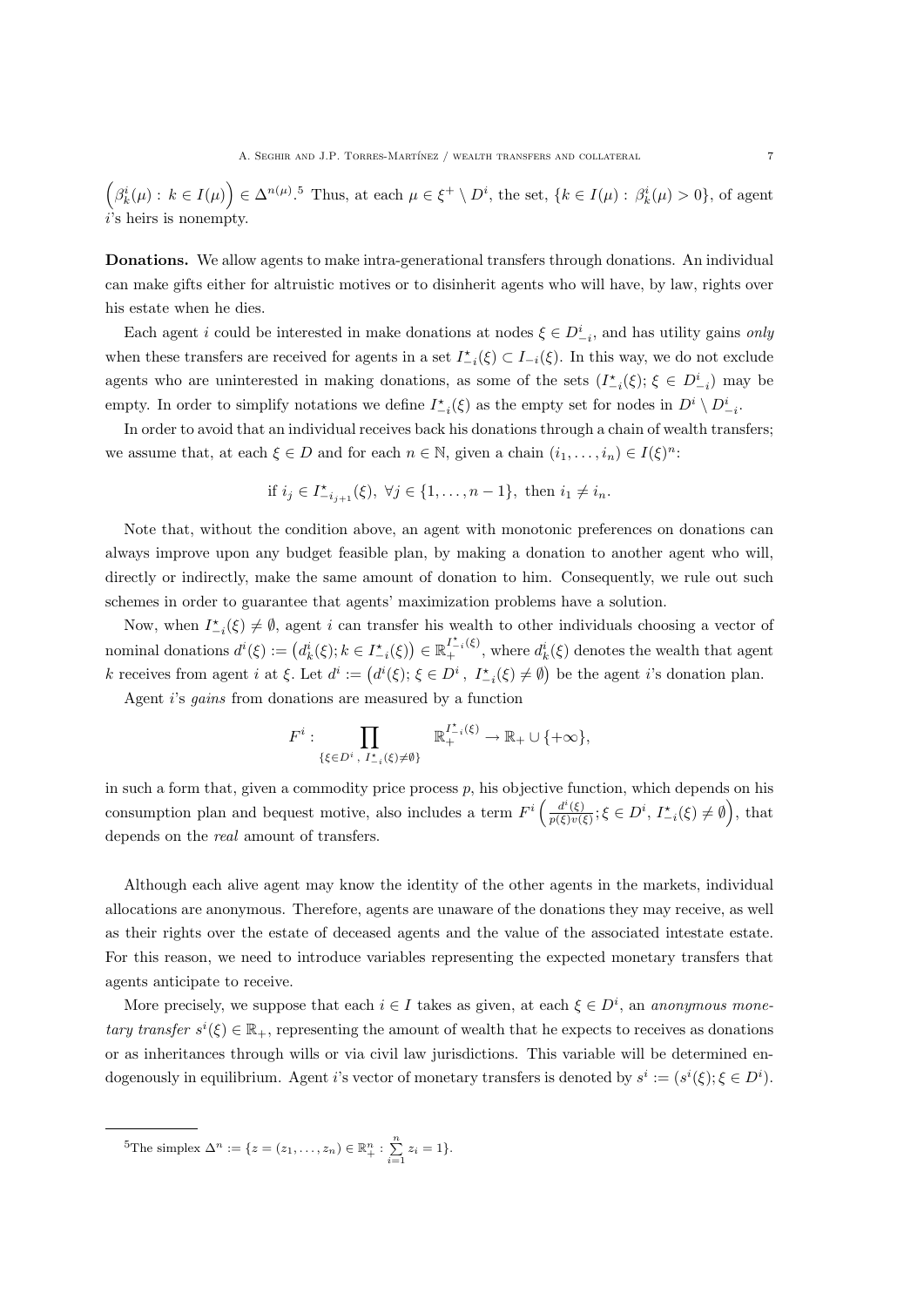Before defining the budget sets and the equilibrium of our model, let us denote agent i's set of admissible plans by  $\Gamma^i$ , and the space of prices by  $\mathbb{P}.\!^6$ 

**Definition 1.** Given prices and anonymous monetary transfers  $(p, q, s^i) \in \mathbb{P} \times \mathbb{R}_+^{D^i}$ , the budget set,  $B^{i}(p,q,s^{i})$ , of an agent  $i \in I$ , is the set of plans  $(x^{i},\theta^{i},\varphi^{i},d^{i},b^{i}) \in \Gamma^{i}$  that satisfy conditions (1)-(2) and the following constraints:

• At each initial node  $\xi \in \underline{D}^i := \{ \eta \in D^i : \xi^- \notin D^i \},\$ 

$$
p(\xi)x^{i}(\xi) + q(\xi)\left(\theta^{i}(\xi) - \varphi^{i}(\xi)\right) + \sum_{k \in I^{*}_{-i}(\xi)} d_{k}^{i}(\xi) \leq p(\xi)w^{i}(\xi) + s^{i}(\xi);
$$

• At each  $\xi \in D^i \setminus \underline{D}^i$ ,

$$
p(\xi)x^{i}(\xi) + q(\xi)\left(\theta^{i}(\xi) - \varphi^{i}(\xi)\right) + \sum_{k \in I^{*}_{-i}(\xi)} d_{k}^{i}(\xi)
$$
  
\$\leqslant p(\xi) \left(w^{i}(\xi) + Y\_{\xi}x^{i}(\xi^{-})\right) + s^{i}(\xi) + R\_{\xi}(p(\xi)) \left(\theta^{i}(\xi^{-}) - \varphi^{i}(\xi^{-})\right) ;\$

• At each  $\xi \in D^i$ ,

$$
x^{i}(\xi) \geqslant \sum_{j \in J(\xi)} C(\xi, j) \varphi^{i}(\xi, j).
$$

Definition 2. An equilibrium of our economy is given by a plan of prices and anonymous transfers  $[(\bar{p}, \bar{q}); (\bar{s}^i)_{i \in I}]$ , jointly with allocations  $(\bar{x}^i, \bar{\theta}^i, \bar{\varphi}^i, \bar{d}^i, \bar{b}^i)$  $\lim_{i\in I} \Gamma := \prod_{i\in I}$ i∈I  $\Gamma^i$  such that:

(i) For each  $i \in I$ , the allocation  $(\overline{x}^i, \overline{\theta}^i, \overline{\varphi}^i, \overline{d}^i, \overline{b}^i)$  maximizes the objective function,

$$
V^{i}\left(\overline{p},(x^{i},d^{i},b^{i})\right) := U^{i}(x^{i}) + F^{i}\left(\frac{d^{i}(\xi)}{\overline{p}(\xi)v(\xi)};\xi \in D^{i}, \ I_{-i}^{\star}(\xi) \neq \emptyset\right) + G^{i}\left(\frac{b^{i}(\mu)}{\overline{p}(\mu)v(\mu)};\mu \in \xi^{+} \setminus D^{i},\xi \in \overline{D}_{\star}^{i}\right),
$$
  
over the plans  $(x^{i},\theta^{i},\varphi^{i},d^{i},b^{i}) \in B^{i}(\overline{p},\overline{q},\overline{s}^{i}).$ 

(ii) In financial and physical markets, the aggregate demand must be equal to the aggregate supply, node by node. That is, for each  $\xi \in D$ ,

$$
\sum_{i \in I(\xi)} \overline{\theta}^i(\xi) = \sum_{i \in I(\xi)} \overline{\varphi}^i(\xi), \qquad \sum_{i \in I(\xi)} \overline{x}^i(\xi) = \sum_{i \in I(\xi)} w^i(\xi) + \sum_{i \in I(\xi^{-})} Y_{\xi} \overline{x}^i(\xi^{-}),
$$

where  $I(\xi_0^-)=\emptyset$ .

<sup>6</sup>It follows from the previous definitions that,

$$
\Gamma^i := \mathbb{R}_+^{G \times D^i} \times \prod_{\xi \in D^i} \mathbb{R}_+^{J(\xi)} \times \prod_{\xi \in D^i} \mathbb{R}_+^{J(\xi)} \times \prod_{\{\xi \in D^i : I_{-i}^*(\xi) \neq \emptyset\}} \mathbb{R}_+^{I_{-i}^*(\xi)} \times \prod_{\xi \in \overline{D}^i_*} \mathbb{R}_+^{(\xi^+ \setminus D^i) \times I_{-i}(\xi)}.
$$
  
n, P :=  $\prod (\mathbb{R}_+^G \setminus \{0\}) \times \mathbb{R}_+^{D(J)}.$ 

In addition,  ${\mathbb F}$  $\prod_{\xi\in D} (\mathbb{R}^G_+ \setminus \{0\}) \times \mathbb{R}^{D(J)}_+.$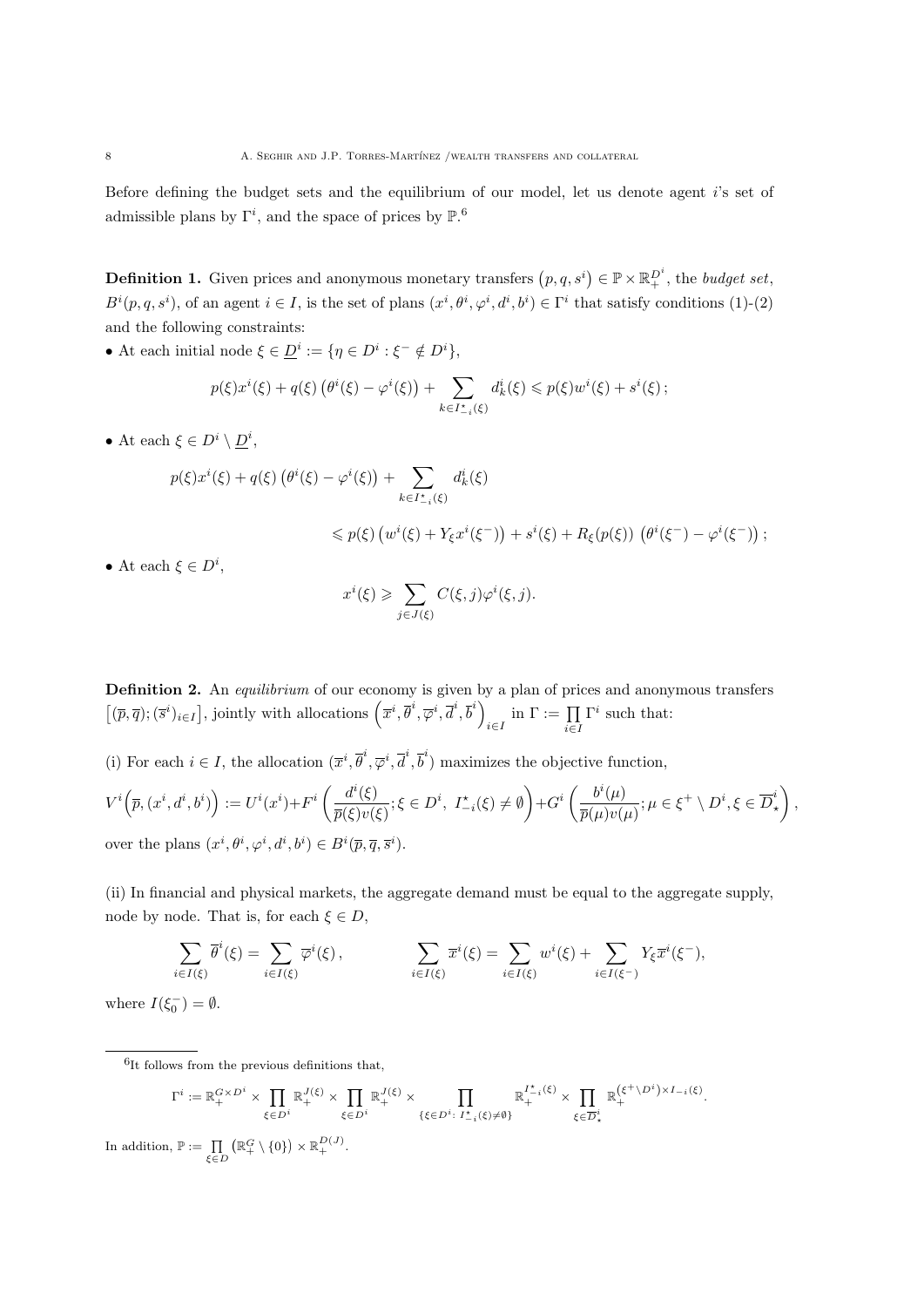(iii) For each agent  $i \in I$ , and at each  $\xi \in D^i$ , expected anonymous transfers must match the effective transfers that he receives. That is,

$$
\overline{s}^i(\xi) = \sum_{\{k \in I(\xi): \ i \in I_{-\kappa}^{\star}(\xi)\}} \overline{d}_i^k(\xi) + \sum_{\{k \in I(\xi^-) \setminus I(\xi): \ \xi^- \in \overline{D}_{\star}^k\}} \overline{b}_i^k(\xi) + \sum_{k \in I(\xi^-) \setminus I(\xi)} \beta_i^k(\xi) \tau_{\xi}^k(\overline{p}, (\overline{x}^k, \overline{\theta}^k, \overline{\phi}^k, \overline{b}^k)) .
$$

3. Equilibrium existence

Our first result assures the existence of an equilibrium when all agents are finitely–lived. It extends the classical Overlapping Generations model to allow for stochastic lifetimes, wealth transfers, default and, fundamentally, the access to credit markets at all states of the life span.

Theorem 1. Suppose that all agents are finitely-lived and that:

[A1] For each agent i and for each  $\xi \in D^i$ , the accumulated endowments  $W^i(\xi) \in \mathbb{R}^G_{++}$ . The forcedshares satisfy  $\sum$  $k \in I_{-i}(\mu)$  $\alpha_k^i(\mu) < 1, \ \forall \mu \in \overline{D}_\star^i$  $\cdot$ .

[A2] For each  $\xi \in D$ , if  $(i_1, \ldots, i_n) \in I(\xi)^n$  satisfies  $i_j \in I^*_{-i_{j+1}}(\xi)$ , for each  $j \in \{1, \ldots, n-1\}$ , then  $i_1 \neq i_n;$ 

[A3] For each  $\xi \in D$ , unitary collateral requirements  $C(\xi, j) \neq 0$ , for all  $j \in J(\xi)$ ;

[A4] For each agent  $i \in I$ , the objective function  $V^i$  has finite values, is quasi-concave with respect to  $(x^{i}, d^{i}, b^{i})$ , continuous in all variables and strictly monotone in consumption.

Then, there is an equilibrium.

Proof. See Appendix A.

The first assumption guarantees that the budget-set correspondences are lower-hemicontinuous, as their interiors will be non-empty. Indeed, as accumulated endowments are interior points of the consumption sets, agents will have positive resources, provided that commodity prices are non-zero. Moreover, as forced heirship shares do not exhaust the entire estate of the agents, interior bequest will always be possible.

The Assumption [A2] rules out donation cycles. and hypothesis [A3] assures that short sales will be bounded in equilibrium, as physical resources are scarce. Finally, Assumption [A4] is required to assure that consumers' maximization problems have a solution.

Our next result shows that, when agents have at least one infinite–life path through the event– tree, Ponzi schemes can be ruled out in our economy , without need to impose any exogenous debt constraint. In particular, we extend the equilibrium existence result of Araujo, Páscoa and Torres-Martínez  $(2002)$  to a model with incomplete participation and wealth transfers.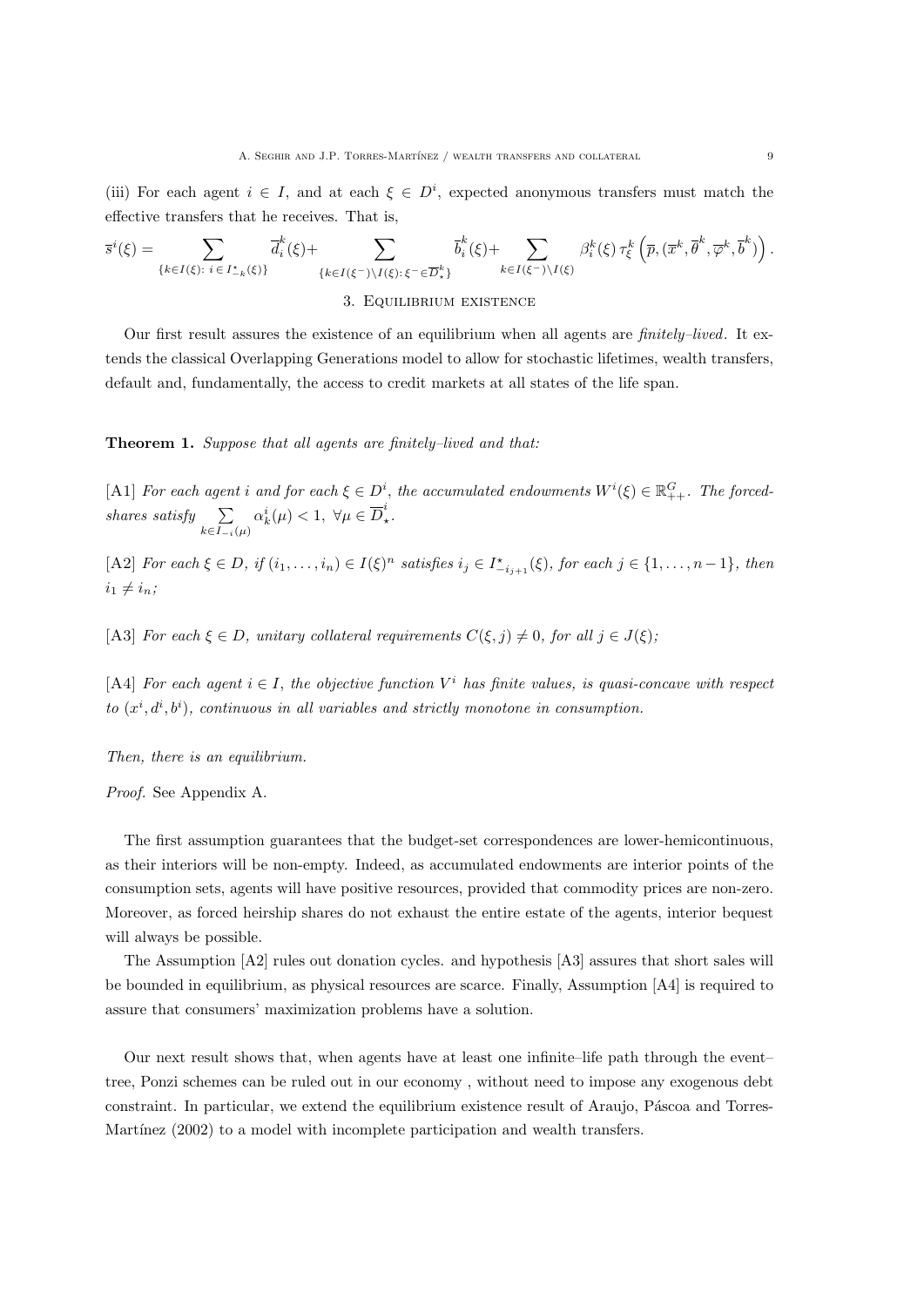Theorem 2. Suppose that Assumptions [A1]-[A3] hold and that,

[A5] The sequence  $\left(n(\xi), \sum_{i=1}^{\infty} \frac{1}{i} \sum_{j=1}^{n} \frac{1}{j} \right)$  $i \in I(\xi)$  $W^i(\xi), \quad \sum$  $j\in J(\xi)$  $C(\xi, j)$  $\setminus$ ξ∈D , is uniformly bounded from above along the event-tree and there is  $\underline{v} > 0$  such that, for each  $(\xi, g) \in D \times G$ ,  $v(\xi, g) \geq \underline{v}$ .

[A6] For each  $i \in I$ , the utility function  $U^i : \mathbb{R}_+^{G \times D^i} \to \mathbb{R}_+ \cup \{+\infty\}$  is separable in time and states of nature, in the sense that,

$$
U^i(x^i) = \sum_{\xi \in D^i} u^i(\xi, x^i(\xi)),
$$

where  $u^i(\xi, \cdot): \mathbb{R}_+^G \to \mathbb{R}_+$  is continuous, strictly increasing and concave. Moreover, for each bounded plan  $x^i$ , the associated utility,  $U^i(x^i)$ , is finite.

[A7] For each  $i \in I$ ,

$$
F^i\left(\frac{d^i(\xi)}{p(\xi)v(\xi)};\xi\in D^i,\,I^\star_{-i}(\xi)\neq\emptyset\right)=\sum_{\{\xi\in D^i:\,I^\star_{-i}(\xi)\neq\emptyset\}}\;f^i\left(\xi,\frac{d^i(\xi)}{p(\xi)v(\xi)}\right),
$$

where  $f^i(\xi, \cdot): \mathbb{R}^{I^*_{-i}(\xi)}_+ \to \mathbb{R}_+$  is continuous, non-decreasing and concave. Moreover,  $F^i$  has a finite value at any bounded plan.

[A8] For each agent i,

$$
G^i\left(\frac{b^i(\mu)}{p(\mu)v(\mu)};\mu\in\xi^+\setminus D^i,\xi\in\overline{D}_{\star}^i\right)=\sum_{\xi\in\overline{D}_{\star}^i}g^i\left(\xi,\left(\frac{b^i(\mu)}{p(\mu)v(\mu)};\mu\in\xi^+\setminus D^i\right)\right),
$$

where  $g^i(\xi, \cdot): \mathbb{R}_+^{(\xi^+\setminus D^i)\times I_{-i}(\xi)} \to \mathbb{R}_+$  is continuous, non-decreasing and concave. In addition, gains from bequest are finite at any bounded plan.

Then, there is an equilibrium.

Proof. See Appendix B.

#### Remark 1. Non-arbitrage conditions and Ponzi schemes.

When promises are backed by physical collateral, short–sales are endogenously bounded, node by node, and this is sufficient to assure equilibrium existence when agents are finitely–lived.

Nevertheless, when agents are infinitely-lived, they could enter into Ponzi schemes by increasing sequentially their loans and postponing *ad-eternum* the payment of their debts. However, as in Araujo, Páscoa and Torres-Martínez (2002), the "haircut",  $p(\xi)C(\xi, j) - q(\xi, j)$ , will be strictly positive for each  $(\xi, j)$ .<sup>7</sup> Thus, given prices  $(p, q)$  and monetary transfers  $(s^i)_{i \in I}$ , each market

<sup>&</sup>lt;sup>7</sup>In fact, the returns of the joint financial operation of short-selling an asset and constituting the required collateral are non-negative, since borrowers will pay (or the market will seize) only the minimum between the value of the depreciated collateral and the value of the debt. Therefore, as borrowers hold and consume the collateral bundles, individual optimality assure that  $p(\xi)C(\xi, j) - q(\xi, j) > 0$ , for each  $(\xi, j) \in D(J)$  (see Lemma 2 in the Appendix).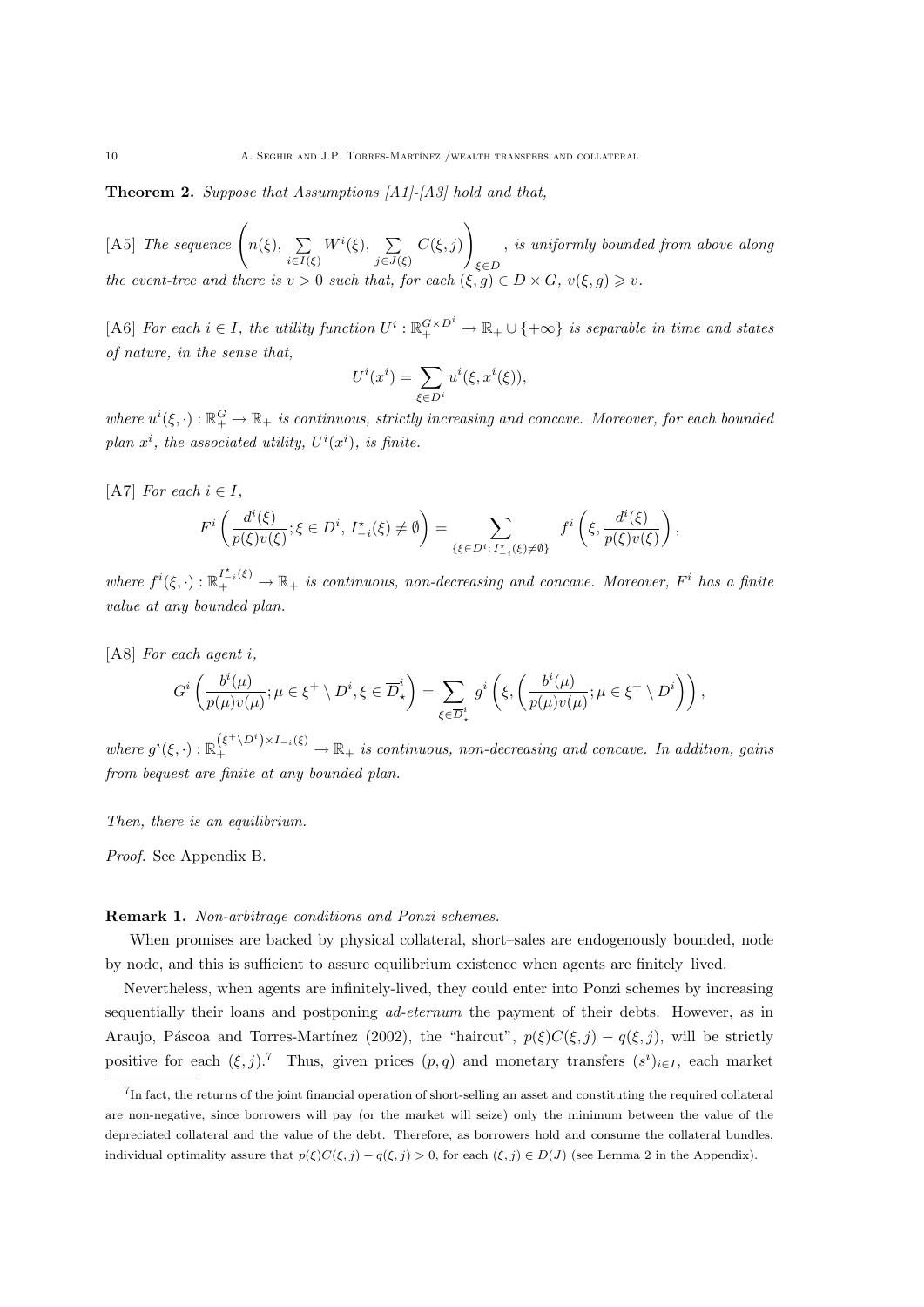feasible allocation  $(x^i, \theta^i, \varphi^i, d^i, b^i)_{i \in I}$  satisfies:

$$
q(\xi)\varphi^{i}(\xi) \leqslant p(\xi) \sum_{j \in J(\xi)} C(\xi, j) \varphi^{i}(\xi, j) \leqslant p(\xi) \sum_{i \in I(\xi)} x^{i}(\xi).
$$

Therefore, it follows from Assumption [A5] that there is  $\overline{W} = (\overline{W}(g); g \in G) \in \mathbb{R}^G_{++}$  such that, any market feasible allocation satisfies the following endogenous debt constraint:

$$
\frac{q(\xi)\varphi^i(\xi)}{||p(\xi)||_{\Sigma}} \leq ||\overline{W}||_{\max} := \max_{g \in G} \overline{W}(g),
$$

which rules out schemes consisting of a sequential increase, ad infinitum, of the debt without repayment.

#### 4. On bequest and wills

In this section, we give some simple examples of bequest functions that allow us to find optimal testamentary transfers as a function of the amount of agents' estate.

We will use the following property to find optimal bequests: Given equilibrium prices and monetary transfers  $(\bar{p}, \bar{q}, \bar{s}^i)$ , an allocation  $(\bar{x}^i, \bar{\theta}^i, \bar{\varphi}^i, \bar{d}^i, \bar{b}^i) \in \Gamma^i$  is optimal for agent i only if:

$$
G^i\left(\frac{\overline{b}^i(\mu)}{\overline{p}(\mu)v(\mu)};\mu\in\xi^+\setminus D^i,\xi\in\overline{D}_{\star}^i\right)\,\geqslant\, G^i\left(\frac{b^i(\mu)}{\overline{p}(\mu)v(\mu)};\mu\in\xi^+\setminus D^i,\xi\in\overline{D}_{\star}^i\right),
$$

for all vectors  $b^i \in \prod$  $\xi \in \overline{D}^i_\star$  $\mathbb{R}^{(\xi^+\setminus D^i)\times I_{-i}(\xi)}$  such that, for each  $\xi \in \overline{D}^i_\star$  and  $\mu \in \xi^+ \setminus D^i$ :

$$
\sum_{k \in I_{-i}(\xi)} b_k^i(\mu) \leq e_{\mu} \left( \overline{p}, \left( \overline{x}^i, \overline{\theta}^i, \overline{\varphi}^i \right) \right),
$$
  

$$
\alpha_k^i(\xi) e_{\mu} \left( \overline{p}, \left( \overline{x}^i, \overline{\theta}^i, \overline{\varphi}^i \right) \right) \leq b_k^i(\mu), \quad \forall k \in I_{-i}(\xi).
$$

In order to simplify the examples below, we suppose that agent  $i$  is not forced by law to deliver a minimum percentage of his wealth to another agent (i.e.:  $\alpha_k^i(\xi) = 0$  for all  $k \in I_{-i}(\xi)$  and  $\xi \in \overline{D}^i$ ). Moreover, agent  $i$ 's objective function is given by:

(3) 
$$
V^{i}(p,(x^{i},d^{i},b^{i})) = \sum_{\xi \in D^{i}} \beta^{t(\xi)} \rho^{i}(\xi) u^{i}(x^{i}(\xi)) + \sum_{\{\xi \in D^{i}: I^{*}_{-i}(\xi) \neq \emptyset\}} \beta^{t(\xi)} \rho^{i}(\xi) f^{i}_{\xi} \left(\frac{d^{i}(\xi)}{p(\xi)v(\xi)}\right) + \sum_{\xi \in \overline{D}^{i}_{\star}} \beta^{t(\xi)} \eta^{i}(\xi) g^{i}_{\xi} \left(\frac{b^{i}(\mu)}{p(\mu)v(\mu)}; \mu \in \xi^{+} \setminus D^{i}\right),
$$
  
where  $\beta \in (0,1)$  is a discount factor,  $\rho^{i}(\xi) \in (0,1)$  and  $\eta^{i}(\xi) = \rho^{i}(\xi) - \sum_{\mu \in \xi^{+} \cap D^{i}} \rho^{i}(\mu)$ .

Note that agent *i* expects to be alive at  $\xi$  with probability  $\rho^{i}(\xi)$ . In addition, the parameter  $\eta^{i}(\xi) \in (0,1)$  represents the probability of reaching node  $\xi \in \overline{D}^{i}$  and passing away in the next period. We suppose that  $\rho^{i}(\xi) = 1$ , for each  $\xi \in \underline{D}^{i}$ ,

$$
\rho^i(\xi) = \sum_{\mu \in \xi^+} \rho^i(\mu), \quad \forall \xi \in D^i \setminus \overline{D}^i, \quad \text{and} \quad \rho^i(\xi) > \sum_{\mu \in \xi^+} \rho^i(\mu), \quad \forall \xi \in \overline{D}^i.
$$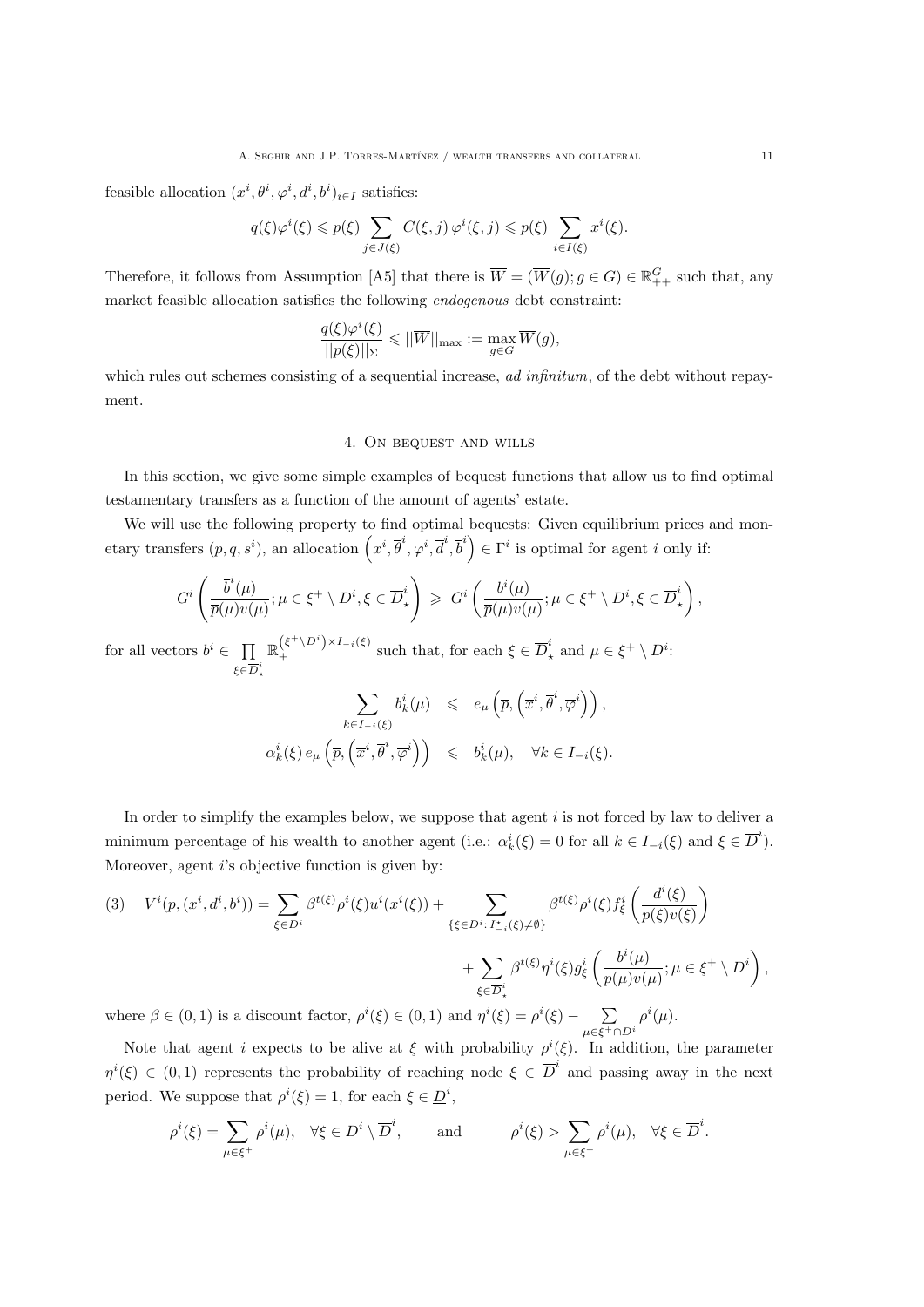**Example 1.** For each  $\xi \in \overline{D}_t^i$  $\chi^*$ , fix an agent  $k(\xi) \in I_{-i}(\xi)$  and a scalar  $A(\xi) > 0$ . If the bequest functions are given by:

$$
g_{\xi}^{i}\left(\frac{b^{i}(\mu)}{p(\mu)v(\mu)};\mu\in\xi^{+}\setminus D^{i}\right):=\sum_{\mu\in\xi^{+}\setminus D^{i}}\left[2\min\left\{A(\xi),\frac{b_{k(\xi)}^{i}(\mu)}{p(\mu)v(\mu)}\right\}+\min_{\{k\in I_{-i}(\xi):k\neq k(\xi)\}}\frac{b_{k}^{i}(\mu)}{p(\mu)v(\mu)}\right],
$$

then, equilibrium bequests depend on the value of the future estate.

In fact, given  $\xi \in \overline{D}_\star^i$  $\mu^i_{\star}$ , at the nodes  $\mu \in \xi^+ \setminus D^i$  in which the real value of his estate is less than or equal to  $A(\xi)$ , agent i bequeaths all of his estate to agent  $k(\xi)$ . On the other hand, when the real value of agent i's estate is greater than  $A(\xi)$  at  $\mu$ , agent  $k(\xi)$  receives, if alive, a real bequest equal to  $A(\xi)$ , while the other individuals are entitled to receive the same real transfer,  $\frac{1}{n(\xi)-1}\left(\frac{e_\mu(p,(x^i,\theta^i,\varphi^i))}{p(\mu)v(\mu)}-A(\xi)\right).$ 

The following examples show that, when bequest functions take into account only the distribution of wealth, optimal amounts of bequest can be found as fixed shares of agents' estate.

**Example 2.** For each node  $\xi \in \overline{D}_{\xi}^i$ <sup>\*</sup>, let us fix a vector  $\pi(\xi) = (\pi(\xi, k); k \in I_{-i}(\xi)) \geq 0$ . Let us define  $\Lambda(\xi) = \{k \in I_{-i}(\xi) : \pi(\xi, k) > 0\}$  and consider the following bequest function:

$$
g_{\xi}^{i}\left(\frac{b^{i}(\mu)}{p(\mu)v(\mu)};\mu\in\xi^{+}\setminus D^{i}\right):=\sum_{\mu\in\xi^{+}\setminus D^{i}}\min_{k\in\Lambda(\xi)}\pi(\xi,k)\frac{b_{k}^{i}(\mu)}{p(\mu)v(\mu)}.
$$

Then, in equilibrium, agent i writes a will that gives to agent  $k \in \Lambda(\xi)$ , at any node  $\mu \in \xi^+ \setminus D^i$ , the following share of his estate:

$$
a_k^i(\xi) = \frac{1}{\pi(\xi, k) \sum_{k' \in \Lambda(\xi)} \pi(\xi, k')^{-1}}.
$$

In this case, the total intestate estate, at  $\mu \in \xi^+ \setminus D^i$ , is equal to  $\sum$  $k \in \Lambda(\xi) \backslash I(\mu)$  $a_k^i(\xi)$  percent of the estate value,  $e_{\mu}(p,(x^i,\theta^i,\varphi^i))$ . In the particular case in which, for all pairs  $(k,k') \in \Lambda(\xi) \times \Lambda(\xi)$ ,  $\pi(\xi, k) = \pi(\xi, k')$ , all agents in  $I(\mu) \cap \Lambda(\xi)$  receive, as testamentary rights at node  $\mu$ , the same percentage,  $\frac{1}{\# \Lambda(\xi)}$ , of agent i's estate. In this case, the intestate estate at  $\mu$  is equal to  $\left(1-\frac{\# (\Lambda(\xi)\cap I(\mu))}{\# \Lambda(\xi)}\right)$  $\frac{\Lambda(\xi)\cap I(\mu))}{\#\Lambda(\xi)}$ percent of agent i's wealth at  $\mu$ .

**Example 3.** With the notations of the previous example, let us denote by  $\overline{\pi}(\xi) = \max_{k \in \Lambda(\xi)} \pi(\xi, k)$  and consider the following bequest function:

$$
g_{\xi}^{i}\left(\frac{b^{i}(\mu)}{p(\mu)v(\mu)};\mu\in\xi^{+}\setminus D^{i}\right):=\sum_{\mu\in\xi^{+}\setminus D^{i}}\sum_{k\in\Lambda(\xi)}\pi(\xi,k)\,\frac{b_{k}^{i}(\mu)}{p(\mu)v(\mu)}.
$$

Then, an agent  $k \in \Lambda(\xi)$  will receive a bequest from agent i, at  $\mu \in \xi^+ \setminus D^i$ , only if  $\pi(\xi, k) = \overline{\pi}(\xi)$ . In addition, when agent i write a will, he is indifferent between all distributions of his estate among the agents  $k \in \Lambda(\xi)$  for which  $\pi(\xi, k) = \overline{\pi}(\xi)$ . Thus, if there is a unique agent  $k \in \Lambda(\xi)$  such that  $\pi(\xi, k) = \overline{\pi}(\xi)$ , then whole estate of i is received by k, at the nodes  $\mu \in \xi^+ \setminus D^i$  in which k is alive.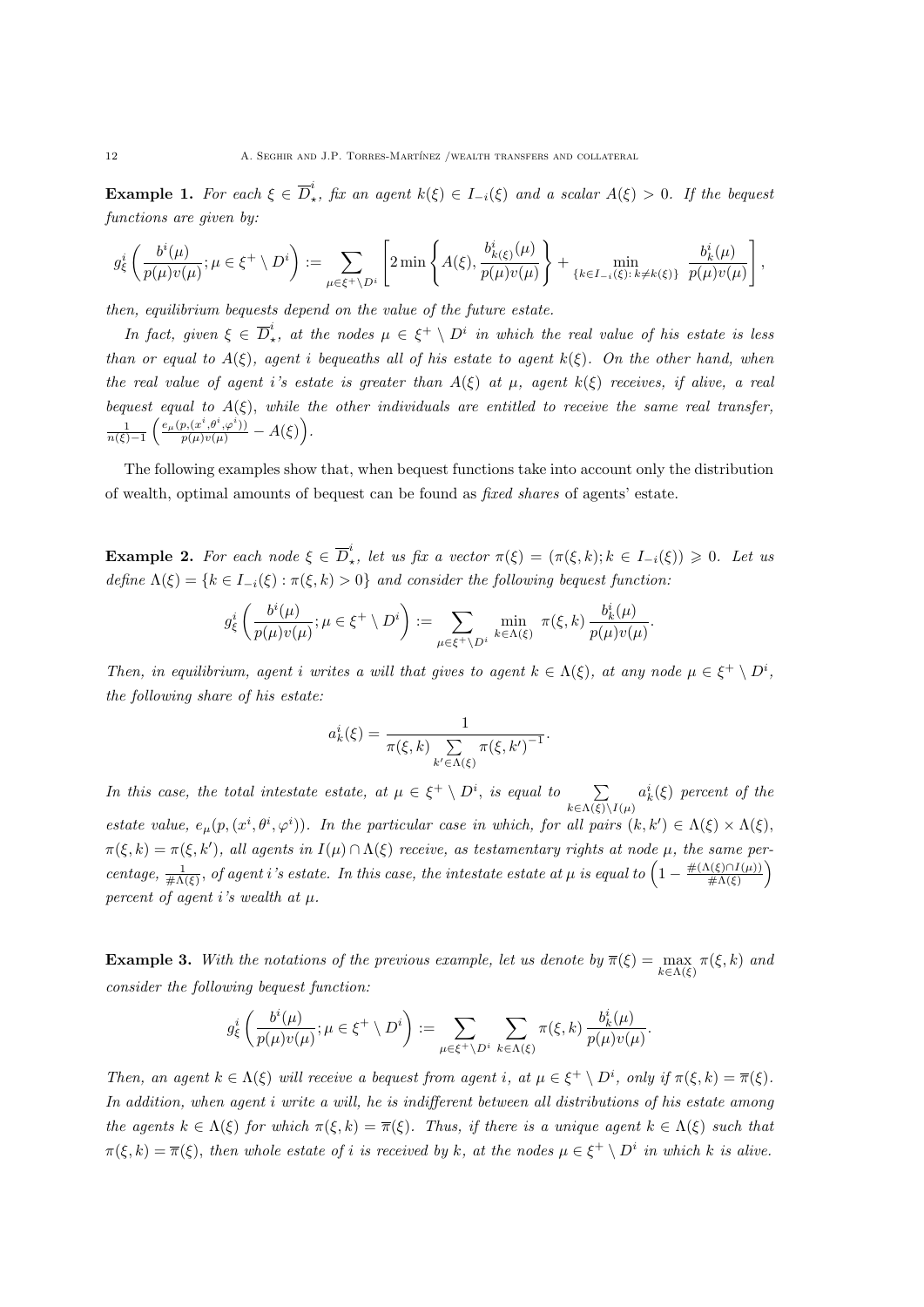#### 5. About the equilibrium level of donations

In this section, we briefly comment on the optimality of the equilibrium level of donations. To simplify our analysis, we assume that the objective functions have the functional form given by equation (3) and that the functions  $f_{\xi}^{i}$  are concave and continuous. In addition, as in Theorem 2, the functions  $(u^i; i \in I)$  are supposed to be continuous, concave and strictly increasing in all variables.

In equilibrium, the optimality of agent i's allocation assures that, for each node  $\xi \in D^i$ , with  $I_{-i}^*(\xi) \neq \emptyset$ , there is a *strictly positive* Kuhn-Tucker multiplier  $\gamma_{\xi}^i$  and super-gradients

$$
(u'(i,\xi),f'(i,\xi)) \in \partial u^i(\overline{x}^i(\xi)) \times \partial f^i_{\xi} \left( \frac{\overline{d}^i(\xi)}{\overline{p}(\xi)v(\xi)} \right),
$$

such that:

$$
\gamma_{\xi}^{i} \overline{p}(\xi) \geqslant \beta^{t(\xi)} \rho(\xi) u'(i, \xi) \quad \text{and} \quad \gamma_{\xi}^{i} \overline{d}_{k}^{i}(\xi) = \frac{\beta^{t(\xi)} \rho(\xi)}{\overline{p}(\xi) v(\xi)} f'_{k}(i, \xi) \overline{d}_{k}^{i}(\xi), \quad \forall k \in I_{-i}^{\star}(\xi),
$$
  
where  $f'(i, \xi) = (f'_{k}(i, \xi); k \in I_{-i}^{\star}(\xi)).$ 

Thus, when agent i makes donations to k (i.e.  $\overline{d}_k^i$  $f'_k(\xi) > 0$ , we have that  $f'_k(i,\xi) \neq 0$ , as the functions  $u^i$  are strictly monotonic. Furthermore, if we suppose that  $\overline{d}^i(\xi) \gg 0$  and that  $f^i_{\xi}$  is differentiable on the interior of its domain, then there is always a vector  $\tilde{d}^i(\xi) \gg 0$  such that  $f_{\xi}^{i}\left(\frac{\overline{d}^{i}(\xi)}{\overline{p}(\xi)v(\xi)}\right)$  $\left(\frac{\overline{d}^{i}(\xi)}{\overline{p}(\xi)v(\xi)}\right) < f_{\xi}^{i}\left(\frac{\widetilde{d}^{i}(\xi)}{\overline{p}(\xi)v(\xi)}\right)$  $\frac{\tilde{d}^i(\xi)}{\overline{p}(\xi)v(\xi)}$ . In fact, differentiability assures that  $\nabla f_{\xi}^i\left(\frac{\overline{d}^i(\xi)}{\overline{p}(\xi)v(\xi)}\right)$  $\overline{\frac{\overline{d}^i(\xi)}{\overline{p}(\xi)v(\xi)}}$  =  $f'(i,\xi) \neq 0$ .

Therefore, as a consequence of the tradeoff between consumption and altruism, although individual plans,  $(\bar{x}^i, \bar{\theta}^i, \bar{\varphi}^i, \bar{d}^i)$ , are (globally) optimal, the equilibrium level of donations can be, in many cases, sub-optimal.

#### 6. A final remark on altruistic behavior

In our model, agents may care about their descendants and, therefore, they may be interested in accumulating wealth in order to leave bequests to their offsprings. On the other hand, an individual who cares about his parents may make donations to them during his lifetime. Of course, when receiving bequests, descendants do not have any incentive to pay ancestors' debts. In fact, it is not realistic, from a pure economic point of view, to assume that descendants are urged to pay the debts of their antecedents.

However, non-economic motives may lead to altruism toward ancestors. In this case, when receiving bequests, agents may be interested in paying more than the minimum between the value of the depreciated collateral and their antecedents' debt.

If ancestors do not perfectly foresee the attitude of their descendants, the collateral cost will still be greater than the asset price. Thus, short sales will be bounded and, even when agents have at least one infinite–life path through the event–tree, Ponzi schemes are ruled out.

Nevertheless, if agents perfectly foresee that their descendants have incentives to pay more than the minimum between the value of the debt and the value of the depreciated collateral, then, unlike our model, loans may be greater than collateral costs (as the joint operation of selling an asset and constituting the required collateral will no longer have nonnegative returns). In such a case,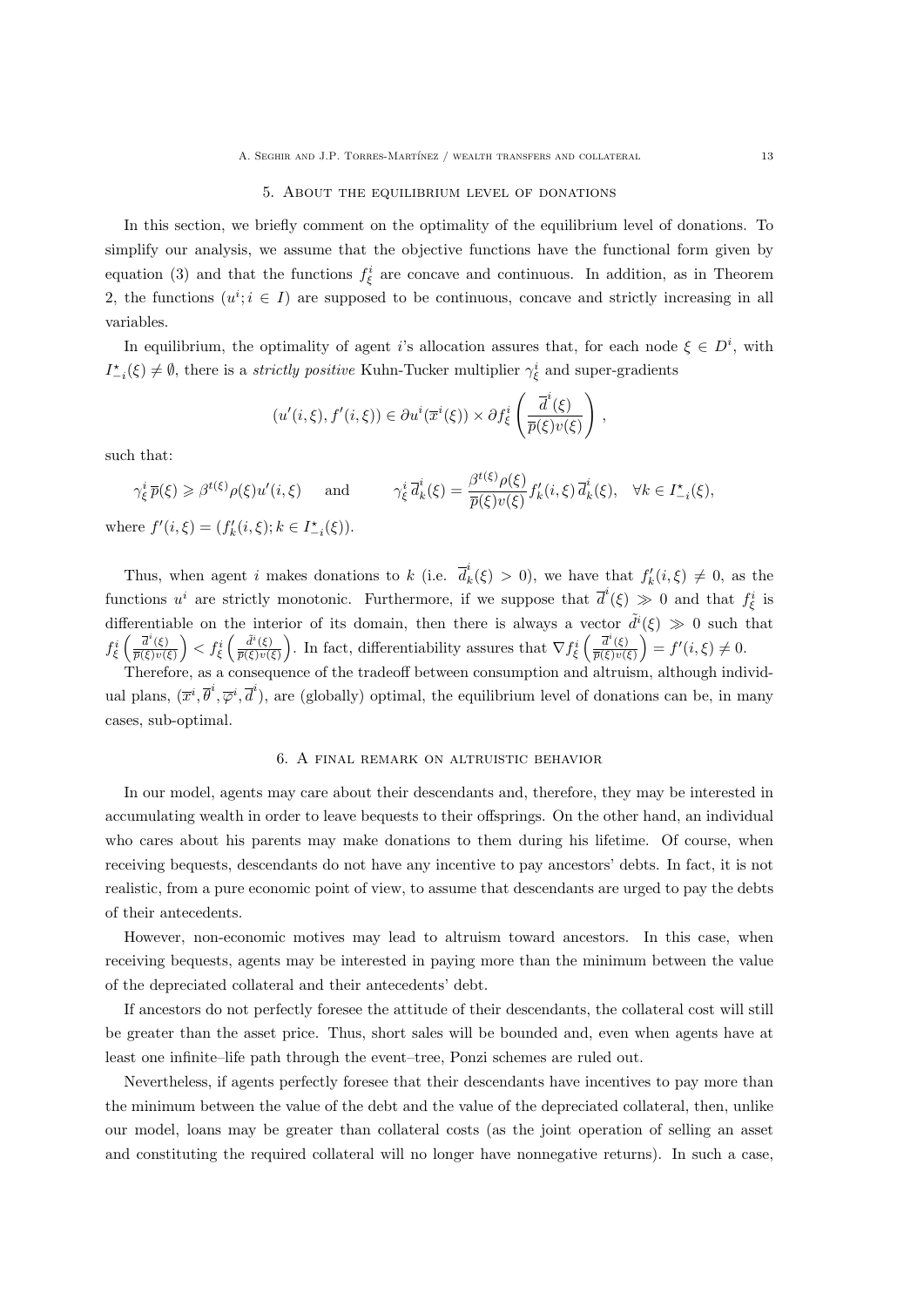individuals' degree of altruism toward their ancestors may act as utility penalties for default, and infinitely–lived agents may end up doing Ponzi schemes.

In fact, in a recent work, Pascoa and Seghir (2006) show that Ponzi schemes become possible in the presence of collateral and harsh utility penalties, as borrowers may pay more than the value of the depreciated collateral and the value of their debt.

Thus, in a model with collateralized assets, in which each agent perfectly foresees the altruistic behavior that his descendants have toward him when he passes away, equilibrium may still exist. Indeed, by analogy with the results of Páscoa and Seghir  $(2006)$ , we presume that, for an equilibrium to exist, it is sufficient that some (infinitely–lived) agents are not too altruistic toward their antecedents, but the existence argument will have to be carefully redone.

#### Appendix A. Proof of Theorem 1.

Theorem 1 will be proved using a generalized game approach.

Without loss of generality, we assume that, at each  $\xi \in D$  and for each  $j \in J(\xi)$ , there is at least one node  $\mu \in \xi^+$  such that  $\min\{\|A(\mu, j)\|_{\Sigma}; \|Y_{\mu}C(\xi, j)\|_{\Sigma}\} > 0.8$  Moreover, given a vector  $z = (z_1, \ldots, z_m) \in \mathbb{R}^m$ , with  $m \geq 1$ , we will denote by  $||z||_{\text{max}} := \max_{r \in \{1, ..., m\}} |z_r|$ , the max-norm of z. Analogously, the norm of the sum will be denoted by  $||z||_{\Sigma} := \sum_{r=1}^{m} |z_i|$ .

The following lemma provides a characterization of agents in terms of their donation motives and will be used to prove that individual allocations and prices are bounded in equilibrium.

**Lemma 1.** Under Assumption [A2], for each node  $\xi \in D$ ,

$$
I(\xi) = \bigcup_{r=1}^{n(\xi)} I^r(\xi),
$$

where the collection of disjoint sets  $\{I^r(\xi): 1 \leq r \leq n(\xi)\}\$ is defined, recursively, via,

$$
I^1(\xi) = \{i \in I(\xi) : i \notin I_{-k}^{\star}(\xi), \forall k \in I_{-i}(\xi)\};
$$
  

$$
I^r(\xi) = \left\{i \in I(\xi) : i \in I_{-k}^{\star}(\xi) \Rightarrow k \in \bigcup_{r' < r} I^{r'}(\xi)\right\} \setminus \bigcup_{r' < r} I^{r'}(\xi), \forall r > 1.
$$

Moreover, the set,  $I^1(\xi)$ , of agents who do not receive donations at  $\xi$  is non-empty.

*Proof.* By definition  $\bigcup^{n(\xi)}$  $\bigcup_{r=1}^{n(\xi)} I^r(\xi) \subset I(\xi)$ . Thus, let us suppose that there is  $i_1 \in I(\xi)$  such that  $i_1 \notin \bigcup_{r=1}^{n(\xi)} I^r(\xi)$  $\bigcup_{r=1}^{\infty} I^r(\xi).$ 

Since  $i_1 \notin I^1(\xi)$ , the set of agents  $i \in I_{-i_1}(\xi)$ , with  $i_1 \in I_{-i}^*(\xi)$ , is non-empty. Moreover, there is an agent  $i_2 \in I_{-i_1}(\xi)$  who satisfies both  $i_1 \in I_{-i_2}^*(\xi)$  and  $i_2 \notin I^1(\xi)$ , since otherwise,  $i_1 \in I^2(\xi)$ , which leads to a contradiction.

It follows that the set of agents  $i \in I_{-i_2}(\xi)$  for which  $i_2 \in I_{-i}^*(\xi)$  is also non-empty. Therefore, by analogous arguments, there is  $i_3 \in I_{-i_2}(\xi)$  such that both  $i_2 \in I_{-i_3}^*(\xi)$  and  $i_3 \notin I^1(\xi)$ . Moreover, by Assumption [A2],  $i_3 \notin \{i_1, i_2\}$ .

With this process, we can construct a family  $\{i_1, \ldots, i_{n(\xi)+1}\}$  with  $n(\xi)+1$  different agents that satisfies  $i_j \in I_{-i_{j+1}}^*(\xi)$ , for each j, but this contradicts Assumption [A2], since  $\#I(\xi) = n(\xi)$ .

 ${}^{8}$ In fact, otherwise, independently of the value of commodity prices, asset j delivers no payments at equilibrium, and therefore, either  $\overline{q}(\xi, j) = 0$  or  $\overline{\theta}^i(\xi, j) = 0$ , for each  $i \in I(\xi)$ . Thus, such an asset can be eliminated from the economy, without changing the space of financial transfers.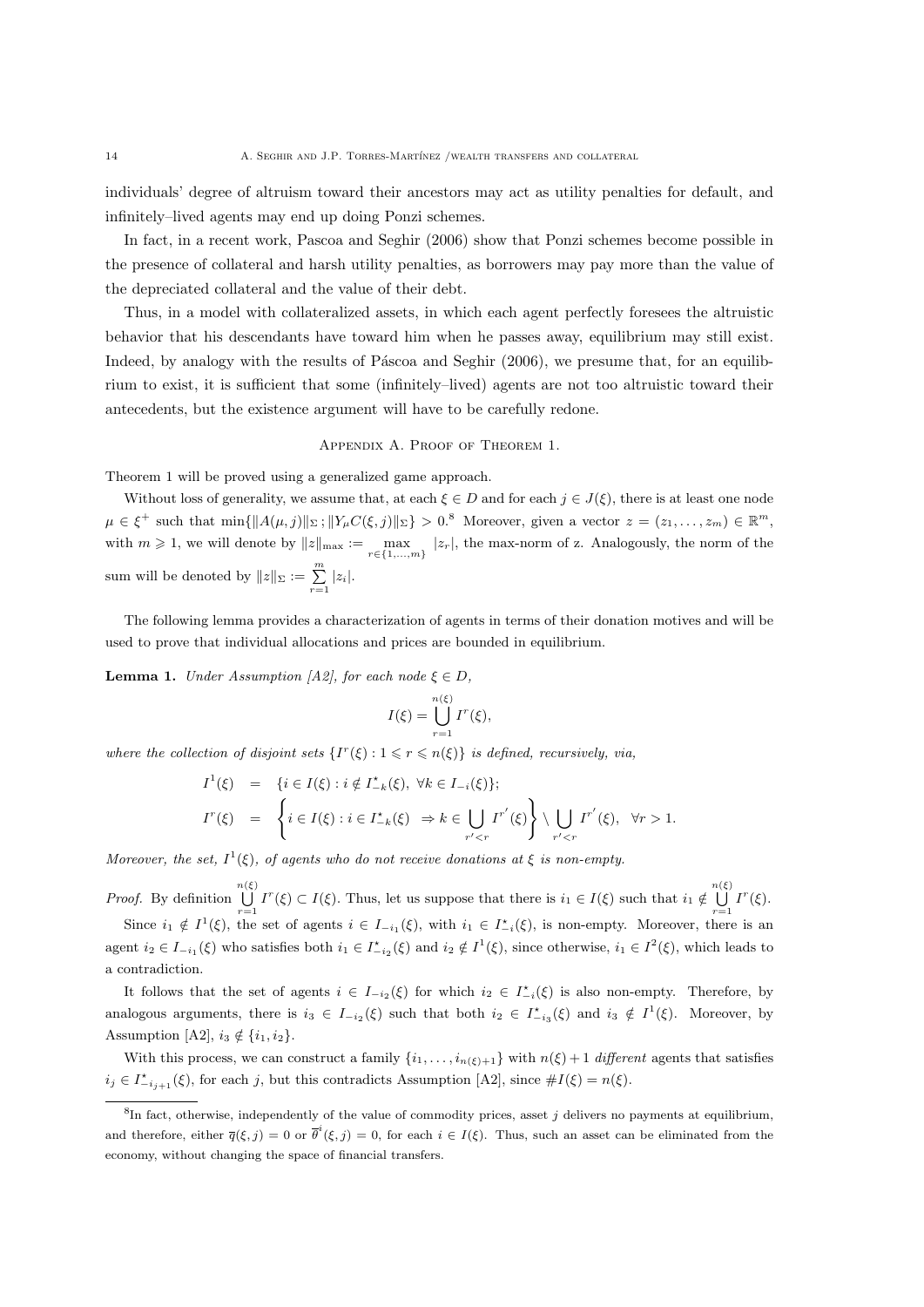Finally, by construction, if  $I^r(\xi) \neq \emptyset$ , then  $I^{r'}(\xi) \neq \emptyset$ , for each  $r' < r$ . Therefore, as  $\bigcup_{n \in \mathbb{N}} \mathbb{R}^n$  $\bigcup_{r=1}^{n} I^r(\xi) = I(\xi) \neq \emptyset,$ we conclude that  $I^1(\xi)$  is a non-empty set.

The following lemma assures that individual allocations and prices are bounded in equilibrium.

**Lemma 2.** Under assumptions [A3] and [A4], for each  $\xi \in D$ , there exists a vector  $(m(\xi), \Omega(\xi), M(\xi)) \gg 0$ such that given an equilibrium  $[(\overline{p}, \overline{q}); \overline{s}_{i \in I}^i; (\overline{x}^i, \overline{\theta}^i, \overline{\varphi}^i, \overline{d}^i, \overline{b}^i)]$ i∈I  $\left\{ \infty \in \mathbb{N} \text{ (} \bar{p}(\xi), \bar{q}(\xi)) \right| \leq 1, \text{ at each } \xi$  $\xi \in D$ , we have:

- (a)  $\|\overline{p}(\xi)\|_{\Sigma} > m(\xi).$
- (b) For each agent  $i \in I(\xi)$ ,  $\left( \overline{x}^i(\xi), \overline{\theta}^i(\xi), \overline{\varphi}^i(\xi), \overline{d}^i(\xi), \overline{b}_{\xi}^i \right) \Big\|_{\max} < \Omega(\xi).$
- (c) For each  $i \in I(\xi)$ ,  $\overline{s}^i(\xi) < M(\xi)$ .

Proof. The arguments are similar to those made in Araujo, Páscoa and Torres-Martínez (2002) (Lemma 1, pp. 1621). Indeed, the joint operation of short selling an asset and purchasing the associated collateral yields to nonnegative returns. So, it follows from Assumption [A4] that the *financial haircut*,  $\bar{p}(\xi)C(\xi, j) - \bar{q}(\xi, j)$ , is strictly positive, for each  $j \in J(\xi)$  (see Proposition 1, pp. 1624, in Araujo, Páscoa and Torres-Martínez  $(2002)$ ).

On the other hand, as prices  $(\bar{p}(\xi), \bar{q}(\xi))$  are in the simplex, we have that:

$$
\sum_{j\in J(\xi)} \overline{p}(\xi)C(\xi,j) > \sum_{j\in J(\xi)} \overline{q}(\xi,j) = 1 - \|\overline{p}(\xi)\|_{\Sigma}.
$$

For each node  $\xi \in D$ , let us define  $C(\xi) = \max_{g \in G} \sum_{j \in J(\xi)} C(\xi, j, g) > 0$ . Then, it follows from the previous arguments that  $\|\overline{p}(\xi)\|_{\Sigma} > m(\xi) := \frac{1}{1+\overline{C}(\xi)}, \ \forall \xi \in D.$ 

Moreover, as the feasibility conditions in item (ii) of Definition 2 hold, individual consumption bundles are bounded, node by node, by the aggregate resources. Thus, Assumption [A3] and collateral constraints guarantee that agents' short-sales are bounded, node by node. Long positions are bounded too, due to financial market feasibility in equilibrium. So, budgetary constraints and physical-financial feasibility conditions assure that bequests are bounded, node by node, as prices  $(\bar{p}(\xi), \bar{q}(\xi)) \in \Delta^{\#G + \#J(\xi)}$ .

It follows that, at each  $\xi \in D$ , monetary transfers received by agents in  $I^1(\xi)$  are bounded. In fact, since these agents do not receive donations from other individuals, bequests are bounded and feasibility condition (iii) of Definition 2 holds. Thus, nominal donations made by agents in  $I^1(\xi)$  are also bounded, as  $\overline{p}(\xi)C(\xi, j) - \overline{q}(\xi, j) > 0.$ 

Using recursive arguments, one can easily show that: (i) the monetary transfers received by agents in  $I^r(\xi)$ ,  $r > 1$ , are bounded, because donations made by the agents in  $\bigcup_{r' < r} I^{r'}(\xi)$  have an upper bound; (ii) donations made by agents in  $I^r(\xi)$ ,  $r > 1$  are bounded, as prices are in the simplex (their monetary transfers were previously bounded and  $\overline{p}(\xi)C(\xi, j) - \overline{q}(\xi, j) > 0$ .

Therefore, for each  $\xi \in D$ , there exist  $(M(\xi), \Omega(\xi)) \gg 0$ , such that, for any  $i \in I(\xi), \overline{s}^i(\xi) < M(\xi)$  and  $\frac{1}{2}$  $\left(\overline{x}^i(\xi), \overline{\theta}^i(\xi), \overline{\phi}^i(\xi), \overline{b}_\xi^i\right)\Big\|_{\max} < \Omega(\xi).$ 

THE GAME  $\mathcal G$ . In order to prove the equilibrium existence, we introduce a game and we show that (i) this game always has a (pure strategy) Nash equilibrium and (ii) each Nash equilibrium is an equilibrium for our economy.

The generalized game  $G$  that we consider is characterized by: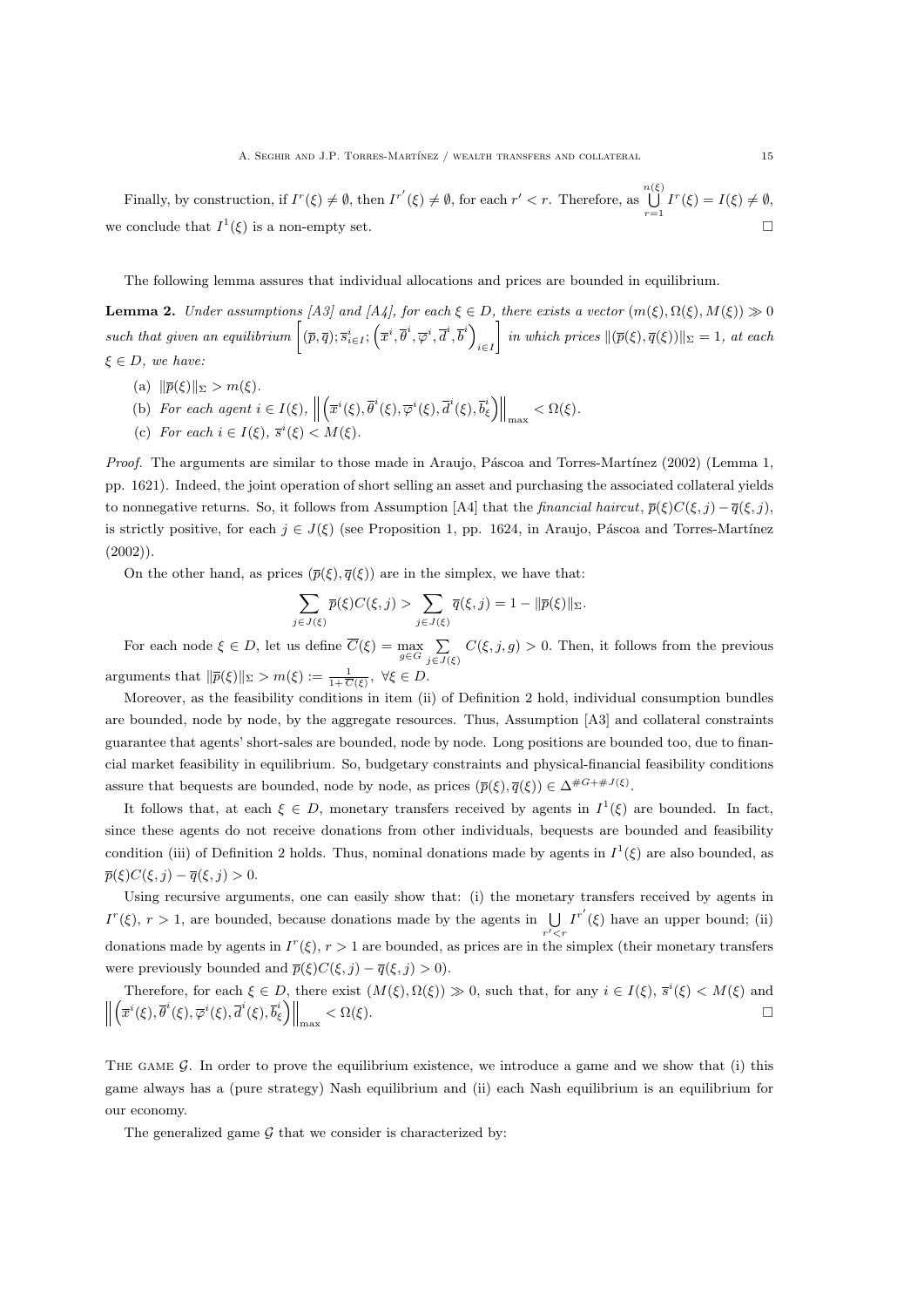- $\bullet$  A set of players. There is a countable set of players constituted by:
- (i) The set of agents,  $i \in I$ , of the original economy,
- (ii) A player  $h(\xi)$  for each node  $\xi \in D$ ,
- (iii) A player  $h(i, \xi)$  for each pair  $(i, \xi) \in I(D) := \{(k, \eta) \in I \times D : \eta \in D^k\}.$

To shorten notations below, we denote the set of players by  $H = I \cup H(D) \cup H(I(D))$ , where the set  $H(D) := \{h(\xi) : \xi \in D\}$  and  $H(I(D)) := \{h(i,\xi) : (i,\xi) \in I(D)\}.$ 

• Strategies.

(i) For each player  $h \in I$ , the set of strategies,  $\overline{\Gamma}^h$ , is given by the collection of plans

$$
(x^h(\xi), \theta^h(\xi), \varphi^h(\xi), d^h(\xi), b^h_{\xi})_{\xi \in D^i} \in \Gamma^h
$$

such that  $\|(x^h(\xi), \theta^h(\xi), \varphi^h(\xi), d^h(\xi), b_{\xi}^h)\|_{\max} \leq \Omega(\xi)$ , for each  $\xi \in D^i$ .

(ii) For  $h = h(\xi), \overline{\Gamma}^h = \{ (p(\xi), q(\xi)) \in \Delta^{\#G + \#J(\xi)} : ||p(\xi)||_{\Sigma} \geq m(\xi) \}.$ 

(iii) If  $h = h(i, \xi)$ , then  $\overline{\Gamma}^h := \{ s^i(\xi) \in \mathbb{R}_+ : s^i(\xi) \leq M(\xi) \}.$ 

For simplicity, let  $\eta^h = (x^h, \theta^h, \varphi^h, d^h, b^h) \in \overline{\Gamma}^h$  be a generic vector of strategies for a player  $h \in I$  and  $\eta := (\eta^h; h \in I)$  a plan of strategies for the agents in I. Moreover,  $(p, q) := ((p(\xi), q(\xi)); \xi \in D)$  will denote a generic plan of strategies for the players  $h \in H(D)$  and  $s := (s^i(\xi); (\xi, i) \in I(D))$  a plan of strategies for the players  $h \in H(I(D)).$ 

Finally, let  $\overline{\Gamma} = \prod_{h \in H} \overline{\Gamma}^h$  be the space of strategies of the game  $\mathcal{G}$ , in which a generic element is denoted by  $(p, q, s, \eta)$ .

• Admissible strategies. The strategies that can be effectively chosen for a player  $h \in H$  may depend on the actions taken by the other agents, through a correspondence of admissible strategies  $\Phi^h: \overline{\Gamma}_{-h} \to \overline{\Gamma}^h$ , where  $\overline{\Gamma}_{-h} = \prod_{h' \neq h} \overline{\Gamma}^{h'}$ . Thus, denoting by  $(p, q, s, \eta)_{-h}$  a generic element of  $\overline{\Gamma}_{-h}$ , we suppose that:

(i) If  $h = i \in I$ ,  $\Phi^h[(p,q,s,\eta)_{-h}] = C^h(p,q,s^h)$ , where  $C^h(p,q,s^h)$  denotes the set of strategies  $\eta^h \in \overline{\Gamma}^h$ that satisfy the budget set restrictions at nodes  $\xi \in D^h$ , at prices  $(p,q)$ , given the monetary transfers  $s^i := (s^i(\xi); \xi \in D^i)$  chosen by the players  $h(i, \xi)$ , with  $\xi \in D^i$ .

(ii) If  $h \in H(D) \cup H(I(D)), \Phi^h[(p,q,s,\eta)_{-h}] = \overline{\Gamma}^h$ .

• Objective functions. Each player  $h \in H$  is also characterized by his objective function, denoted by  $K^h: \overline{\Gamma}^h \times \overline{\Gamma}_{-h} \to \mathbb{R}_+$ . We assume that: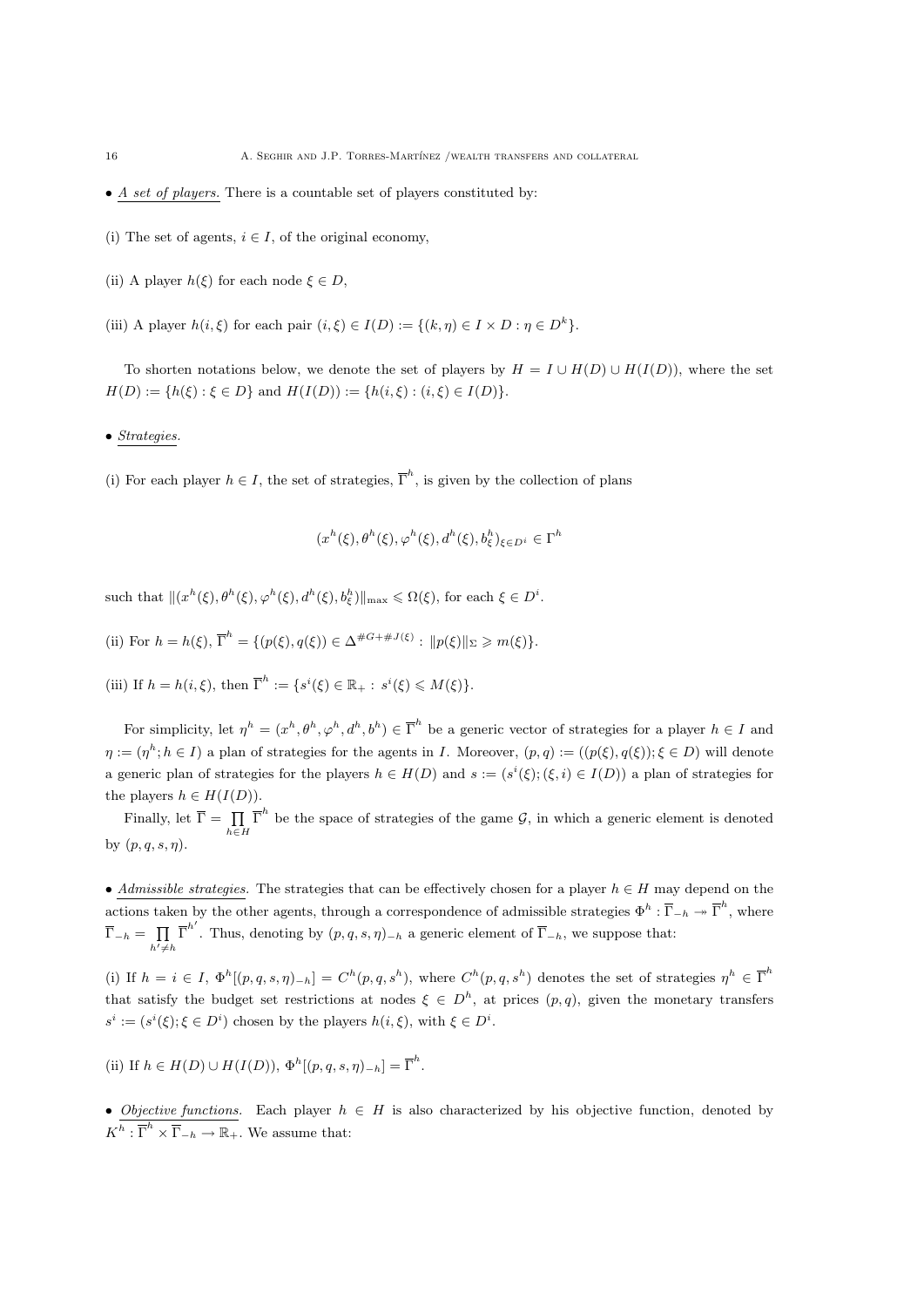(i) If 
$$
h = h(\xi) \in H(D)
$$
 and  $(\tilde{p}(\xi), \tilde{q}(\xi)) \in \overline{\Gamma}^h$ , then  
\n
$$
K^h((\tilde{p}(\xi), \tilde{q}(\xi)); (p, q, s, \eta)_{-h}) := \tilde{p}(\xi) \left( \sum_{i \in I(\xi)} (x^i(\xi) - w^i(\xi)) - Y_{\xi} \sum_{i \in I(\xi^{-})} W^i(\xi^{-}) \right) + \tilde{q}(\xi) \sum_{i \in I(\xi)} \left( \theta^i(\xi) - \varphi^i(\xi) \right).
$$

(ii) If  $h = h(k, \xi) \in H(I(D))$  and  $\tilde{s}^k(\xi) \in \overline{\Gamma}^h$ , then

$$
K^{h}(\tilde{s}^{k}(\xi);(p,q,s,\eta)_{-h}) := -\left[\tilde{s}^{k}(\xi) - \left(\sum_{\{i \in I(\xi): k \in I_{-i}^{\star}(\xi)\}} d_{k}^{i}(\xi) + \sum_{\{i \in I(\xi^{-}) \setminus I(\xi): \xi^{-} \in \overline{D}_{\star}^{i}\}} b_{k}^{i}(\xi)\right) - \sum_{i \in I(\xi^{-}) \setminus I(\xi)} \beta_{k}^{i}(\xi) \tau_{\xi}^{i}(p,(x^{i},\theta^{i},\varphi^{i},b^{i}))\right]^{2}.
$$

(iii) If  $h = i \in I$  and  $\tilde{\eta}^i = (\tilde{x}^i, \tilde{\theta}^i, \tilde{\varphi}^i, \tilde{d}^i, \tilde{b}^i) \in \overline{\Gamma}^h$ , then

$$
K^h(\tilde{\eta}^i; (p,q,s,\eta)_{-h}) := V^i(p, (\tilde{x}^i, \tilde{d}^i, \tilde{b}^i)).
$$

For each  $h \in H$ , we define the correspondence of *optimal strategies* as follows:

$$
\Psi^{h}((p,q,s,\eta)_{-h}) := \text{Argmax}\left\{K^{h}(y;(p,q,s,\eta)_{-h}) : y \in \Phi^{h}((p,q,s,\eta)_{-h})\right\}
$$

Let  $\Psi : \overline{\Gamma} \to \overline{\Gamma}$ , be the correspondence defined by  $\Psi(p,q,s,\eta) = \prod_{h \in H} \Psi^h((p,q,s,\eta)_{-h}).$ 

**Definition 3.** A Nash equilibrium for the game G is a plan of strategies  $(\bar{p}, \bar{q}, \bar{s}, \bar{\eta}) \in \bar{\Gamma}$  such that  $(\bar{p}, \bar{q}, \bar{s}, \bar{\eta}) \in \bar{\Gamma}$  $\Psi(\overline{p}, \overline{q}, \overline{s}, \overline{\eta}).$ 

**Lemma 3.** Under assumptions [A1]-[A2] admissible correspondences,  $(\Phi^h; h \in H)$ , are continuous with non-empty, convex and compact-values.

Proof. When  $h \in H(D) \cup H(I(D))$ ,  $\Phi^h((p,q,s,\eta)_{-h}) = \overline{\Gamma}^h$ , for all  $(p,q,s,\eta)_{-h} \in \overline{\Gamma}_{-h}$ . So, it follows that the four properties stated in the lemma hold.

For each  $h \in I$ , Assumptions [A1] and the definition of the budget constraints assure that  $\Phi^h$  has nonempty, compact and convex values. In addition, the upper-hemicontinuity of  $\Phi^h$  follows from the fact that  $\Phi^h$  has a closed graph and compact values.

Now, we define the *interior correspondence*  $int(\Phi^h) : \overline{\Gamma}_{-h} \to \overline{\Gamma}^h$  as follows:

$$
int(\Phi^h)((p,q,s,\eta)_{-h}) = int(C^h(p,q,s^h)),
$$

where  $int(C^{h}(p,q,s^{h}))$  is the set of allocations  $\eta^{h} = (x^{h}, \theta^{h}, \varphi^{h}, d^{h}, b^{h}) \in \overline{\Gamma}^{h}$  that satisfy the budget restrictions of agent h with strict inequalities.

The definition of our price space and Assumption [A1] imply that  $int(\Phi^h)$  has non-empty values. Since  $int(\Phi^h)$  has an open graph, one gets that  $\Phi^h$  is lower hemicontinuous (see Aliprantis and Border (1999)).  $\Box$ 

**Lemma 4.** Under assumptions [A1], [A2] and [A4], there is a Nash equilibrium for  $G$ .

.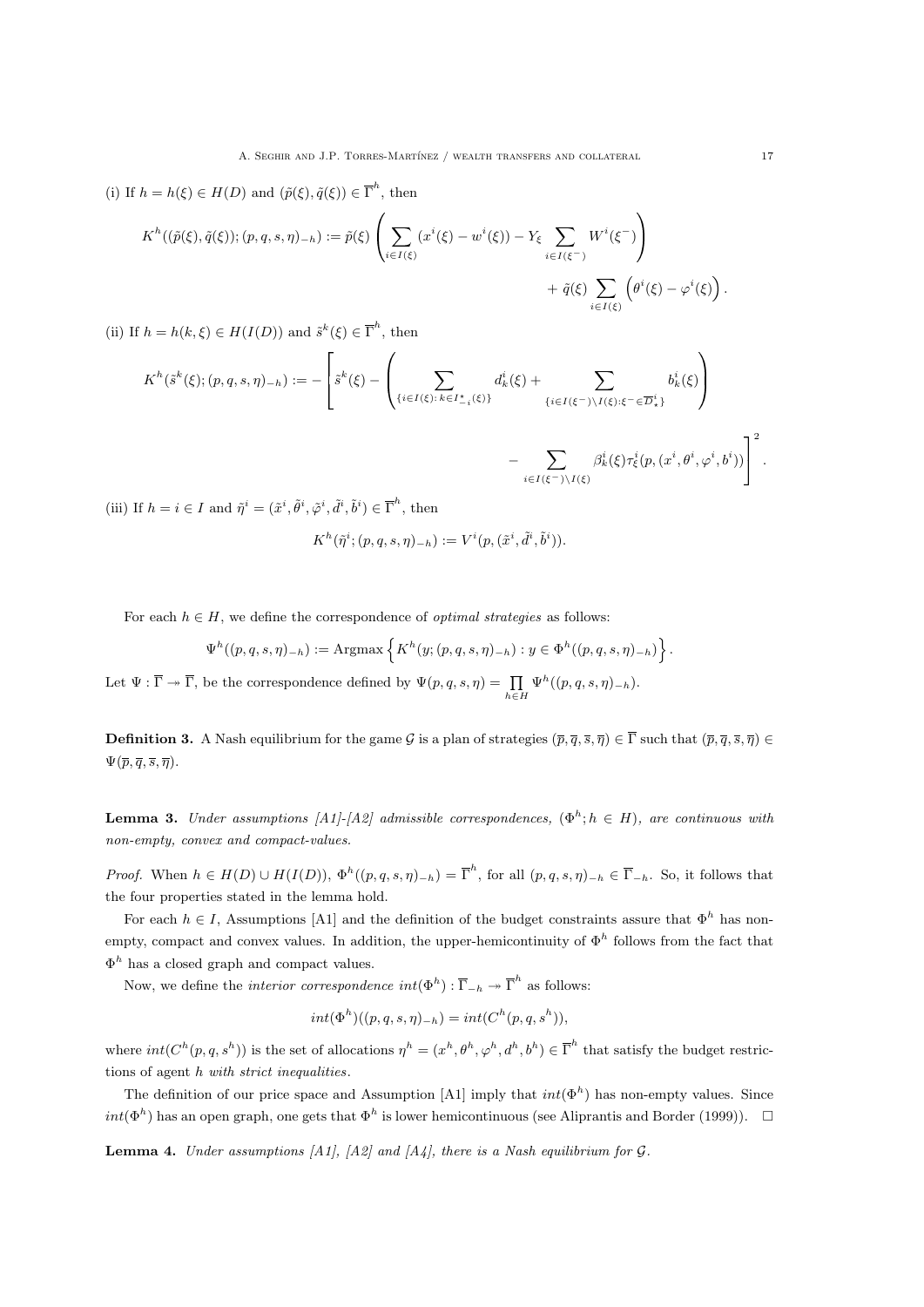Proof. It follows from Assumptions [A4] that each objective function in the game is continuous in all variables and quasi-concave with respect to its own strategy.

Furthermore, since the sets of strategies are compact and admissible correspondences,  $(\Phi^h; h \in H)$ , are continuous with non-empty, convex and compact-values, it follows from Berge's Maximum Theorem (see Aliprantis and Border (1999)) that, for each  $h \in H$ , the correspondence of optimal strategies,  $\Psi^h$ , is upper-hemicontinuous with non-empty, convex and compact values.

Thus, the correspondence  $\Psi$  has non-empty and convex values in the product topology of  $\overline{\Gamma}$ . Since  $\forall h \in H$ ,  $\Psi^h$  has a closed graph, then  $\Psi$  is also closed. Moreover, it follows from Tychonoff's Theorem (see Aliprantis and Border (1999)) that Ψ has compact values. Applying Kakutani's Fixed Point Theorem to  $\Psi$ , we conclude the proof.

Finally, Theorem 1 is a direct consequence of the following result:

**Lemma 5.** Under assumptions  $[A1]-[A4]$ , a Nash equilibrium for G is an equilibrium of our original economy.

*Proof.* Let us fix a Nash equilibrium  $(\bar{p}, \bar{q}, \bar{s}, \bar{\eta})$ . It follows from the definition of  $M(\xi)$  (see proof of Lemma 2) that, for each pair  $(\xi, k) \in I(D)$ , one has:

$$
(4) \qquad \overline{s}^{k}(\xi)=\sum_{\{i\in I(\xi): k\in I_{-i}^{\star}(\xi)\}} \overline{d}_{k}^{i}(\xi)+\sum_{\{i\in I(\xi^{-})\setminus I(\xi): \xi^{-}\in \overline{D}_{\star}^{i}\}} \overline{b}_{k}^{i}(\xi)+\sum_{i\in I(\xi^{-})\setminus I(\xi)} \beta_{k}^{i}(\xi)\tau_{\xi}^{i}(\overline{p},(\overline{x}^{i},\overline{\theta}^{i},\overline{\varphi}^{i},\overline{b}^{i})).
$$

Thus, since for each  $h = i \in I$ , the collection  $\overline{\eta}^h = (\overline{x}^h, \overline{\theta}^h, \overline{\phi}^h, \overline{d}^h, \overline{b}^h)$  satisfies the budget constraints, it follows from the inequality above and the physical-financial budget constraints that:

(5) 
$$
\overline{p}(\xi_0) \sum_{i \in I(\xi_0)} \left[ \overline{x}^i(\xi_0) - w^i(\xi_0) \right] + \overline{q}(\xi_0) \sum_{i \in I(\xi_0)} (\overline{\theta}^i(\xi_0) - \overline{\varphi}^i(\xi_0)) \leq 0;
$$

$$
(6) \qquad \overline{p}(\xi) \left[ \sum_{i \in I(\xi)} (\overline{x}^i(\xi) - w^i(\xi)) - Y_{\xi} \sum_{i \in I(\xi^{-})} \overline{x}^i(\xi^{-}) \right] + \overline{q}(\xi) \sum_{i \in I(\xi)} (\overline{\theta}^i(\xi) - \overline{\varphi}^i(\xi))
$$
\n
$$
\leqslant \sum_{i \in I(\xi^{-})} R_{\xi}(\overline{p}(\xi)) (\overline{\theta}(\xi^{-}) - \overline{\varphi}(\xi^{-}));
$$

As the left-hand side of equation (5) represents the objective function of player  $h = h(\xi_0)$ , its optimal value is less than or equal to zero. Thus,

(7) 
$$
\sum_{i\in I(\xi_0)} \left[ \overline{x}^i(\xi_0) - w^i(\xi_0) \right] \leq 0.
$$

Then, it follows from the proof of Lemma 2 that  $\overline{x}^i(\xi_0, g) < \Omega(\xi_0)$ , for each  $g \in G$ . Moreover, collateral constraints assure that the short sales satisfy  $\overline{\varphi}^i(\xi_0, j) < \Omega(\xi_0)$ , for all  $j \in J(\xi_0)$ . Therefore, strict monotonicity of u<sup>i</sup> implies that, for each asset  $j \in J(\xi_0)$ ,  $\bar{p}(\xi_0)C(\xi, j) - \bar{q}(\xi_0, j) > 0$ . So, we guarantee that  $||\overline{p}(\xi_0)||_{\Sigma} > m(\xi_0).$ 

Now, it follows from the monotonicity of agents' objective functions that inequality (5) holds as an equality and that,

$$
\sum_{i\in I(\xi_0)} \left( \overline{\theta}^i(\xi_0) - \overline{\varphi}^i(\xi_0) \right) \leq 0,
$$

which guarantees that  $\overline{\theta}^i(\xi_0, j) < \Omega(\xi_0)$ , for each asset  $j \in J(\xi_0)$ .

Furthermore, Assumption [A4] assures that  $\bar{p}(\xi_0) \gg 0$ . Thus, physical market feasibility holds at  $\xi_0$ . In addition, the monotonicity of the preferences guarantees that financial markets clear, at the initial node.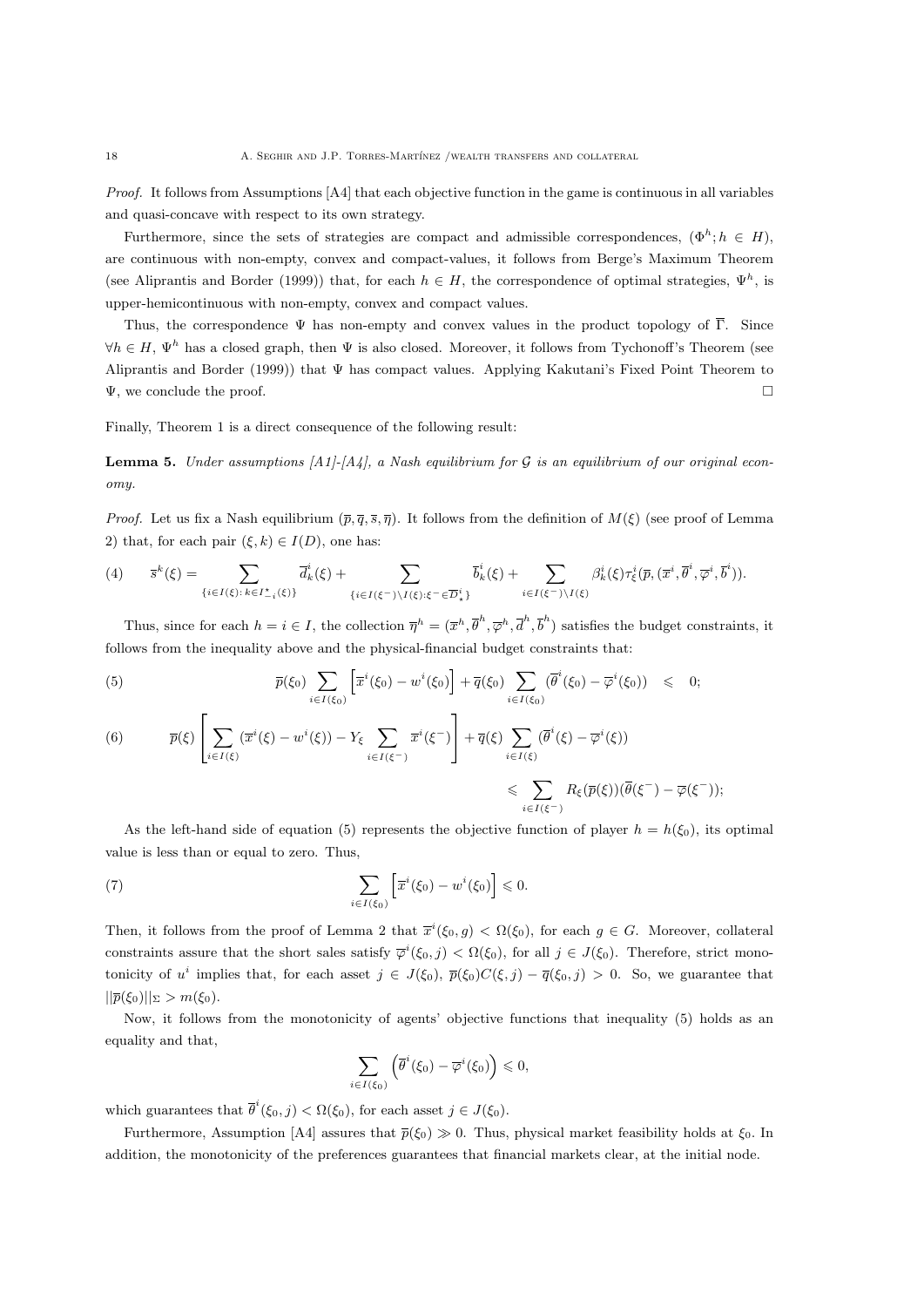The same arguments can be applied to prove that financial markets clear at each  $\xi > \xi_0$  (using equation (6) and the market feasibility at  $\xi^-$ ). Thus, a Nash equilibrium of the game G satisfies feasibility conditions of items (ii) and (iii) of Definition 2.

On the other side, the definition of Nash equilibrium guarantees that, for each agent  $i \in I$ , the plan  $\overline{\eta}^i \in B^i(\overline{p}, \overline{q}, \overline{s}^i)$  and

$$
V^i(\overline{p},(\overline{x}^i,\overline{d}^i,\overline{b}^i))\,\geqslant\,V^i(\overline{p},(x^i,d^i,b^i)),\quad \ \forall\,\eta^i=(x^i,\theta^i,\varphi^i,d^i,b^i)\in C^i(\overline{p},\overline{q},\overline{s}^i)\subset B^i(\overline{p},\overline{q},\overline{s}^i).
$$

Finally, as  $D^i$  is a finite set and  $\parallel$  $\left(\overline{x}^i(\xi), \overline{\theta}^i(\xi), \overline{\phi}^i(\xi), \overline{b}_\xi^i\right)\Big\|_{\max} < \Omega(\xi)$ , for each  $\xi \in D^i$ , the quasiconcavity of  $V^i$  implies that  $V^i(\overline{p}, (\overline{x}^i, \overline{d}^i, \overline{b}^i)) \geq V^i(\overline{p}, (x^i, d^i, b^i))$ , for each  $(x^i, \theta^i, \varphi^i, d^i, b^i) \in B^i(\overline{p}, \overline{q}, \overline{s}^i)$ , which assures the optimality of individual allocations on the budget set.

Appendix B. Proof of Theorem 2.

Let  $\mathcal{I} := \{i \in I : \#D^i = +\infty\}$  be the set of infinitely-lived agents in the economy.

For each  $T \in \mathbb{N}, T \geq 3$ , let us consider an abstract economy,  $\mathcal{E}^T$ , populated by I finitely-lived agents, where each  $i \in \mathcal{I}$  is replaced by an agent who has a maximal lifetime of T. Thus, we suppose that, for each  $i \in \mathcal{I}$ , the associated agent, also denoted by i, is alive only at nodes in  $D^{i,T} := \left( \begin{array}{c} \bigcup_{i=1}^{n} \mathcal{I}_{i}^{i} \end{array} \right)$  $\bigcup_{\mu \in \underline{D}^i} D_T(\mu)$ ✦  $\cap D^i.$ 

When we make this truncation, it is possible that, depending on the original demographic structure, some nodes of D disappear from the abstract economy  $\mathcal{E}^T$ . In fact, the set of nodes in which agents trade commodities and assets will be given by  $D^T = \bigcup D^{i,T} \subset D$ .<sup>9</sup>

i∈I

However, for our purposes, we only need the set  $D<sup>T</sup>$  to be, asymptotically, equal to the original event-tree D. Note that, this condition is satisfied, as for each  $T \geq 3$ ,  $D_T(\xi_0) \subset D^T$  and  $D^{i,T} \subset D^{i,T+1}$ , which implies that  $\bigcup D^T = D$ .  $T\!\geqslant\!3$ 

In this context, the set of agents who are alive at node  $\xi \in D^T$  is given by  $I(\xi, T) := \{i \in I(\xi) : \xi \in D^{i,T}\}.$ Analogously, given  $i \in I$ , we define the following sets:

$$
I_{-i}(\xi, T) = I_{-i}(\xi) \cap I(\xi, T), \quad \forall i \in I(\xi, T),
$$
  
\n
$$
I_{-i}^{\star}(\xi, T) = I_{-i}^{\star}(\xi) \cap I(\xi, T), \quad \forall i \in I(\xi, T),
$$
  
\n
$$
D_{-i}^{i,T} = \{\xi \in D^{i,T} : I_{-i}(\xi, T) \neq \emptyset\}
$$
  
\n
$$
\overline{D}_{\star}^{i,T} = \{\xi \in D^{i,T-1} : (\xi^{+} \setminus D^{i,T}) \cap D^{T} \neq \emptyset\}
$$
  
\n
$$
\overline{D}_{\star}^{i,T} = \overline{D}_{\star}^{i} \cap \overline{D}^{i,T} \cap D_{-i}^{i,T}.
$$

Thus, in  $\mathcal{E}^T$ , agent  $i \in I$  can make bequests only at the first  $T-1$  periods of his life span. Moreover, given  $\xi \in D$ , if  $T \geq t(\xi)$  then  $I(\xi, T) = I(\xi)$  and, therefore,  $I_{-i}(\xi, T) = I_{-i}(\xi)$  and  $I_{-i}^{\star}(\xi, T) = I_{-i}^{\star}(\xi)$ .

In the truncated economy  $\mathcal{E}^T$ , agent i receives monetary transfers  $s^{i,T} := (s^{i,T}(\xi); \xi \in D^{i,T})$  and, given prices  $(p, q)$ , he can choose any plan in the truncated budget set,  $B^{i,T}(p^T, q^T, s^{i,T})$ , which is defined as the collection of vectors  $(x^{i,T}, \theta^{i,T}, \varphi^{i,T}, d^{i,T}, b^{i,T})$  in

$$
\Gamma^{i,T}:=\mathbb{R}_+^{G\times D^{i,T}}\times\prod_{\xi\in D^{i,T}}\mathbb{R}_+^{J(\xi)}\times\prod_{\xi\in D^{i,T}}\mathbb{R}_+^{J(\xi)}\times\prod_{\{\xi\in D^{i,T}:\,I^{\star}_{-i}(\xi,T)\neq\emptyset\}}\mathbb{R}_+^{I^{\star}_{-i}(\xi,T)}\times\prod_{\xi\in \overline{D}^{i,T}_\star}\mathbb{R}_+^{(\xi^+\backslash D^i)\times I_{-i}(\xi,T)},
$$

that satisfy the budgetary restrictions at nodes  $\xi \in D^{i,T}$ .

<sup>&</sup>lt;sup>9</sup>For instance, if the economy is populated only by infinite–lived households, who are born at  $\xi_0$ , the set  $D^T$  $D_T(\xi_0)$ .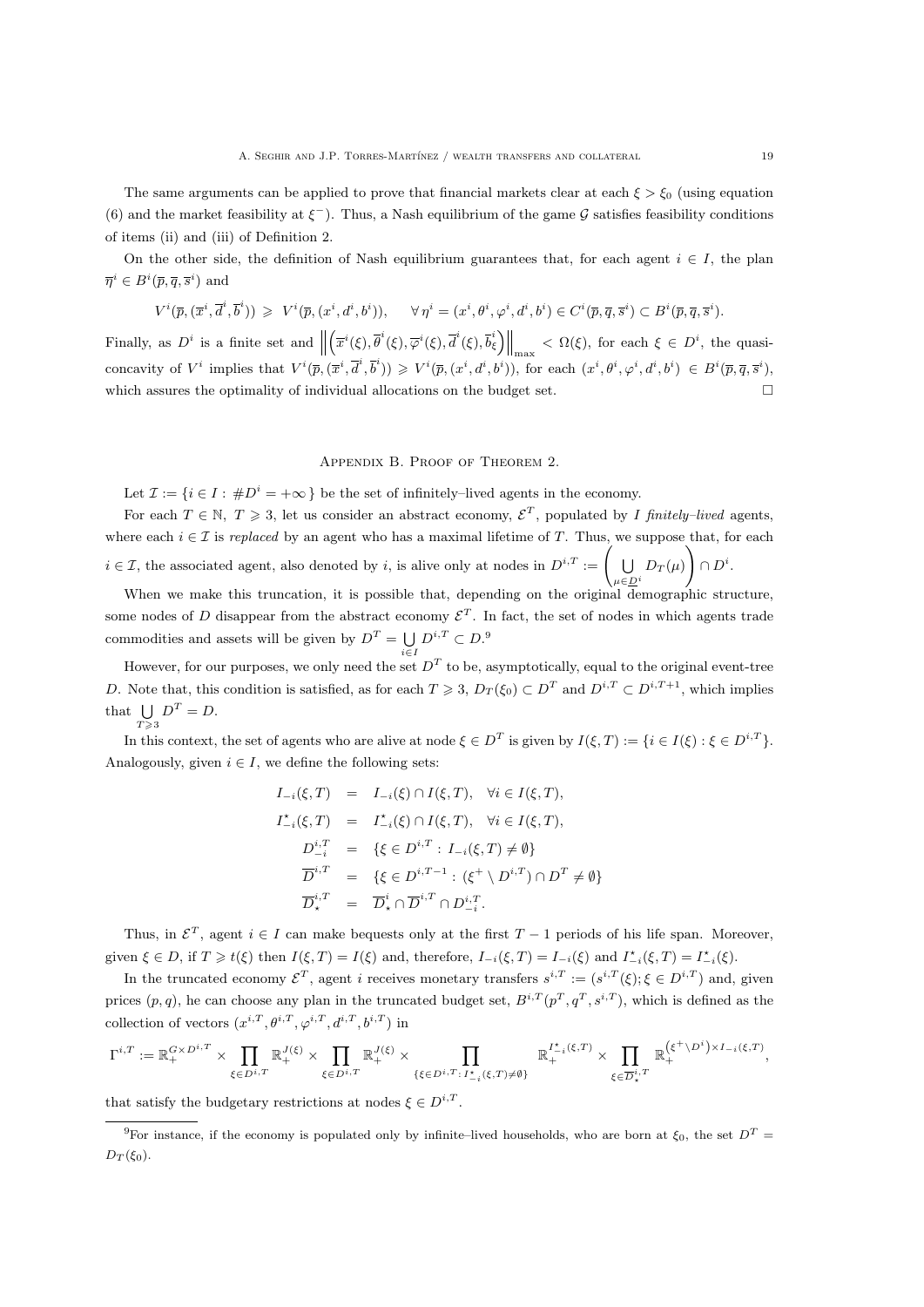Furthermore, agent *i*'s objective function is given by,

$$
V^{i,T}(p,(x^{i,T},d^{i,T},b^{i,T})) := \sum_{\xi \in D^{i,T}} u^i(\xi,x^{i,T}(\xi)) + \sum_{\{\xi \in D^{i,T}: I^{\star}_{-i}(\xi,T) \neq \emptyset\}} f^{i,T}\left(\xi,\frac{d^{i,T}(\xi)}{p(\xi)v(\xi)}\right) + \sum_{\xi \in \overline{D}^{i,T}_{\star}} g^{i,T}\left(\xi,\left(\frac{b^{i,T}(\mu)}{p(\mu)v(\mu)};\mu \in \xi^+ \setminus D^{i,T}\right)\right),
$$

where  $f^{i,T}(\xi,\cdot): \mathbb{R}^{I^*_{-i}(\xi,T)}_+ \to \mathbb{R}_+$  is defined as,

$$
f^{i,T}\left(\xi,\frac{d^{i,T}(\xi)}{p(\xi)v(\xi)}\right) = f^i\left(\xi,\left(\frac{d_k^{i,T}(\xi)}{p(\xi)v(\xi)};k\in I_{-i}^\star(\xi,T)\right),0\right),\,
$$

and the bequest function  $g^{i,T}(\xi,\cdot): \mathbb{R}^{(\xi^+\setminus D^{i,T})\times I_{-i}(\xi,T)} \to \mathbb{R}_+$  satisfies,

$$
g^{i,T}\left(\xi,\left(\frac{b^{i,T}(\mu)}{p(\mu)v(\mu)};\mu\in\xi^+\setminus D^{i,T}\right)\right)=g^i\left(\xi,\left(\frac{b_k^{i,T}(\mu)}{p(\mu)v(\mu)};\mu\in\xi^+\setminus D^{i,T},\,k\in I_{-i}(\xi,T)\right),0\right).
$$

Under the assumptions of Theorem 2, we can construct, as in the proof of Theorem 1, a generalized game in which the set of Nash equilibria coincides with the set of equilibria for  $\mathcal{E}^T$  (in the sense of Definition 2, restricting feasibility conditions to nodes in  $D^T$ ). To this end, it is sufficient to redefine the generalized game G, of Appendix A, taking into account the new definition of event-tree  $D<sup>T</sup>$ , the new demographic structure and agents' characteristics defined above.

Therefore, our truncated economy  $\mathcal{E}^T$  will always have an equilibrium

$$
\left(\overline{p}^T,\overline{q}^T,\overline{s}^T;(\overline{x}^{i,T},\overline{\theta}^{i,T},\overline{\varphi}^{i,T},\overline{d}^{i,T},\overline{b}^{i,T})_{i\in I}\right),\right
$$

with  $\|(\overline{p}^T(\xi), \overline{q}^T(\xi))\|_{\Sigma} = 1$ , for each  $\xi \in D^{i,T}$ .

Moreover, for each  $T \in \mathbb{N}$ , the optimality of  $\overline{\eta}^{i,T} := (\overline{x}^{i,T}, \overline{\theta}^{i,T}, \overline{\varphi}^{i,T}, \overline{\theta}^{i,T}, \overline{\theta}^{i,T})$  assures that there exist non-negative multipliers:

$$
\overline{\lambda}^{i,T} = \left(\overline{\lambda}_{\xi}^{i,T}; \xi \in D^{i,T}\right) \in \mathbb{R}_{+}^{D^{i,T}}
$$
\n
$$
\overline{\phi}^{i,T} = \left(\overline{\phi}_{\mu}^{i,T}; \mu \in \xi^{+} \setminus D^{i,T}, \xi \in \overline{D}_{\star}^{i,T}\right) \in \prod_{\xi \in \overline{D}_{\star}^{i,T}} \mathbb{R}_{+}^{\xi^{+} \setminus D^{i,T}}
$$
\n
$$
\overline{\psi}^{i,T} = \left(\overline{\psi}_{\mu,k}^{i,T}; \mu \in \xi^{+} \setminus D^{i,T}, \xi \in \overline{D}_{\star}^{i,T}, k \in I_{-i}(\xi,T)\right) \in \prod_{\xi \in \overline{D}_{\star}^{i,T}} \mathbb{R}_{+}^{(\xi^{+} \setminus D^{i,T}) \times I_{-i}(\xi,T)}
$$

such that, for each plan  $\eta^{i,T} = (x^{i,T}, \theta^{i,T}, \varphi^{i,T}, d^{i,T}, b^{i,T}) \in \Gamma^{i,T}$ , we have,

$$
(8) \quad \mathcal{L}^{i,T}\left(\left(\overline{p}^T,\overline{q}^T,\overline{s}^{i,T},\overline{\lambda}^{i,T},\overline{\phi}^{i,T},\overline{\psi}^{i,T}\right); \eta^{i,T}\right) \leqslant V^{i,T}(\overline{p}^T,(\overline{x}^{i,T},\overline{d}^{i,T},\overline{b}^{i,T}))\,;
$$

(9) 
$$
\overline{\lambda}_{\xi}^{i,T} L_{\xi}^{i} \left( \left( \overline{p}^T, \overline{q}^T, \overline{s}^{i,T} \right); \overline{\eta}^{i,T} \right) = 0, \quad \forall \xi \in D^{i,T};
$$

(10) 
$$
\overline{\psi}_{\mu,k}^{i,T} L_{1,k} \left( \mu, \left( \overline{p}^T, \overline{q}^T \right); \overline{\eta}^{i,T} \right) = 0, \quad \forall \mu \in \xi^+ \setminus D^{i,T}, \ \forall \xi \in \overline{D}_{\star}^{i,T}, \ \forall k \in I_{-i}(\xi,T);
$$

(11) 
$$
\overline{\phi}_{\mu}^{i,T} L_2\left(\mu, \left(\overline{p}^T, \overline{q}^T\right); \overline{\eta}^{i,T}\right) = 0, \quad \forall \mu \in \xi^+ \setminus D^{i,T}, \ \forall \xi \in \overline{D}_{\star}^{i,T};
$$

where the lagrangian function,  $\mathcal{L}^{i,T}$ , is given by:

$$
\begin{aligned} \mathcal{L}^{i,T}\left( \left( \overline{p}^T, \overline{q}^T, \overline{s}^{i,T}, \overline{\lambda}^{i,T}, \overline{\phi}^{i,T}, \overline{\psi}^{i,T} \right); \eta^{i,T} \right):= V^{i,T}(\overline{p}^T, (x^{i,T}, d^{i,T}, b^{i,T})) \\ &+ \sum_{\xi \in D^{i,T}} \overline{\lambda}^{i,T}_\xi \left( \left( \overline{p}^T, \overline{q}^T, \overline{s}^{i,T} \right); \eta^{i,T} \right) \end{aligned}
$$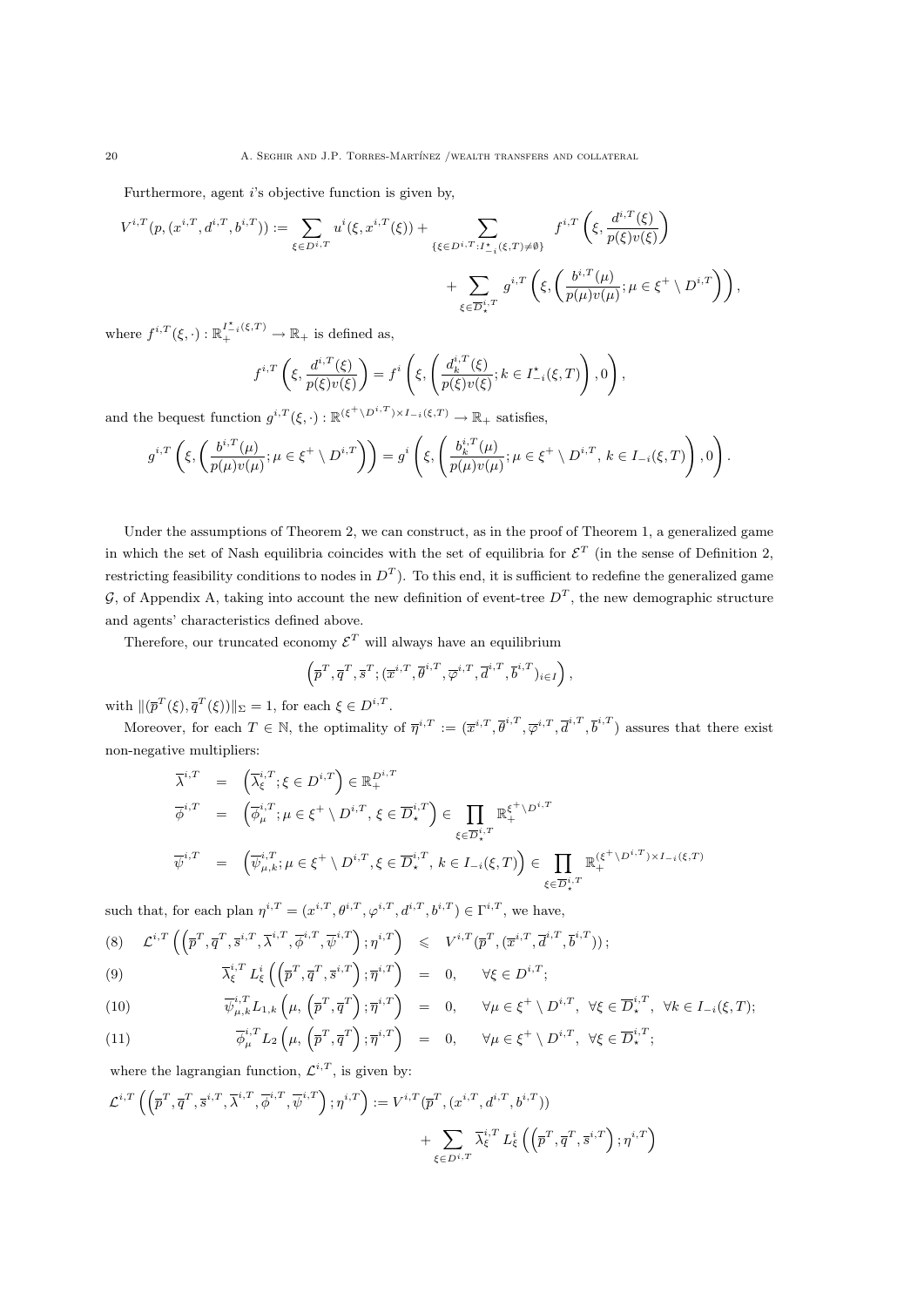A. SEGHIR AND J.P. TORRES-MARTÍNEZ / WEALTH TRANSFERS AND COLLATERAL  $21$ 

+ 
$$
\sum_{\xi \in \overline{D}_{\star}^{i,T}} \sum_{\mu \in \xi^+ \backslash D^{i,T}} \sum_{k \in I_{-i}(\xi,T)} \overline{\psi}_{\mu,k}^{i,T} L_{1,k} \left(\mu, \left(\overline{p}^T, \overline{q}^T\right); \eta^{i,T}\right) + \sum_{\xi \in \overline{D}_{\star}^{i,T}} \sum_{\mu \in \xi^+ \backslash D^{i,T}} \overline{\phi}_{\mu}^{i,T} L_2 \left(\mu, \left(\overline{p}^T, \overline{q}^T\right); \eta^{i,T}\right);
$$

and

$$
L^i_{\xi}\left(\left(\overline{p}^T,\overline{q}^T,\overline{s}^{i,T}\right);\eta^{i,T}\right) \geq 0, \text{ is agent } i's \text{ physical-financial budget constraint at node } \xi;
$$
  
\n
$$
L_{1,k}\left(\mu,\left(\overline{p}^T,\overline{q}^T\right);\eta^{i,T}\right) = b_k^{i,T}(\mu) - \alpha_k^i(\xi) e_\mu(\overline{p}^T,(x^{i,T},\theta^{i,T},\varphi^{i,T})),
$$
  
\n
$$
L_2\left(\mu,\left(\overline{p}^T,\overline{q}^T\right);\eta^{i,T}\right) = e_\mu(\overline{p}^T,(x^{i,T},\theta^{i,T},\varphi^{i,T})) - \sum_{k \in I_{-i}(\xi,T)} b_k^{i,T}(\mu).
$$

**Lemma 6.** Under the assumptions on Theorem 2, for each  $\xi \in D$ , the sequence

$$
\left( \left( \overline{p}^T(\xi), \overline{q}^T(\xi), \overline{s}^{i,T}(\xi); \overline{\eta}^{i,T}(\xi), \overline{\lambda}_{\xi}^{i,T} \right) ; i \in I(\xi) \right)_{T \geq t(\xi)},
$$

where  $\overline{\eta}^{i,T}(\xi) := (\overline{x}^{i,T}(\xi), \overline{\theta}^{i,T}(\xi), \overline{\varphi}^{i,T}(\xi), \overline{d}^{i,T}(\xi), \overline{b}_{\xi}^{i,T}),$  is bounded.

Proof. Under Assumption [A5], and using the same arguments as in Lemma 2, market feasibility assures that consumption allocations are uniformly bounded along the event-tree. Thus, Assumption [A3] guarantees that short sales are bounded, node by node. Moreover, financial feasibility of equilibrium implies that long positions are bounded from above, node by node. Note that, by construction, all of these bounds are independent of the value of T.

In addition, Assumption [A5] implies that there exists  $\overline{W} \in \mathbb{R}^G_{++}$  such that  $\sum_{i \in I(\xi)} W^i(\xi) \leq \overline{W}$ , for each  $\xi \in D$ . Thus, physical-financial feasibility conditions and the definition of assets effective payments guarantee that:

$$
\sum_{k \in I_{-i}(\xi,T)} \overline{b}_k^{i,T}(\mu) \leqslant e_\mu(\overline{p}^T, (\overline{x}^{i,T}, \overline{\theta}^{i,T}, \overline{\varphi}^{i,T}))
$$
  

$$
\leqslant 2\overline{p}^T(\mu)\overline{W} \leqslant 2||\overline{W}||_{\Sigma},
$$

where the last inequality follows from the fact that  $(\bar{p}^T(\xi), \bar{q}^T(\xi)) \in \Delta^{\#G + \#J(\xi)}$ . Thus, bequests are uniformly bounded, along the event-tree and independent of the value of T.

Using the same recursive argument of Lemma 2, it follows from the inequalities above and the feasibility conditions that monetary transfers,  $(\bar{s}^{i,T})_{i\in I}$ , and donations,  $(\bar{d}^{i,T})_{i\in I}$ , are uniformly bounded along the event-tree, as  $(n(\xi); \xi \in D)$  is uniformly bounded and Assumption [A2] holds.

Therefore, the sequence  $(\overline{p}^T(\xi), \overline{q}^T(\xi), \overline{s}^{i,T}(\xi); \overline{\eta}^{i,T}(\xi))$ ;  $i \in I(\xi)$ )<sub> $T \geq t(\xi)$ </sub> is bounded.

On the other hand, by Assumption [A5], the sum of commodity prices is uniformly bounded away from zero along the event-tree. In fact, with the notation of Lemma 2,  $m(\xi) \geq \frac{1}{1+\overline{C}}$ , where the upper bound  $C := \sup_{\xi \in D} \max_{g \in G} \sum_{j \in J(\xi)} C(\xi, j, g) < +\infty.$ 

Thus, as  $v(\xi, g) \geq v \geq 0$ , for each  $g \in G$ , it follows that,  $\overline{p}^T(\xi)v(\xi) \geq \frac{v}{1+\xi}$  $\frac{v}{1+\overline{C}}$ . Now, as consumption allocations, bequests and donations are uniformly bounded, it follows from Assumptions [A5]-[A8] that there is  $\overline{V} > 0$  such that,

$$
V^{i,T}(\overline{p}^T, (\overline{x}^{i,T}, \overline{d}^{i,T}, \overline{b}^{i,T})) \leqslant \overline{V}, \quad \forall T > t(\xi).
$$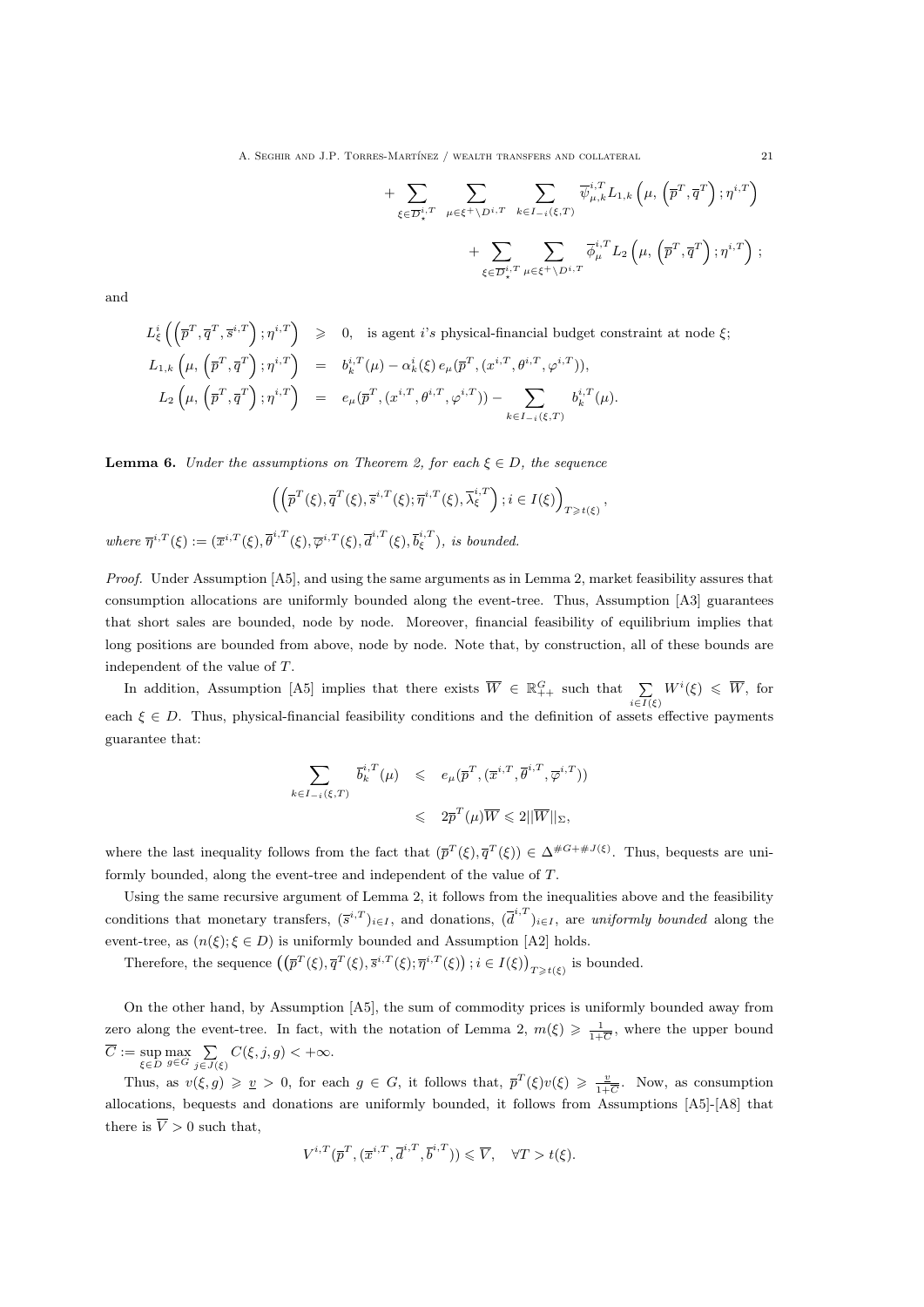22 A. SEGHIR AND J.P. TORRES-MARTÍNEZ /WEALTH TRANSFERS AND COLLATERAL

Thus, applying equation (8) to the plan  $\eta^{i,T} = (x^{i,T}, 0, 0, 0, b^{i,T})$  where,

$$
x^{i,T}(\mu) = \begin{cases} W^i(\mu), & \text{if } \mu < \xi \\ 0, & \text{otherwise} \end{cases};
$$

$$
b_k^{i,T}(\mu) = \alpha_k^i(\varrho) e_\mu(\overline{p}^T, (x^{i,T}, 0, 0)), \ \ \forall \mu \in \varrho^+ \setminus D^{i,T}, \ \forall \varrho \in \overline{D}_{\star}^{i,T}, \ \forall k \in I_{-i}(\varrho, T);
$$

one gets  $\overline{\lambda}_{\xi}^{i,T} \overline{p}^T(\xi) W^i(\xi) \leq \overline{V}$ . Therefore, as  $||\overline{p}^T(\xi)||_{\Sigma} > m(\xi)$ , we conclude, using Assumption [A1], that,

$$
\overline{\lambda}_{\xi}^{i,T} \leqslant \frac{\overline{V}}{m(\xi) \min_{g \in G} W^i(\xi, g)} < +\infty,
$$

which implies that the sequence of multipliers  $\left(\overline{\lambda}_{\xi}^{i,T}; i \in I(\xi)\right)$  $\Box$  is also bounded.

**Lemma 7.** Under the assumptions on Theorem 2, given  $\xi \in \overline{D}_{\star}^{i}$ , the sequences

$$
(\overline{\zeta}_{\xi}^{i,T})_{T>t(\xi)} := \left(\overline{\psi}_{\mu,k}^{i,T} \overline{p}^T(\mu) Y_{\mu} W^i(\xi); \ \mu \in \xi^+ \setminus D^i, \ k \in I_{-i}(\xi)\right)_{T>t(\xi)}
$$

$$
(\overline{\zeta}_{\xi}^{i,T})_{T>t(\xi)} := \left(\overline{\phi}_{\mu}^{i,T} \overline{p}^T(\mu) Y_{\mu} W^i(\xi); \ \mu \in \xi^+ \setminus D^i\right)_{T>t(\xi)},
$$

are bounded.

*Proof.* Given  $T > t(\xi)$ , consider the plan  $\eta^{i,T} = (x^{i,T}, 0, 0, 0, b^{i,T})$ , where

$$
x^{i,T}(\mu) = W^i(\mu), \ \forall \mu \in D^{i,T};
$$
  
\n
$$
b_k^{i,T}(\mu) = \tilde{\alpha}_k^i(\rho) e_\mu(\overline{p}^T, (x^{i,T}, \theta^{i,T}, \varphi^{i,T})), \ \forall \mu \in \varrho^+ \setminus D^{i,T}, \ \forall \varrho \in \overline{D}_{\star}^{i,T}, \ \forall k \in I_{-i}(\varrho, T),
$$

and  $\alpha_k^i(\varrho) < \tilde{\alpha}_k^i(\varrho), \qquad \sum$  $k \in I_{-i}(\varrho)$  $\tilde{\alpha}_k^i(\varrho) < 1, \ \forall i \in I(\varrho)$ . Note that, by Assumption [A1], it is always possible to find constants  $\tilde{\alpha}_k^i(\varrho)$  satisfying the condition above.

Now, evaluating equation (8) at  $\eta^{i,T}$ , we obtain that,

$$
\sum_{k \in I_{-i}(\xi)} \overline{\psi}_{\mu,k}^{i,T} \overline{p}^T(\mu) Y_{\mu} W^i(\xi) \left( \tilde{\alpha}_k^i(\xi) - \alpha_k^i(\xi) \right) + \overline{\phi}_{\mu}^{i,T} \overline{p}^T(\mu) Y_{\mu} W^i(\xi) \left( 1 - \sum_{k \in I_{-i}(\xi)} \tilde{\alpha}_k^i(\xi) \right) \leq \overline{V}.
$$

**Lemma 8.** Under the assumptions on Theorem 2, given  $\xi \in D$ ,

$$
\overline{\lambda}_{\xi}^{i,T} \overline{p}^T(\xi,g) \geq u^i(\xi,\overline{x}^{i,T}(\xi)+1_g) - u^i(\xi,\overline{x}^{i,T}(\xi)) > 0, \quad \forall T > t(\xi),
$$

where  $1_g = (\chi_g(g'); g' \in G) \in \mathbb{R}_+^G$  and

$$
\chi_g(g') := \begin{cases} 1, & \text{if } g' = g; \\ 0, & \text{if } g' \neq g. \end{cases}
$$

*Proof.* Given  $T > t(\xi)$ , evaluating equation (8) at  $\eta^{i,T} = (x^{i,T}, \overline{\theta}^{i,T}, \overline{\varphi}^{i,T}, \overline{d}^{i,T}, b^{i,T})$  where,

$$
x^{i,T}(\mu, g') = \begin{cases} \overline{x}^{i,T}(\mu, g'), & \text{if } (\mu, g') \neq (\xi, g), \\ \overline{x}^{i,T}(\mu, g') + 1, & \text{if } (\mu, g') = (\xi, g), \end{cases}
$$

and

$$
b_k^{i,T}(\mu) = \alpha_k^{i}(\varrho) e_{\mu}(\overline{p}^T, (x^{i,T}, \overline{\theta}^{i,T}, \overline{\varphi}^{i,T})), \ \ \forall \mu \in \varrho^+ \setminus D^{i,T}, \ \forall \varrho \in \overline{D}_{\star}^{i,T}, \ \forall k \in I_{-i}(\varrho, T);
$$

we obtain that,

$$
-\overline{\lambda}_{\xi}^{i,T}\overline{p}^T(\xi,g)+\sum_{\mu\in\xi^+\cap D^i}\overline{\lambda}_{\mu}^{i,T}\sum_{g'\in G}\overline{p}^T(\mu,g')\,Y_{\mu}(g',g)\leqslant u^i(\xi,\overline{x}^{i,T}(\xi))-u^i(\xi,\overline{x}^{i,T}(\xi)+1_g).
$$

Finally, as matrices  $Y_\mu$  have non-negative entries, we conclude the proof.  $\Box$ 

 $\Box$ 

,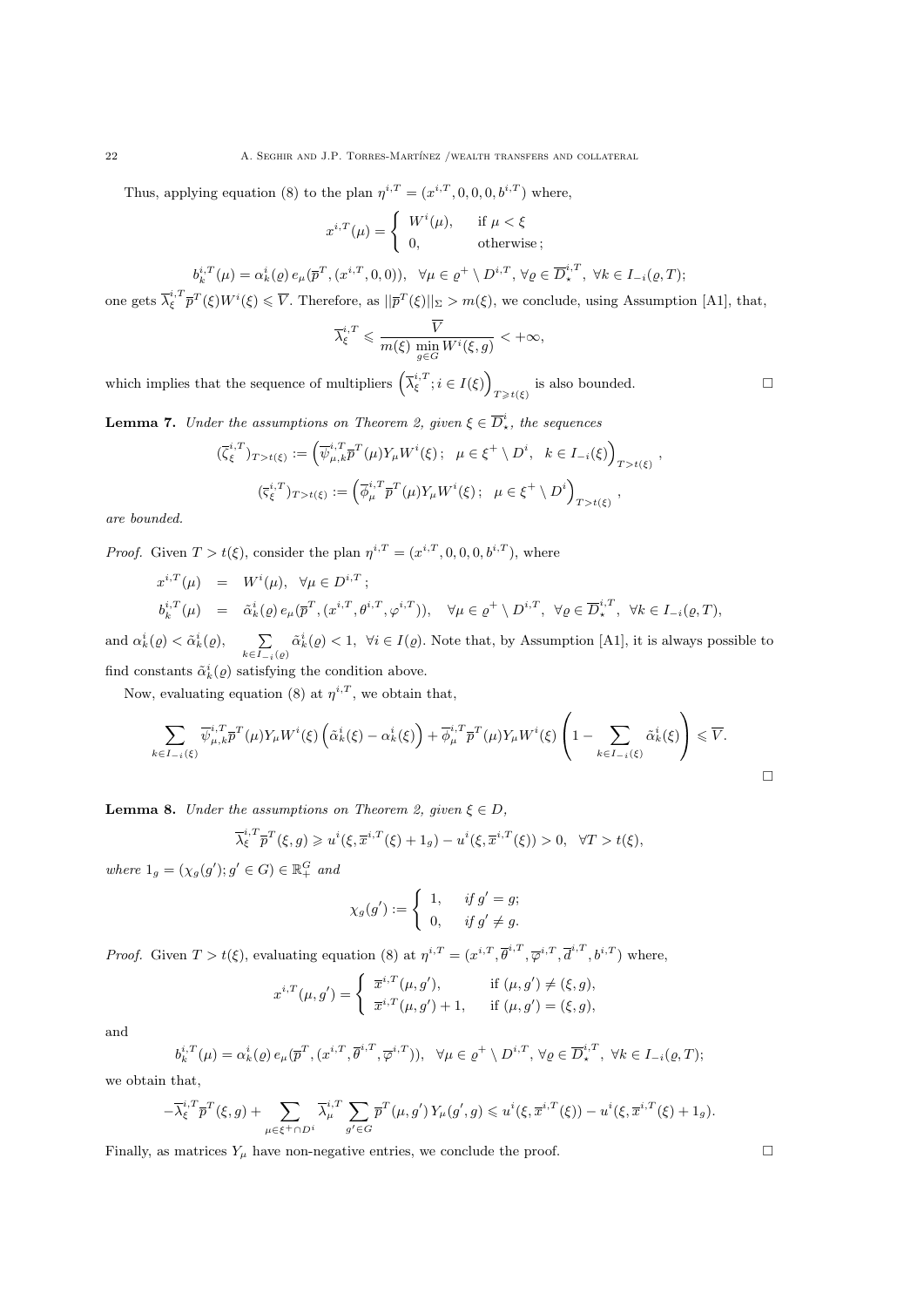**Lemma 9.** Under assumptions [A1]-[A3] and [A5]-[A8], there exists a subsequence  $(T_k)_{k\in\mathbb{N}}\subset\mathbb{N}$  such that:

$$
\begin{pmatrix} \overline{p}^{T_k}, \overline{q}^{T_k}, \overline{s}^{T_k}; (\overline{x}^{i,T_k}, \overline{\theta}^{i,T_k}, \overline{\varphi}^{i,T_k}, \overline{d}^{i,T_k}, \overline{b}^{i,T})_{i \in I} \end{pmatrix} \longrightarrow_{k \to +\infty} \begin{pmatrix} \overline{p}, \overline{q}, \overline{s}; (\overline{x}^i, \overline{\theta}^i, \overline{\varphi}^i, \overline{d}^i, \overline{b}^i)_{i \in I} \end{pmatrix}
$$

$$
(\overline{\lambda}^{i,T}, \overline{\psi}^{i,T_k}, \overline{\phi}^{i,T_k})_{i \in I} \longrightarrow_{k \to +\infty} (\overline{\lambda}^i, \overline{\psi}^i, \overline{\phi}^i)_{i \in I}.
$$

*Proof.* It follows from lemmas 6 and 7 that, for each  $\xi \in D$ , the sequence

$$
Z^T(\xi) := \begin{cases} \left( \left( \overline{p}^T(\xi), \overline{q}^T(\xi), \overline{s}^{i,T}(\xi); \overline{\eta}^{i,T}(\xi), \overline{\lambda}_{\xi}^{i,T}, \overline{\zeta}_{\xi}^{i,T}, \overline{\zeta}_{\xi}^{i,T} \right); i \in I(\xi) \right), & \text{if } T > t(\xi), \\ 0, & \text{otherwise}, \end{cases}
$$

is bounded. Since the event-tree  $D$  is countable, Tychonoff's Theorem guarantees the existence of a common subsequence  $(T_k)_{k\geq 1} \subset \mathbb{N}$  such that, for each  $\xi$ ,

$$
\lim_{k \to +\infty} Z^{T_k}(\xi) = \left( \left( \overline{p}(\xi), \overline{q}(\xi), \overline{s}^i(\xi); \overline{\eta}^i(\xi), \overline{\lambda}_{\xi}^i, \overline{\zeta}_{\xi}^i, \overline{s}_{\xi}^i \right); i \in I(\xi) \right).
$$

Moreover, Lemma 8 assures that, for each  $\xi \in D$ ,  $\overline{\lambda}_{\xi}^{i} \overline{p}(\xi, g) \geqslant u^{i}(\xi, \overline{x}^{i}(\xi) + 1_{g}) - u^{i}(\xi, \overline{x}^{i}(\xi)) > 0$ . So, given  $i \in I$ , for each  $\mu \in \xi^+ \setminus D^i$ ,  $\overline{p}^T(\mu) Y_\mu W^i(\xi)$  converges to  $\overline{p}(\mu) Y_\mu W^i(\xi) > 0$ . Finally, Lemma 7 implies that, for each  $i \in I$  and  $\xi \in \overline{D}_{\star}^{i}$ , we have:

$$
\left(\overline{\psi}_{\mu,i'}^{i,T_k}; \ \mu \in \xi^+ \setminus D^i, \ i' \in I_{-i}(\xi)\right) \to_{k \to +\infty} \frac{\overline{\zeta}_{\xi}^i}{\overline{p}(\mu)Y_{\mu}W^i(\xi)} < +\infty,
$$
\n
$$
\left(\overline{\phi}_{\mu}^{i,T_k}; \ \mu \in \xi^+ \setminus D^i\right) \to_{k \to +\infty} \frac{\overline{\zeta}_{\xi}^i}{\overline{p}(\mu)Y_{\mu}W^i(\xi)} < +\infty.
$$

**Lemma 10.** Under assumptions  $[A1]$ - $[A3]$  and  $[A5]$ - $[A8]$ , the following transversality condition holds for each  $i \in \mathcal{I}$ :

(12) 
$$
\lim_{N \to +\infty} \sum_{\{\xi \in D^i : t(\xi) = N\}} \overline{\lambda}_{\xi}^i \left( \overline{p}(\xi) \overline{x}^i(\xi) + \sum_{r \in I_{-i}^{\star}(\xi)} \overline{d}_r^i(\xi) + \overline{q}(\xi) \left( \overline{\theta}^i(\xi) - \overline{\varphi}^i(\xi) \right) \right) = 0.
$$

*Proof.* Given  $\xi \in D^{i,T_k}$ , consider the following allocation:

$$
\eta^{i,T_k}(\mu) := (x^{i,T_k}(\mu), \theta^{i,T_k}(\mu), \varphi^{i,T_k}(\mu), d^{i,T_k}(\mu), b_\mu^{i,T_k}) = \begin{cases} 0, & \text{if } \mu = \xi; \\ \overline{\eta}^{i,T_k}(\mu), & \text{otherwise.} \end{cases}
$$

It follows from equations (8)-(11) that,

$$
u^{i}(\xi,\overline{x}^{i,T_{k}}(\xi))+f^{i,T_{k}}\left(\xi,\frac{\overline{d}^{i,T_{k}}(\xi)}{\overline{p}^{T_{k}}(\xi)v(\xi)}\right)\chi^{i,T_{k}}(\xi)+g^{i,T_{k}}\left(\xi,\overline{b}_{\xi}^{i,T_{k}}\right)\chi_{\overline{D}_{\star}^{i,T_{k}}}(\xi)
$$
\n
$$
\geq-\sum_{\mu\in\xi^{+}\backslash D^{i,T_{k}}}\lambda_{\mu}^{i,T_{k}}\left(\overline{p}^{T_{k}}(\mu)\overline{x}^{i,T_{k}}(\mu)+\sum_{r\in I_{-i}^{*}(\mu)}\overline{d}_{r}^{i,T_{k}}(\mu)+\overline{q}^{T_{k}}(\mu)\left(\overline{\theta}^{i,T_{k}}(\mu)-\overline{\varphi}^{i,T_{k}}(\mu)\right)\right)
$$
\n
$$
+\overline{\lambda}_{\xi}^{i,T_{k}}\left(\overline{p}^{T_{k}}(\xi)\overline{x}^{i,T_{k}}(\xi)+\sum_{r\in I_{-i}^{*}(\xi)}\overline{d}_{r}^{i,T_{k}}(\xi)+\overline{q}^{T_{k}}(\xi)\left(\overline{\theta}^{i,T_{k}}(\xi)-\overline{\varphi}^{i,T_{k}}(\xi)\right)\right),
$$

where  $\chi^{i,T_k}(\xi) = 1$ , if  $I_{-i}^{\star}(\xi,T) \neq \emptyset$ , and equal to zero otherwise. Also,  $\chi_{\overline{D}_{\star}^{i,T_k}}(\xi) = 1$ , if  $\xi \in \overline{D}_{\star}^{i,T_k}$ , and equal to zero otherwise. Therefore, it follows that,

$$
\overline{\lambda}_{\xi}^{i,T_k} \left( \overline{p}^{T_k}(\xi) \overline{x}^{i,T_k}(\xi) + \sum_{r \in I_{-i}^{\star}(\xi)} \overline{d}_r^{i,T_k}(\xi) + \overline{q}^{T_k}(\xi) \left( \overline{\theta}^{i,T_k}(\xi) - \overline{\varphi}^{i,T_k}(\xi) \right) \right)
$$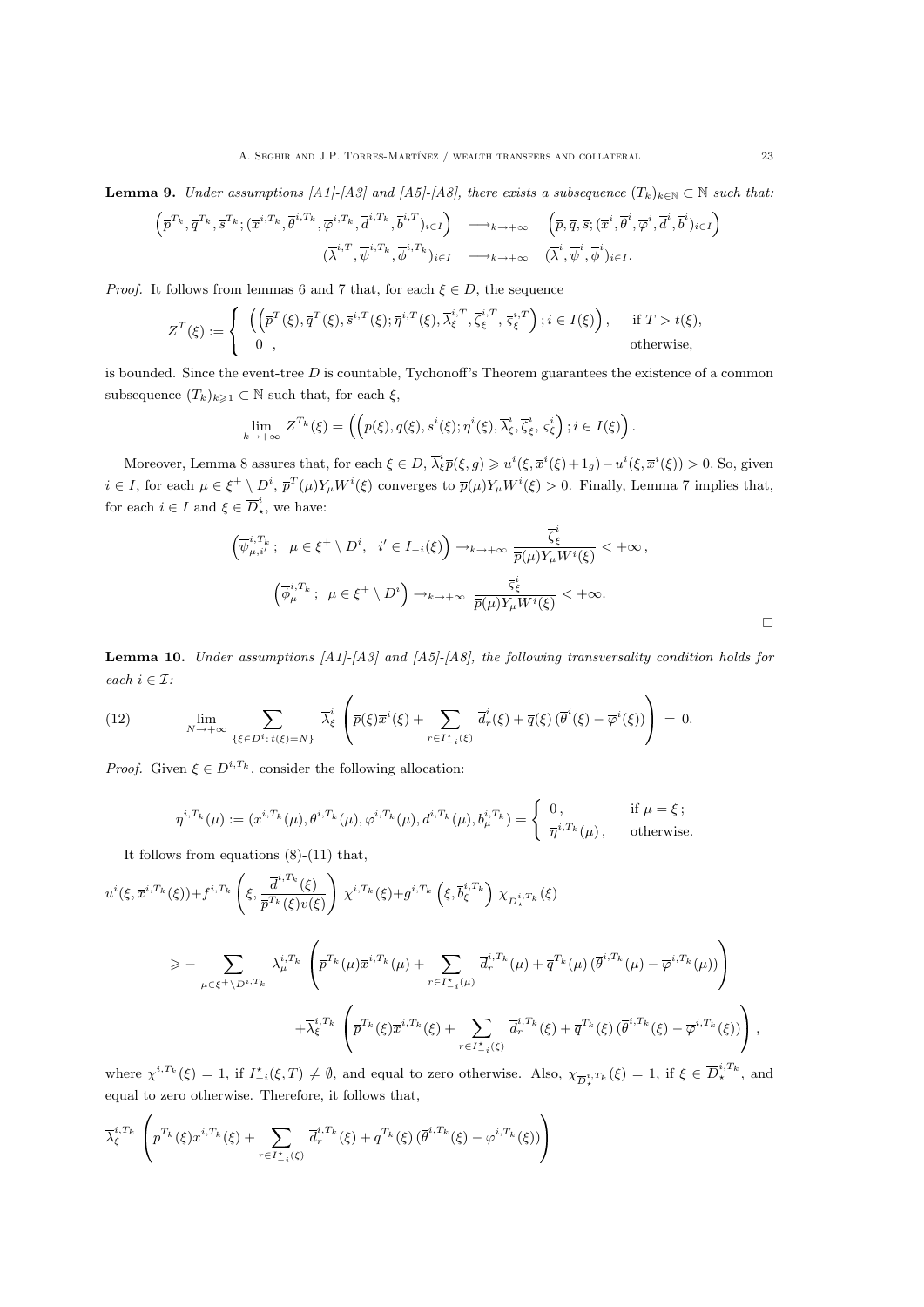24 **A. SEGHIR AND J.P. TORRES-MARTÍNEZ /WEALTH TRANSFERS AND COLLATERAL** 

$$
\leqslant \sum_{\{\mu \in D^{i,T_k};\ \mu \geqslant \xi\}} \left( u^i(\mu,\overline{x}^{i,T_k}(\mu)) + f^{i,T_k}\left(\mu,\frac{\overline{d}^{i,T_k}(\mu)}{\overline{p}^{T_k}(\mu)v(\mu)}\right) \chi^{i,T_k}(\xi) + g^{i,T_k}\left(\mu,\overline{b}^{i,T_k}_{\mu}\right) \chi_{\overline{D}^{i,T_k}_{\star}}(\xi)\right).
$$

Now, Lemma 6 and assumptions [A6]-[A8] assure the existence of a summable plan  $(a_{\xi}^i; \xi \in D^i) \subset \mathbb{R}_+^{D^i}$ such that the right hand side of equation above is, for each  $k \geq 1$ , less than or equal to  $\sum$  $\{\mu \in D^i : \mu \geqslant \xi\}$  $a^i_\mu.$ 

Thus, taking the limit as  $k$  goes to infinity, Lemma 9 implies that:

$$
\overline{\lambda}_{\xi}^{i}\left(\overline{p}(\xi)\overline{x}^{i}(\xi)+\sum_{r\in I_{-i}^{\star}(\xi)}\overline{d}_{r}^{i}(\xi)+\overline{q}(\xi)\left(\overline{\theta}^{i}(\xi)-\overline{\varphi}^{i}(\xi)\right)\right)\leq \sum_{\{\mu\in D^{i}:\mu\geqslant\xi\}}a_{\mu}^{i}.
$$

Summing on  $\xi \in D^i$ , with  $t(\xi) = N$ , and taking the limit as N goes to infinity, we conclude that:

$$
\lim_{N \to +\infty} \sum_{\{\xi \in D^i : t(\xi) = N\}} \overline{\lambda}_{\xi}^i \left( \overline{p}(\xi) \overline{x}^i(\xi) + \sum_{r \in I_{-i}^{\star}(\xi)} \overline{d}_r^i(\xi) + \overline{q}(\xi) \left( \overline{\theta}^i(\xi) - \overline{\varphi}^i(\xi) \right) \right) \leq 0.
$$

The existence of an equilibrium is a direct consequence of the following result.

**Lemma 11.** Under assumptions [A1]-[A3] and [A5]-[A8], the allocation  $(\bar{p}, \bar{q}, \bar{s}; (\bar{x}^i, \bar{\theta}^i, \bar{\varphi}^i, \bar{d}^i, \bar{b}^i)_{i \in I})$  is an equilibrium for our economy.

*Proof.* Conditions (ii) and (iii) in Definition 2 are satisfied, as  $(\bar{p}, \bar{q}, \bar{s}; (\bar{x}^i, \bar{\theta}^i, \bar{\varphi}^i, \bar{d}^i, \bar{b}^i)_{i \in I})$  is a limit of equilibria of truncated economies. Thus, it is sufficient to assure the individual optimality of plans  $(\bar{\eta}^i)_{i\in I}$ :=  $(\overline{\eta}^i(\xi); \xi \in D^i)_{i \in I} \in \prod_{i \in I} \Gamma^i.$ 

Now, using the notations of Appendix A, it follows from Lemma 2 that, for each finitely–lived agent  $i \in I$ , one has  $\overline{\eta}^{i,T_k} \in \Psi^i((\overline{p}^{T_k}, \overline{q}^{T_k}, \overline{s}^{T_k}, \overline{\eta}^{T_k})_{-i})$ , for each k high enough. Since the optimal strategies correspondence,  $\Psi^i$ , is closed, taking the limit as k goes to infinity, we obtain that  $\overline{\eta}^i \in \Psi^i((\overline{p}, \overline{q}, \overline{s}, \overline{\eta})_{-i}).$ Thus, using the same arguments made in Lemma 5, assumptions [A6]-[A8] assure that  $\bar{\eta}^i$  is an optimal plan for agent i.

In order to finish our proof, we have to assure that plans  $\bar{\eta}^i$  are also optimal for infinitely–lived agents. Fix  $i \in \mathcal{I}$ . Suppose, by contradiction, that there exists  $\delta > 0$  and  $\eta^i = (x^i, \theta^i, \varphi^i, d^i, b^i) \in B^i(\bar{p}, \bar{q}, \bar{s}^i)$ , such that,  $V^i(\overline{p}, (x^i, d^i, b^i)) - V^i(\overline{p}, (\overline{x}^i, \overline{d}^i, \overline{b}^i)) > \delta$ .

Fix  $N \in \mathbb{N}$  such that  $N > t(\xi)$ , for some  $\xi \in D^i$ . Consider, for each  $T_k > N$  the allocation,

$$
\eta^{i,T_k}(\mu) := (x^{i,T_k}(\mu), \theta^{i,T_k}(\mu), \varphi^{i,T_k}(\mu), d^{i,T_k}(\mu), b^{i,T_k}_{\mu}) = \begin{cases} \eta^i(\mu), & \text{if } t(\mu) < N \, ; \\ \overline{\eta}^{i,T_k}(\mu), & \text{in other case.} \end{cases}
$$

It follows from equations (8)-(11) that,

$$
V^{i,N-1}(\bar{p}^{T_k},(\bar{x}^{i,T_k},\bar{d}^{i,T_k},\bar{b}^{i,T_k}) - V^{i,N-1}(\bar{p}^{T_k},(x^i,d^i,b^i))
$$
  

$$
\geqslant \sum_{\{\mu \in D^{i,T_k}: t(\mu) \leqslant N\}} \bar{\lambda}_{\mu}^{i,T_k} L_{\mu}^i((\bar{p}^{T_k},\bar{q}^{T_k},\bar{s}^{i,T_k}),\eta^{i,T_k}).
$$

Since  $\eta^i \in B^i(\overline{p}, \overline{q}, \overline{s}^i)$ , taking the limit, as k goes to infinity, we obtain that:

$$
V^{i,N-1}(\overline{p},(x^i,d^i,b^i))-V^{i,N-1}(\overline{p},(\overline{x}^i,\overline{d}^i,\overline{b}^i)\leqslant \sum_{\{\mu\in D^i:\,t(\mu)=N\}}\overline{\lambda}_{\mu}^i\left(\overline{p}(\mu)\overline{x}^i(\mu)+\sum_{r\in I_{-i}^*(\mu)}\overline{d}_r^i(\mu)\right)
$$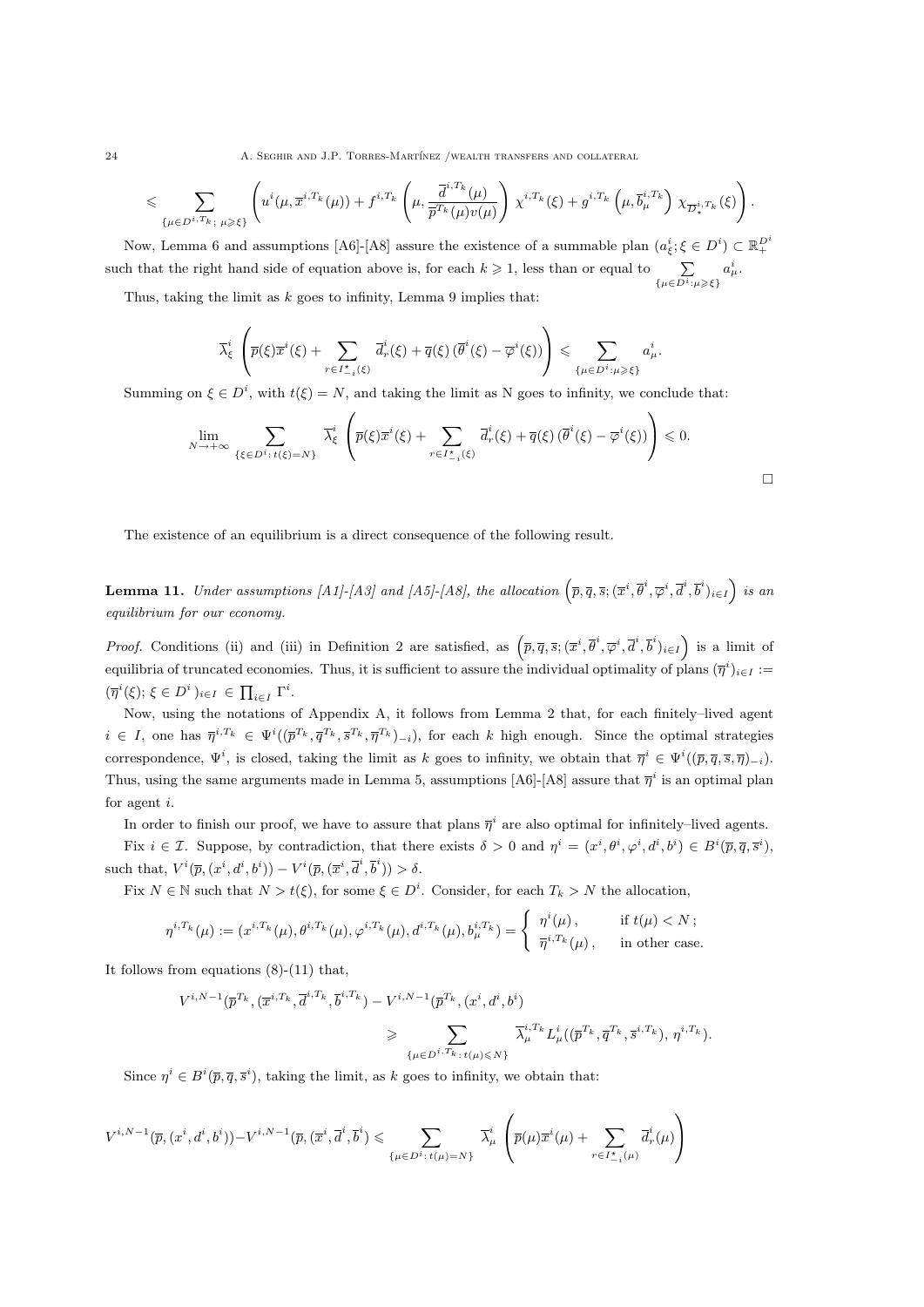A. SEGHIR AND J.P. TORRES-MARTÍNEZ / WEALTH TRANSFERS AND COLLATERAL  $25$ 

$$
+\sum_{\{\mu\in D^i\colon t(\mu)=N\}}\bar\lambda^i_\mu\,\overline{q}(\mu)\,(\overline{\theta}^i(\mu)-\overline{\varphi}^i(\mu)).
$$

As we know that there exists  $N^*$  such that:

$$
V^{i,N-1}(\overline{p},(x^i,d^i,b^i))-V^{i,N-1}(\overline{p},(\overline{x}^i,\overline{d}^i,\overline{b}^i)\geqslant \frac{\delta}{2},\quad \forall N>N^{\star},
$$

we have,

$$
\frac{\delta}{2} \leqslant \lim_{N \to +\infty} \sum_{\{\mu \in D^{i}: t(\mu) = N\}} \overline{\lambda}_{\mu}^{i} \left( \overline{p}(\mu) \overline{x}^{i}(\mu) + \sum_{r \in I_{-i}^{*}(\mu)} \overline{d}_{r}^{i}(\mu) + \overline{q}(\mu) \left( \overline{\theta}^{i}(\mu) - \overline{\varphi}^{i}(\mu) \right) \right) = 0,
$$

a contradiction.  $\Box$ 

#### **REFERENCES**

Aliprantis, C.D., Border, K.C.: Infinite dimensional analysis: a hitchhiker's guide, 2nd edn.. Berlin Heidelberg New York: Springer 1999.

Araujo. A.P., Páscoa, M.R., Torres-Martínez, J.P.: Collateral avoids Ponzi schemes in incomplete markets. Econometrica 70, 1613-1638 (2002).

Cardia, E., Michel P.: Altruism, intergenerational transfers of time and bequests. Journal of Economic Dynamics and Control 28, 1681-1701 (2004).

d'Albis, H.: Demographic structure and capital accumulation. Journal of Economic Theory (forthcoming) (2006).

Dynan, K.E, Skinner J., Zeldes,S.P.: The Importance of Bequest and Life–Cycle Saving in Capital Accumulation: A New Answer. The American Economic Review 92, 274-278 (2002).

Fuster, L.: Effects of uncertain lifetime and annuity insurance on capital accumulation and growth. Economic Theory 13, 429-445 (1999).

Fuster, L.: Capital accumulation in an Economy with dynasties and uncertain Lifetimes. Review of Economic Dynamics 4, 650-674 (2000).

Geanakoplos, J.D., Polemarchakis, H.M.: Overlapping Generations. Handbook of Mathematical Economics, vol. IV, 1899-1960. Amsterdam, Elsevier 1991.

Hernandez, A., Santos, M.: Competitive Equilibria for Infinite-Horizon Economies with Incomplete Markets. Journal of Economic Theory 71, 102-130 (1996).

Kotlikoff, L.J., Summers, L.H.: The Role of Intergenerational transfers in Aggregate Capital Accumulation. Journal of Political Economics 89, 706-732 (1981).

Kubler, F., Schmedders, K.: Stationary Equilibria in Asset-Pricing Models with Incomplete Markets and Collateral. Econometrica 71, 1767-1793 (2003).

Leung, S.F: Uncertain lifetime, the theory of the consumer, and the life cycle hypothesis. Econometrica 62, 1233-1239 (1994).

Magill, M., Quinzii, M. : Infinite Horizon Incomplete Markets. Econometrica 62, 853-880 (1994).

Páscoa, M.R, Seghir, A.: Harsh default penalties lead to Ponzi schemes. Working Paper, No.1. Institute of Financial Economics, American University of Beirut 2006.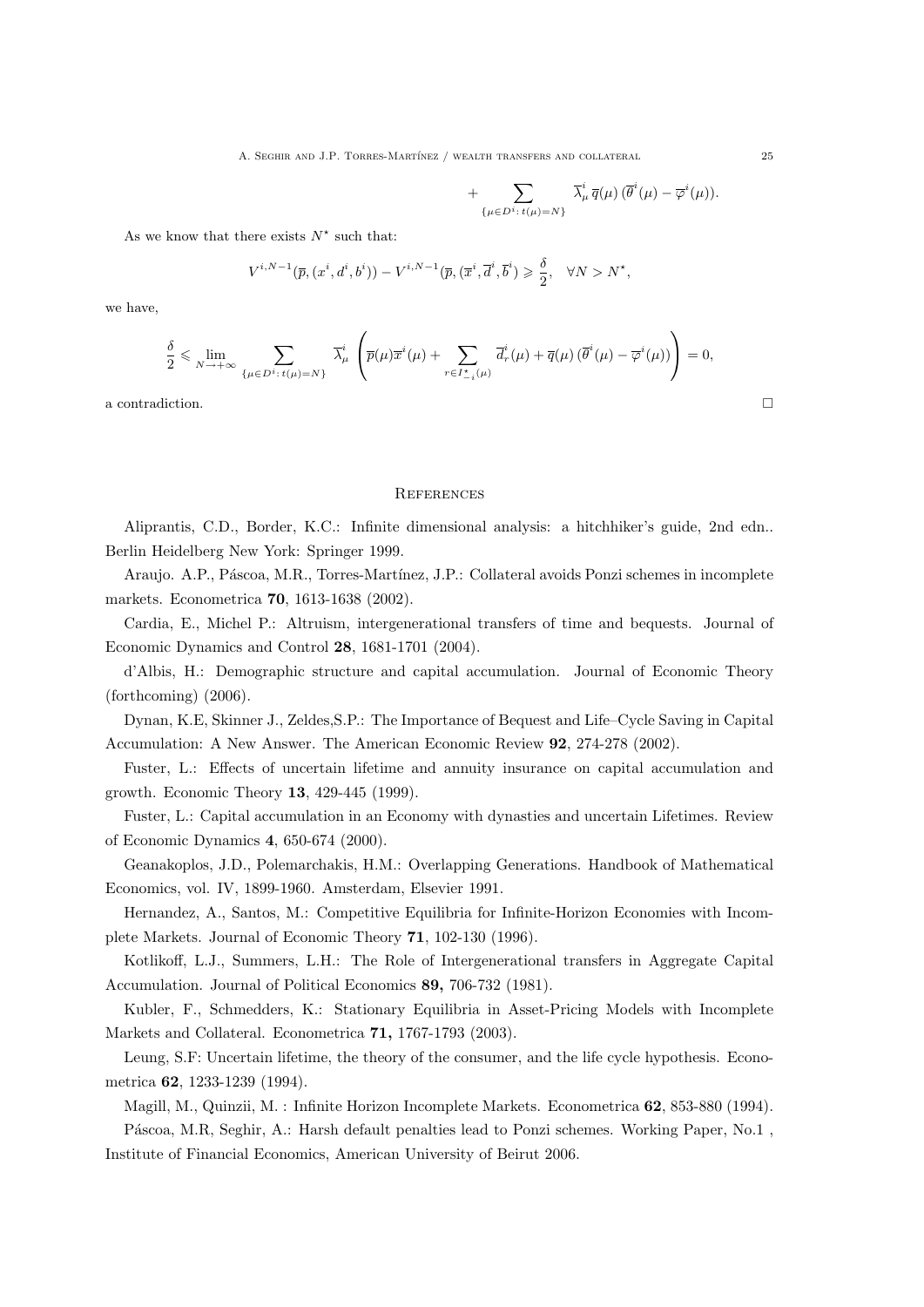Schmachtenberg, R.: Stochastic Overlapping Generations Model with Incomplete Markets 1: Existence of Equilibria. Discussion Paper No. 363-88, Department of Economics, University of Mannheim 1988.